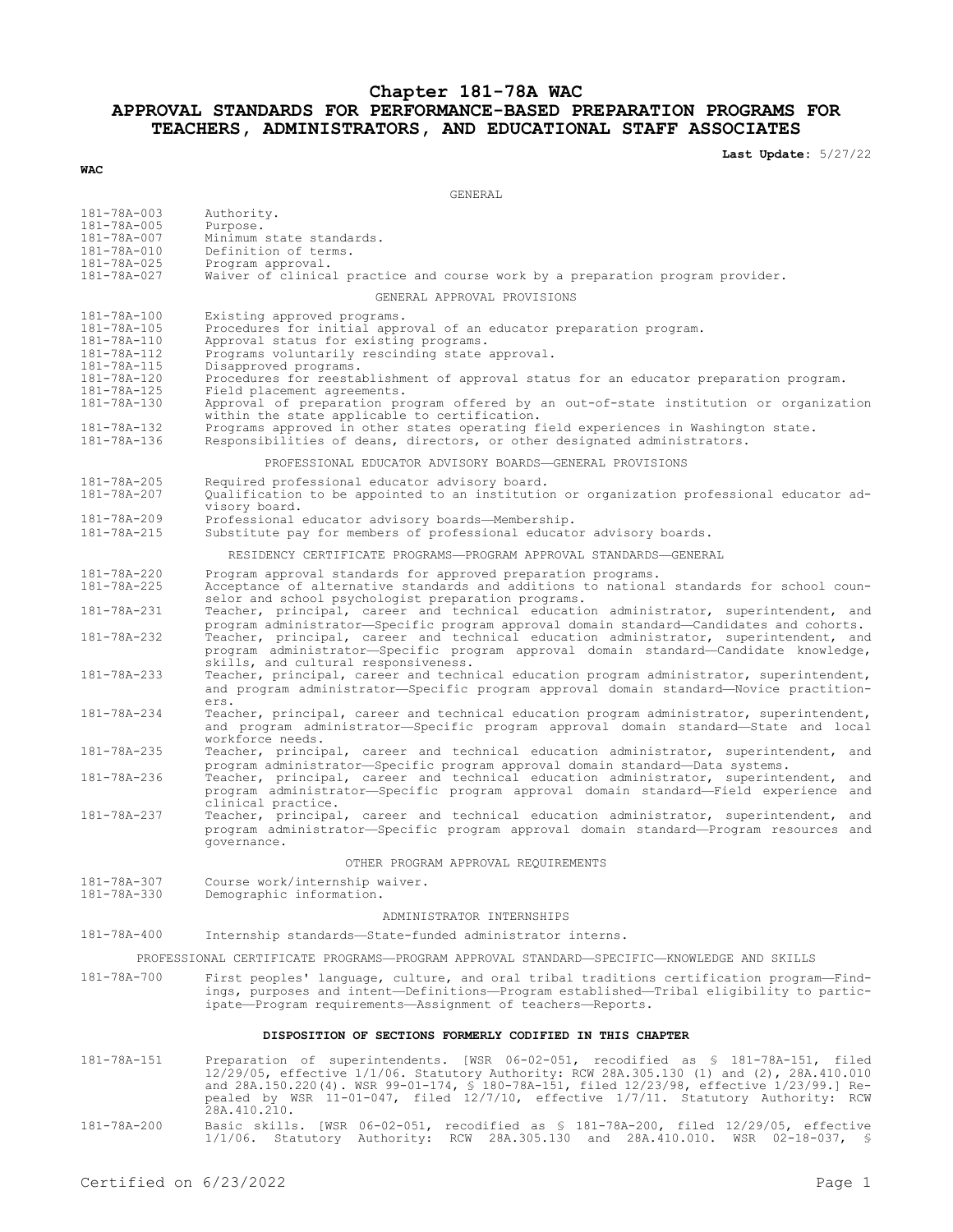180-78A-200, filed 8/26/02, effective 9/26/02. Statutory Authority: RCW 28A.305.130 (1) and (2), 28A.410.010 and 28A.150.220(4). WSR 99-01-174, § 180-78A-200, filed 12/23/98, effective 1/23/99.] Repealed by WSR 11-01-047, filed 12/7/10, effective 1/7/11. Statutory Authority: RCW 28A.410.210.

181-78A-210 Joint professional education advisory board. [Statutory Authority: RCW 28A.410.210. WSR 11-01-047, § 181-78A-210, filed 12/7/10, effective 1/7/11. WSR 06-02-051, recodified as § 181-78A-210, filed 12/29/05, effective 1/1/06. Statutory Authority: RCW 28A.305.130 (1) and (2), 28A.410.010 and 28A.150.220(4). WSR 99-01-174, § 180-78A-210, filed 12/23/98, effective 1/23/99.] Repealed by WSR 21-08-023, filed 3/29/21, effective 4/29/21. Statutory Authority: Chapter 28A.410 RCW.

- 181-78A-250 Approval standards professional education advisory board. [Statutory Authority: RCW 28A.410.210. WSR 13-11-080, § 181-78A-250, filed 5/17/13, effective 6/17/13; WSR 09-20-110, § 181-78A-250, filed 10/7/09, effective 11/7/09; WSR 07-04-004, § 181-78A-250, filed 1/24/07, effective 2/24/07; WSR 06-14-010, § 181-78A-250, filed 6/22/06, effective 7/23/06. WSR 06-02-051, recodified as § 181-78A-250, filed 12/29/05, effective 1/1/06. Statutory Authority: RCW 28A.410.010. WSR 03-19-020, § 180-78A-250, filed 9/5/03, effective 10/6/03. Statutory Authority: RCW 28A.305.130 and 28A.410.010. WSR 02-18-037, § 180-78A-250, filed 8/26/02, effective 9/26/02. Statutory Authority: RCW 28A.305.130 (1) through (4). WSR 01-13-106, § 180-78A-250, filed 6/20/01, effective 7/21/01. Statutory Authority: RCW 28A.305.130 (1) and (2), 28A.410.010 and 28A.150.220(4). WSR 99-01-174, § 180-78A-250, filed 12/23/98, effective 1/23/99.] Repealed by WSR 19-15-144, filed 7/24/19, effective 8/24/19. Statutory Authority: Chapters 28A.410 and 28A.413 RCW.
- 181-78A-255 Approval standard—Accountability. [Statutory Authority: RCW 28A.410.210. WSR 14-23-082, § 181-78A-255, filed 11/19/14, effective 12/20/14; WSR 14-07-064, § 181-78A-255, filed 3/17/14, effective 4/17/14. Statutory Authority: RCW 28A.410.210 and 2009 c 548, 2010 c 235, 2009 c 128 [2009 c 468]. WSR 10-17-029, § 181-78A-255, filed 8/9/10, effective 9/9/10. Statutory Authority: RCW 28A.410.210. WSR 06-14-010, § 181-78A-255, filed 6/22/06, effective 7/23/06. WSR 06-02-051, recodified as § 181-78A-255, filed 12/29/05, effective 1/1/06. Statutory Authority: RCW 28A.305.130 (1) through (4). WSR 02-04-014, § 180-78A-255, filed 1/24/02, effective 2/24/02; WSR 01-13-106, § 180-78A-255, filed 6/20/01, effective 7/21/01. Statutory Authority: RCW 28A.305.130 (1) and (2), 28A.410.010 and 28A.150.220(4). WSR 99-01-174, § 180-78A-255, filed 12/23/98, effective 1/23/99.] Repealed by WSR 19-15-144, filed 7/24/19, effective 8/24/19. Statutory Authority: Chapters .<br>28A.410 and 28A.413 RCW.
- 181-78A-261 Approval standard—Program resources and governance. [Statutory Authority: RCW 28A.410.210. WSR 10-23-028, § 181-78A-261, filed 11/8/10, effective 12/9/10; WSR 09-20-100, § 181-78A-261, filed 10/7/09, effective 11/7/09; WSR 06-14-010, § 181-78A-261, filed 6/22/06, effective 7/23/06. WSR 06-02-051, recodified as § 181-78A-261, filed 12/29/05, effective 1/1/06. Statutory Authority: RCW 28A.305.130 (1) through (4). WSR 02-04-014, § 180-78A-261, filed 1/24/02, effective 2/24/02. Statutory Authority: RCW 28A.305.130 (1) and (2), 28A.410.010 and 28A.150.220(4). WSR 99-01-174, § 180-78A-261, filed 12/23/98, effective 1/23/99.] Repealed by WSR 19-15-144, filed 7/24/19, effective 8/24/19. Statutory Authority: Chapters 28A.410 and 28A.413 RCW.
- 181-78A-264 Approval standard—Program design. [Statutory Authority: RCW 28A.410.210. WSR 16-04-129, § 181-78A-264, filed 2/3/16, effective 3/5/16; WSR 14-23-068, § 181-78A-264, filed 11/18/14, effective 12/19/14; WSR 14-07-067, § 181-78A-264, filed 3/17/14, effective 4/17/14; WSR 12-02-028, § 181-78A-264, filed 12/28/11, effective 1/28/12. Statutory Authority: RCW 28A.410.210 and 2009 c 548, 2010 c 235, 2009 c 128 [2009 c 468]. WSR 10-17-029, § 181-78A-264, filed 8/9/10, effective 9/9/10. Statutory Authority: RCW 28A.410.210. WSR 10-07-077, § 181-78A-264, filed 3/17/10, effective 4/17/10; WSR 06-14-010, § 181-78A-264, filed 6/22/06, effective 7/23/06. WSR 06-02-051, recodified as § 181-78A-264, filed 12/29/05, effective 1/1/06. Statutory Authority: RCW 28A.410.010. WSR 05-23-040, § 180-78A-264, filed 11/9/05, effective 12/10/05; WSR 04-21-038, § 180-78A-264, filed 10/15/04, effective 11/15/04. Statutory Authority: RCW 28A.410.010. WSR 03-19-021, § 180-78A-264, filed 9/5/03, effective 10/6/03. Statutory Authority: RCW 28A.305.130 (1) through (4). WSR 02-04-014, § 180-78A-264, filed 1/24/02, effective 2/24/02. Statutory Authority: RCW 28A.410.010, 28A.305.130 (1) and (2). WSR 01-03-153, § 180-78A-264, filed 1/24/01, effective 2/24/01; WSR 99-23-023, § 180-78A-264, filed 11/9/99, effective 12/10/99. Statutory Authority: RCW 28A.305.130 (1) and (2), 28A.410.010 and 28A.150.220(4). WSR 99-01-174, § 180-78A-264, filed 12/23/98, effective 1/23/99.] Repealed by WSR 19-15-144, filed 7/24/19, effective 8/24/19. Statutory Authority: Chapters 28A.410 and 28A.413 RCW.
- 181-78A-270 Approval standard—Knowledge and skills. [Statutory Authority: RCW 28A.410.210. WSR 14-07-067, § 181-78A-270, filed 3/17/14, effective 4/17/14; WSR 13-16-076, § 181-78A-270,<br>filed 8/6/13, effective 9/6/13; WSR 12-18-004, § 181-78A-270, filed 8/23/12, effective filed 8/6/13, effective 9/6/13; WSR 12-18-004, § 181-78A-270, filed 8/23/12, effective 9/23/12; WSR 12-04-036, § 181-78A-270, filed 1/27/12, effective 2/27/12; WSR 11-15-049, § 181-78A-270, filed 7/15/11, effective 8/15/11. Statutory Authority: RCW 28A.410.210 and 2009 c 548, 2010 c 235, 2009 c 128 [2009 c 468]. WSR 10-17-029, § 181-78A-270, filed 8/9/10, effective 9/9/10. Statutory Authority: RCW 28A.410.210. WSR 07-23-046, § 181-78A-270, filed 11/14/07, effective 12/15/07; WSR 06-14-010, § 181-78A-270, filed 6/22/06, effective 7/23/06. WSR 06-02-051, recodified as § 181-78A-270, filed 12/29/05, effective 1/1/06. Statutory Authority: RCW 28A.401.010 [28A.410.010]. WSR 04-21-038, § 180-78A-270, filed 10/15/04, effective 11/15/04. Statutory Authority: RCW 28A.410.010. WSR 04-04-089, § 180-78A-270, filed 2/3/04, effective 3/5/04. Statutory Authority: RCW<br>28A.305.130 and 28A.410.010. WSR 02-18-037, § 180-78A-270, filed 8/26/02, effective<br>9/26/02. Statutory Authority: RCW 28A.410.010 and 2 02-04-018, § 180-78A-270, filed 1/24/02, effective 2/24/02. Statutory Authority: RCW 28A.410.010 and 28A.305.130 (1) and (2). WSR 99-23-023, § 180-78A-270, filed 11/9/99, effective 12/10/99. Statutory Authority: RCW 28A.305.130 (1) and (2), 28A.410.010 and 28A.150.220(4). WSR 99-01-174, § 180-78A-270, filed 12/23/98, effective 1/23/99.] Repealed by WSR 19-15-144, filed 7/24/19, effective 8/24/19. Statutory Authority: Chapters 28A.410 and 28A.413 RCW.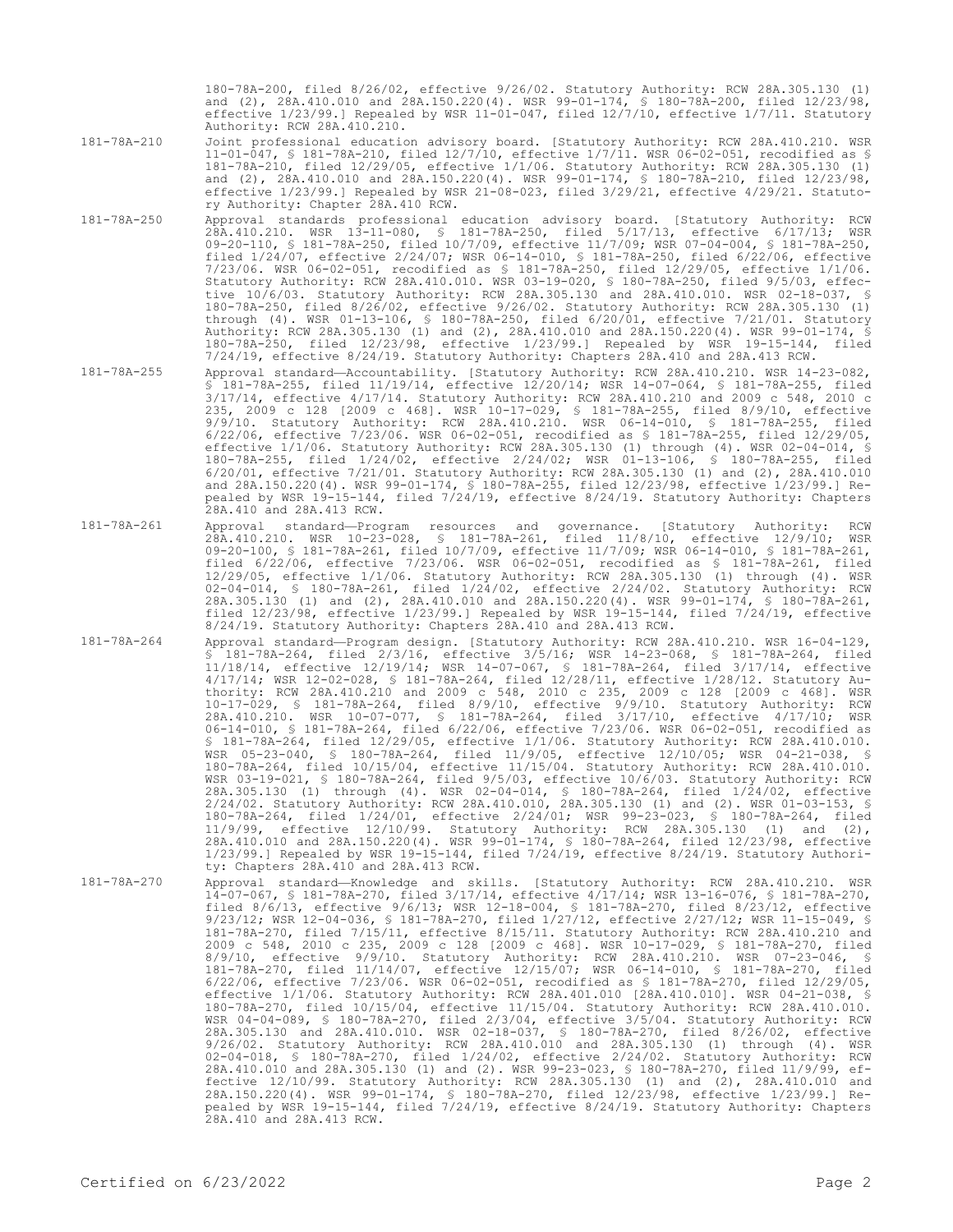- 181-78A-272 Approval of residency certificate preparation programs for principals/program administrators, school psychologists, school counselors and school social workers. [Statutory Authority: RCW 28A.410.210. WSR 11-01-047, § 181-78A-272, filed 12/7/10, effective 1/7/11; WSR 07-04-002, § 181-78A-272, filed 1/24/07, effective 2/24/07; WSR 06-14-010, § 181-78A-272, filed 6/22/06, effective 7/23/06. WSR 06-02-051, recodified as § 181-78A-272, filed 12/29/05, effective 1/1/06. Statutory Authority: RCW 28A.410.010. WSR 04-20-089, § 180-78A-272, filed 10/5/04, effective 11/5/04.] Repealed by WSR 15-06-028, filed 2/25/15, effective 3/28/15. Statutory Authority: RCW 28A.410.210.
- 181-78A-300 Educator preparation program provider requirements. [Statutory Authority: Chapter 28A.410 RCW. WSR 20-04-083, § 181-78A-300, filed 2/4/20, effective 3/6/20; WSR 18-17-089, § 181-78A-300, filed 8/14/18, effective 9/14/18. Statutory Authority: RCW 28A.410.210. WSR 15-08-054, § 181-78A-300, filed 3/27/15, effective 4/27/15.] Repealed by WSR 21-08-023, filed 3/29/21, effective 4/29/21. Statutory Authority: Chapter 28A.410 RCW.
- 181-78A-308 Special consideration for certain former paraeducators. [WSR 06-02-051, recodified as § 181-78A-308, filed 12/29/05, effective 1/1/06. Statutory Authority: RCW 28A.305.130 (1) and (2), 28A.410.010 and 28A.150.220(4). WSR 99-01-174, § 180-78A-308, filed 12/23/98, effective 1/23/99.] Repealed by WSR 19-15-144, filed 7/24/19, effective 8/24/19. Statutory Authority: Chapters 28A.410 and 28A.413 RCW.
- 181-78A-310 Program approval—Teachers, collaboration with K-12 schools. [Statutory Authority: RCW 28A.410.210. WSR 06-14-010, § 181-78A-310, filed 6/22/06, effective 7/23/06. WSR 06-02-051, recodified as § 181-78A-310, filed 12/29/05, effective 1/1/06. Statutory Authority: RCW 28A.410.010 and 28A.305.130 (1) and (2). WSR 99-23-023, § 180-78A-310, filed 11/9/99, effective 12/10/99. Statutory Authority: RCW 28A.305.130 (1) and (2), 28A.410.010 and 28A.150.220(4). WSR 99-01-174, § 180-78A-310, filed 12/23/98, effective 1/23/99.] Repealed by WSR 13-20-032, filed 9/24/13, effective 10/25/13. Statutory Authority: RCW 28A.410.210.
- 181-78A-315 Program approval requirement—Field experience for school counselors. [WSR 06-02-051, recodified as § 181-78A-315, filed 12/29/05, effective 1/1/06. Statutory Authority: RCW 28A.305.130 (1) and (2), 28A.410.010 and 28A.150.220(4). WSR 99-01-174, § 180-78A-315, filed 12/23/98, effective 1/23/99.] Repealed by WSR 10-17-029, filed 8/9/10, effective 9/9/10. Statutory Authority: RCW 28A.410.210 and 2009 c 548, 2010 c 235, 2009 c 128 [2009 c 468].
- 181-78A-317 Program approval requirement—Field experience for school psychologists. [WSR 06-02-051, recodified as § 181-78A-317, filed 12/29/05, effective 1/1/06. Statutory Authority: RCW 28A.305.130 (1) and (2), 28A.410.010 and 28A.150.220(4). WSR 99-01-174, § 180-78A-317, filed 12/23/98, effective 1/23/99.] Repealed by WSR 10-17-029, filed 8/9/10, effective 9/9/10. Statutory Authority: RCW 28A.410.210 and 2009 c 548, 2010 c 235, 2009 c 128 [2009 c 468].
- 181-78A-319 Program approval requirement—Field experience for school social workers. [Statutory Authority: RCW 28A.410.210. WSR 07-19-059, § 181-78A-319, filed 9/14/07, effective 10/15/07. WSR 06-02-051, recodified as § 181-78A-319, filed 12/29/05, effective 1/1/06. Statutory Authority: RCW 28A.410.010. WSR 05-15-022, § 180-78A-319, filed 7/7/05, effective 8/7/05; WSR 04-21-038, § 180-78A-319, filed 10/15/04, effective 11/15/04.] Repealed by WSR 10-17-029, filed 8/9/10, effective 9/9/10. Statutory Authority: RCW 28A.410.210 and 2009 c 548, 2010 c 235, 2009 c 128 [2009 c 468].
- 181-78A-325 Program approval requirement—Field experience for all administrators. [Statutory Authority: RCW 28A.410.210 and 2009 legislative budget reductions. WSR 09-20-093, § 181-78A-325, filed 10/6/09, effective 11/6/09. Statutory Authority: RCW 28A.410.210. WSR 06-14-010, § 181-78A-325, filed 6/22/06, effective 7/23/06. WSR 06-02-051, recodified as § 181-78A-325, filed 12/29/05, effective 1/1/06. Statutory Authority: RCW 28A.305.130 and 28A.410.010. WSR 02-18-037, § 180-78A-325, filed 8/26/02, effective 9/26/02. Statutory Authority: RCW 28A.305.130 (1) and (2), 28A.410.010 and 28A.150.220(4). WSR 99-01-174, § 180-78A-325, filed 12/23/98, effective 1/23/99.] Repealed by WSR 10-17-029, filed 8/9/10, effective 9/9/10. Statutory Authority: RCW 28A.410.210 and 2009 c 548, 2010 c 235, 2009 c 128 [2009 c 468].
- 181-78A-340 Pilot of multiple measures for the teacher performance assessment. [Statutory Authority: Chapter 28A.410 RCW. WSR 20-16-030, § 181-78A-340, filed 7/25/20, effective 8/25/20.] Repealed by WSR 21-15-084, filed 7/16/21, effective 8/16/21. Statutory Authority: Chapter 28A.410 RCW.
- 181-78A-500 Professional certificate program approval. [Statutory Authority: RCW 28A.410.210. WSR 13-14-026, § 181-78A-500, filed 6/25/13, effective 7/26/13; WSR 09-22-023, § 181-78A-500, filed 10/26/09, effective 12/1/11; WSR 09-16-053, § 181-78A-500, filed 7/29/09, effective 8/29/09; WSR 07-04-004, § 181-78A-500, filed 1/24/07, effective 2/24/07; WSR 06-14-010, § 181-78A-500, filed 6/22/06, effective 7/23/06. WSR 06-02-051, recodified as § 181-78A-500, filed 12/29/05, effective 1/1/06. Statutory Authority: RCW 28A.401.010 [28A.410.010]. WSR 04-21-038, § 180-78A-500, filed 10/15/04, effective 11/15/04. Statutory Authority: RCW 28A.305.130 and 28A.410.010. WSR 02-18-037, § 180-78A-500, filed 8/26/02, effective 9/26/02. Statutory Authority: RCW 28A.305 [28A.305.130] (1) and (2). WSR 00-13-064, § 180-78A-500, filed 6/16/00, effective 7/17/00. Statutory Authority: RCW 28A.305.130 (1) and (2), 28A.410.010 and 28A.150.220(4). WSR 99-01-174, § 180-78A-500, filed 12/23/98, effective 1/23/99.] Repealed by WSR 17-15-136, filed 7/19/17, effective 8/19/17. Statutory Authority: RCW 28A.410.210.
- 181-78A-505 Overview—Teacher professional certificate program. [Statutory Authority: RCW<br>28A.410.210. WSR 07-04-004, § 181-78A-505, filed 1/24/07, effective 2/24/07; WSR<br>06-14-010, § 181-78A-505, filed 6/22/06, effective 7 § 181-78A-505, filed 12/29/05, effective 1/1/06. Statutory Authority: RCW 28 410.010 [28A.410.010]. WSR 05-15-054, § 180-78A-505, filed 7/12/05, effective 8/12/05. Statutory Authority: RCW 28A.210.160. WSR 03-23-037, § 180-78A-505, filed 11/12/03, effective 12/13/03. Statutory Authority: RCW 28A.410.010. WSR 03-04-025, § 180-78A-505, filed 1/27/03, effective 2/27/03. Statutory Authority: RCW 28A.305.130 and 28A.410.010. WSR 02-18-037, § 180-78A-505, filed 8/26/02, effective 9/26/02. Statutory Authority: RCW 28A.410.010. WSR 02-14-111, § 180-78A-505, filed 7/2/02, effective 8/2/02. Statutory Au-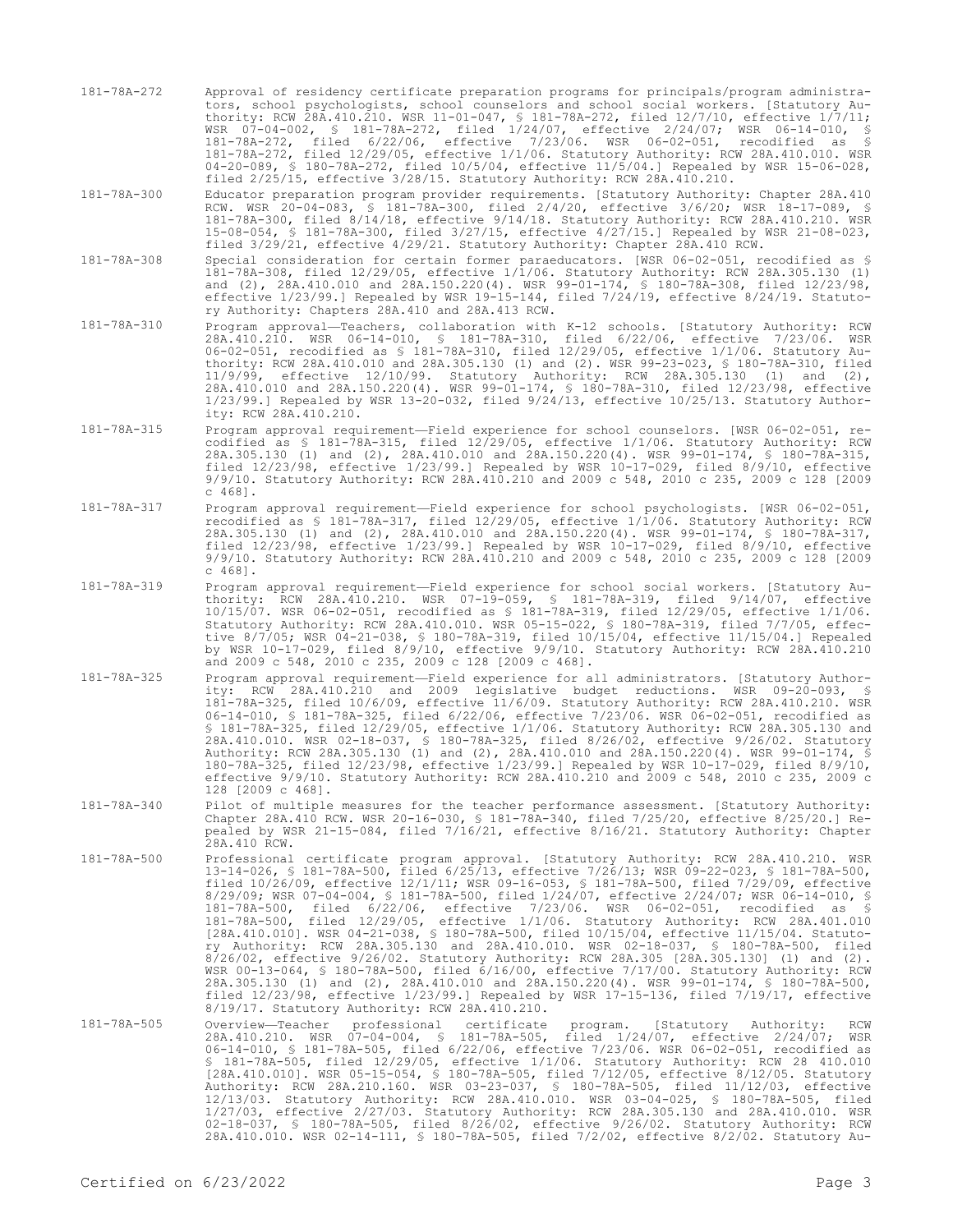thority: RCW 28A.410.010 and 28A.305.130 (1) and (2). WSR 00-03-049, § 180-78A-505, filed 1/14/00, effective 2/14/00. Statutory Authority: RCW 28A.305.130 (1) and (2), 28A.410.010 and 28A.150.220(4). WSR 99-01-174, § 180-78A-505, filed 12/23/98, effective 1/23/99.] Repealed by WSR 09-22-023, filed 10/26/09, effective 12/1/11. Statutory Authority: RCW 28A.410.210.

- 181-78A-507 Overview—Principal/program administrator professional certificate programs. [Statutory Authority: RCW 28A.410.210. WSR 12-18-004, § 181-78A-507, filed 8/23/12, effective 9/23/12; WSR 09-16-053, § 181-78A-507, filed 7/29/09, effective 8/29/09; WSR 07-08-050, § 181-78A-507, filed 3/28/07, effective 4/28/07; WSR 06-14-010, § 181-78A-507, filed 6/22/06, effective 7/23/06. WSR 06-02-051, recodified as § 181-78A-507, filed 12/29/05, effective 1/1/06. Statutory Authority: RCW 28A.410.010. WSR 05-23-042, § 180-78A-507, filed 11/9/05, effective 12/10/05; WSR 04-21-039, § 180-78A-507, filed 10/15/04, effective 11/15/04; WSR 04-04-010, § 180-78A-507, filed 1/23/04, effective 2/23/04. Statutory Authority: RCW 28A.305.130 and 28A.410.010. WSR 02-18-037, § 180-78A-507, filed 8/26/02, effective 9/26/02.] Repealed by WSR 17-11-141, filed 5/24/17, effective 6/24/17. Statutory Authority: RCW 28A.410.210.
- 181-78A-509 Overview—Educational staff associate—School counselor/school psychologist professional certificate programs. [Statutory Authority: RCW 28A.410.210. WSR 12-18-004, § 181-78A-509, filed 8/23/12, effective 9/23/12; WSR 07-19-056, § 181-78A-509, filed 9/14/07, effective 10/15/07; WSR 07-04-005, § 181-78A-509, filed 1/24/07, effective 2/24/07; WSR 06-14-010, § 181-78A-509, filed 6/22/06, effective 7/23/06. WSR 06-02-051, recodified as § 181-78A-509, filed 12/29/05, effective 1/1/06. Statutory Authority: RCW 28A.401.010 [28A.410.010]. WSR 04-21-038, § 180-78A-509, filed 10/15/04, effective 11/15/04.] Repealed by WSR 17-11-141, filed 5/24/17, effective 6/24/17. Statutory Authority: RCW 28A.410.210.
- 181-78A-510 Responsibilities of the professional certificate administrator. [Statutory Authority: RCW 28A.410.210. WSR 09-16-053, § 181-78A-510, filed 7/29/09, effective 8/29/09. WSR 06-02-051, recodified as § 181-78A-510, filed 12/29/05, effective 1/1/06. Statutory Authority: RCW 28A.410.010 and 28A.305.130 (1) and (2). WSR 00-03-049, § 180-78A-510, filed 1/14/00, effective 2/14/00. Statutory Authority: RCW 28A.305.130 (1) and (2), 28A.410.010 and 28A.150.220(4). WSR 99-01-174, § 180-78A-510, filed 12/23/98, effective 1/23/99.] Repealed by WSR 17-11-141, filed 5/24/17, effective 6/24/17. Statutory Authority: RCW 28A.410.210.
- 181-78A-515 Program approval standards for professional certificate approved programs. [Statutory Authority: RCW 28A.410.210. WSR 09-22-023, § 181-78A-515, filed 10/26/09, effective 12/1/11; WSR 07-04-004, § 181-78A-515, filed 1/24/07, effective 2/24/07; WSR 06-14-010, § 181-78A-515, filed 6/22/06, effective 7/23/06. WSR 06-02-051, recodified as § 181-78A-515, filed 12/29/05, effective 1/1/06. Statutory Authority: RCW 28A.410.010 and 28A.305.130 (1) and (2). WSR 00-03-049, § 180-78A-515, filed 1/14/00, effective 2/14/00. Statutory Authority: RCW 28A.305.130 (1) and (2), 28A.410.010 and 28A.150.220(4). WSR 99-01-174, § 180-78A-515, filed 12/23/98, effective 1/23/99.] Repealed by WSR 17-15-136, filed 7/19/17, effective 8/19/17. Statutory Authority: RCW 28A.410.210.
- 181-78A-520 Approval standard—Professional education advisory board. [Statutory Authority: RCW 28A.410.210. WSR 12-18-003, § 181-78A-520, filed 8/23/12, effective 9/23/12; WSR 09-22-023, § 181-78A-520, filed 10/26/09, effective 12/1/11; WSR 09-16-053, § 181-78A-520, filed 7/29/09, effective 8/29/09; WSR 07-04-004, § 181-78A-520, filed 1/24/07, effective 2/24/07; WSR 06-14-010, § 181-78A-520, filed 6/22/06, effective 7/23/06. WSR 06-02-051, recodified as § 181-78A-520, filed 12/29/05, effective 1/1/06. Statutory Authority: RCW 28A.410.010 and 28A.305.130 (1) and (2). WSR 00-03-049, § 180-78A-520, filed 1/14/00, effective 2/14/00. Statutory Authority: RCW 28A.305.130 (1) and (2), 28A.410.010 and 28A.150.220(4). WSR 99-01-174, § 180-78A-520, filed 12/23/98, effective 1/23/99.] Repealed by WSR 17-15-136, filed 7/19/17, effective 8/19/17. Statutory Authority: RCW 28A.410.210.
- 181-78A-525 Approval standard—Accountability. [Statutory Authority: RCW 28A.410.210. WSR 12-18-003, § 181-78A-525, filed 8/23/12, effective 9/23/12; WSR 09-22-023, § 181-78A-525, filed 10/26/09, effective 12/1/11; WSR 09-16-053, § 181-78A-525, filed 7/29/09, effective 8/29/09; WSR 07-15-053, § 181-78A-525, filed 7/13/07, effective 8/13/07; WSR 07-04-004, § 181-78A-525, filed 1/24/07, effective 2/24/07; WSR 06-14-010, § 181-78A-525, filed 6/22/06, effective 7/23/06. WSR 06-02-051, recodified as § 181-78A-525, filed 12/29/05, effective 1/1/06. Statutory Authority: RCW 28A.410.010 and 28A.305.130 (1) and (2). WSR 00-03-049, § 180-78A-525, filed 1/14/00, effective 2/14/00. Statutory Authority: RCW 28A.305.130 (1) and (2), 28A.410.010 and 28A.150.220(4). WSR 99-01-174, § 180-78A-525, filed 12/23/98, effective 1/23/99.] Repealed by WSR 17-15-136, filed 7/19/17, effective 8/19/17. Statutory Authority: RCW 28A.410.210.
- 181-78A-530 Approval standard—Governance and resources. [Statutory Authority: RCW 28A.410.210. WSR 12-18-003, § 181-78A-530, filed 8/23/12, effective 9/23/12; WSR 09-22-023, § 181-78A-530, filed 10/26/09, effective 12/1/11; WSR 07-04-004, § 181-78A-530, filed 1/24/07, effective 2/24/07; WSR 06-14-010, § 181-78A-530, filed 6/22/06, effective 7/23/06. WSR 06-02-051, recodified as § 181-78A-530, filed 12/29/05, effective 1/1/06. Statutory Authority: RCW 28A.410.010 and 28A.305.130 (1) and (2). WSR 00-03-049, § 180-78A-530, filed 1/14/00, effective 2/14/00. Statutory Authority: RCW 28A.305.130 (1) and (2), 28A.410.010 and 28A.150.220(4). WSR 99-01-174, § 180-78A-530, filed 12/23/98, effective 1/23/99.] Repealed by WSR 17-15-136, filed 7/19/17, effective 8/19/17. Statutory Authority: RCW 28A.410.210.
- 181-78A-535 Approval standard—Program design. [Statutory Authority: RCW 28A.410.210. WSR 14-10-060 and WSR 14-07-063, § 181-78A-535, filed 5/5/14 and 3/17/14, effective 6/5/14 and 4/17/14; WSR 12-18-003, § 181-78A-535, filed 8/23/12, effective 9/23/12; WSR 09-22-023, § 181-78A-535, filed 10/26/09, effective 12/1/11; WSR 09-16-053, § 181-78A-535, filed 7/29/09, effective 8/29/09; WSR 07-19-056, § 181-78A-535, filed 9/14/07, effective 10/15/07; WSR 07-08-050, § 181-78A-535, filed 3/28/07, effective 4/28/07; WSR 07-04-004, § 181-78A-535, filed 1/24/07, effective 2/24/07; WSR 06-14-010, § 181-78A-535, filed 6/22/06, effective 7/23/06. WSR 06-02-051, recodified as § 181-78A-535, filed 12/29/05, effective 1/1/06. Statutory Authority: RCW 28A.410.010. WSR 05-15-051, § 180-78A-535,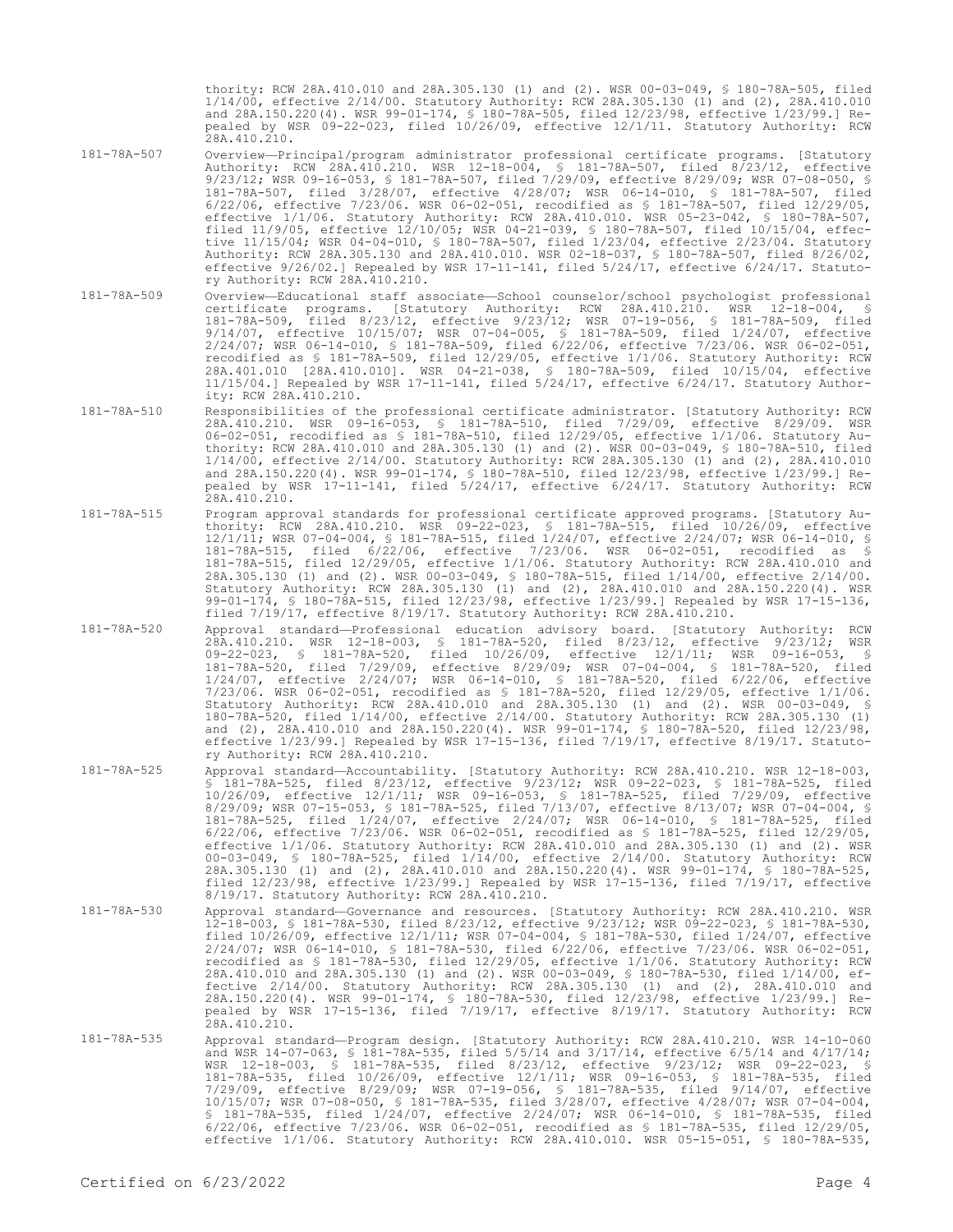filed 7/12/05, effective 8/12/05; WSR 04-21-038, § 180-78A-535, filed 10/15/04, effective 11/15/04. Statutory Authority: RCW 28A.210.160. WSR 03-23-037, § 180-78A-535, filed 11/12/03, effective 12/13/03. Statutory Authority: RCW 28A.410.010. WSR 03-04-024, § 180-78A-535, filed 1/27/03, effective 2/27/03. Statutory Authority: RCW 28A.305.130 and 28A.410.010. WSR 02-18-037, § 180-78A-535, filed 8/26/02, effective 9/26/02. Statutory Authority: RCW 28A.410.010. WSR 01-09-004, § 180-78A-535, filed 4/5/01, effective 5/6/01. Statutory Authority: RCW 28A.410.010, 28A.305.130 (1) and (2). WSR 00-18-062, § 180-78A-535, filed 9/1/00, effective 10/2/00; WSR 00-03-049, § 180-78A-535, filed 1/14/00, effective 2/14/00. Statutory Authority: RCW 28A.305.130 (1) and (2), 28A.410.010 and 28A.150.220(4). WSR 99-01-174, § 180-78A-535, filed 12/23/98, effective 1/23/99.] Repealed by WSR 17-15-136, filed 7/19/17, effective 8/19/17. Statutory Authority: RCW 28A.410.210. 181-78A-540 Approval standard—Knowledge and skills. [Statutory Authority: RCW 28A.410.210. WSR

13-14-026, § 181-78A-540, filed 6/25/13, effective 7/26/13; WSR 09-22-023, § 181-78A-540, filed 10/26/09, effective 12/1/11; WSR 06-14-010, § 181-78A-540, filed 6/22/06, effective 7/23/06. WSR 06-02-051, recodified as § 181-78A-540, filed 12/29/05, effective 1/1/06. Statutory Authority: RCW 28A.410.010. WSR 04-24-074, § 180-78A-540, filed 11/30/04, effective 12/31/04. Statutory Authority: RCW 28A.401.010 [28A.410.010]. WSR 04-21-038, § 180-78A-540, filed 10/15/04, effective 11/15/04. Statutory Authority: RCW 28A.305.130 and 28A.410.010. WSR 02-18-037, § 180-78A-540, filed 8/26/02, effective 9/26/02. Statutory Authority: RCW 28A.410.010 and 28A.305.130 (1) and (2). WSR 00-03-049, § 180-78A-540, filed  $1/14/00$ , effective  $2/14/00$ . Statutory Authority: RCW 28A.305.130 (1) and (2), 28A.410.010 and 28A.150.220(4). WSR 99-01-174, § 180-78A-540, filed 12/23/98, effective 1/23/99.] Repealed by WSR 17-11-141, filed 5/24/17, effective 6/24/17. Statutory Authority: RCW 28A.410.210.

#### **GENERAL**

**WAC 181-78A-003 Authority.** The authority for this chapter is RCW 28A.410.210 (1) through (4) which authorizes the professional educator standards board to approve and disapprove educator preparation programs in institutions of higher education in Washington state.

[Statutory Authority: RCW 28A.410.210. WSR 06-14-010, § 181-78A-003, filed 6/22/06, effective 7/23/06. WSR 06-02-051, recodified as § 181-78A-003, filed 12/29/05, effective 1/1/06. Statutory Authority: RCW 28A.305.130 (1) and (2), 28A.410.010 and 28A.150.220(4). WSR 99-01-174, § 180-78A-003, filed 12/23/98, effective 1/23/99. Statutory Authority: RCW 28A.305.130. WSR 97-04-084, § 180-78A-003, filed 2/5/97, effective 3/8/97.]

**WAC 181-78A-005 Purpose.** This chapter establishes the procedures, standards, and criteria to be used in the development and approval of preparation programs offered by preparation program providers in Washington state leading to teacher, administrator, and educational staff associates certification. These rules establish a performance-based preparation system for educators that supports the Improvement of Student Achievement Act of 1993 (ESHB 1209) which will enable educators to implement the Washington state student learning standards and requirements.

[Statutory Authority: Chapter 28A.410 RCW. WSR 18-17-089, § 181-78A-005, filed 8/14/18, effective 9/14/18. Statutory Authority: RCW 28A.410.210. WSR 11-01-047, § 181-78A-005, filed 12/7/10, effective 1/7/11; WSR 06-14-010, § 181-78A-005, filed 6/22/06, effective 7/23/06. WSR 06-02-051, recodified as § 181-78A-005, filed 12/29/05, effective 1/1/06. Statutory Authority: RCW 28A.410.010 and 28A.305.130 (1) and (2). WSR 99-23-023, § 180-78A-005, filed 11/9/99, effective 12/10/99. Statutory Authority: RCW 28A.305.130 (1) and (2), 28A.410.010 and 28A.150.220(4). WSR 99-01-174, § 180-78A-005, filed 12/23/98, effective 1/23/99. Statutory Authority: RCW 28A.305.130. WSR 97-04-084, § 180-78A-005, filed 2/5/97, effective 3/8/97.]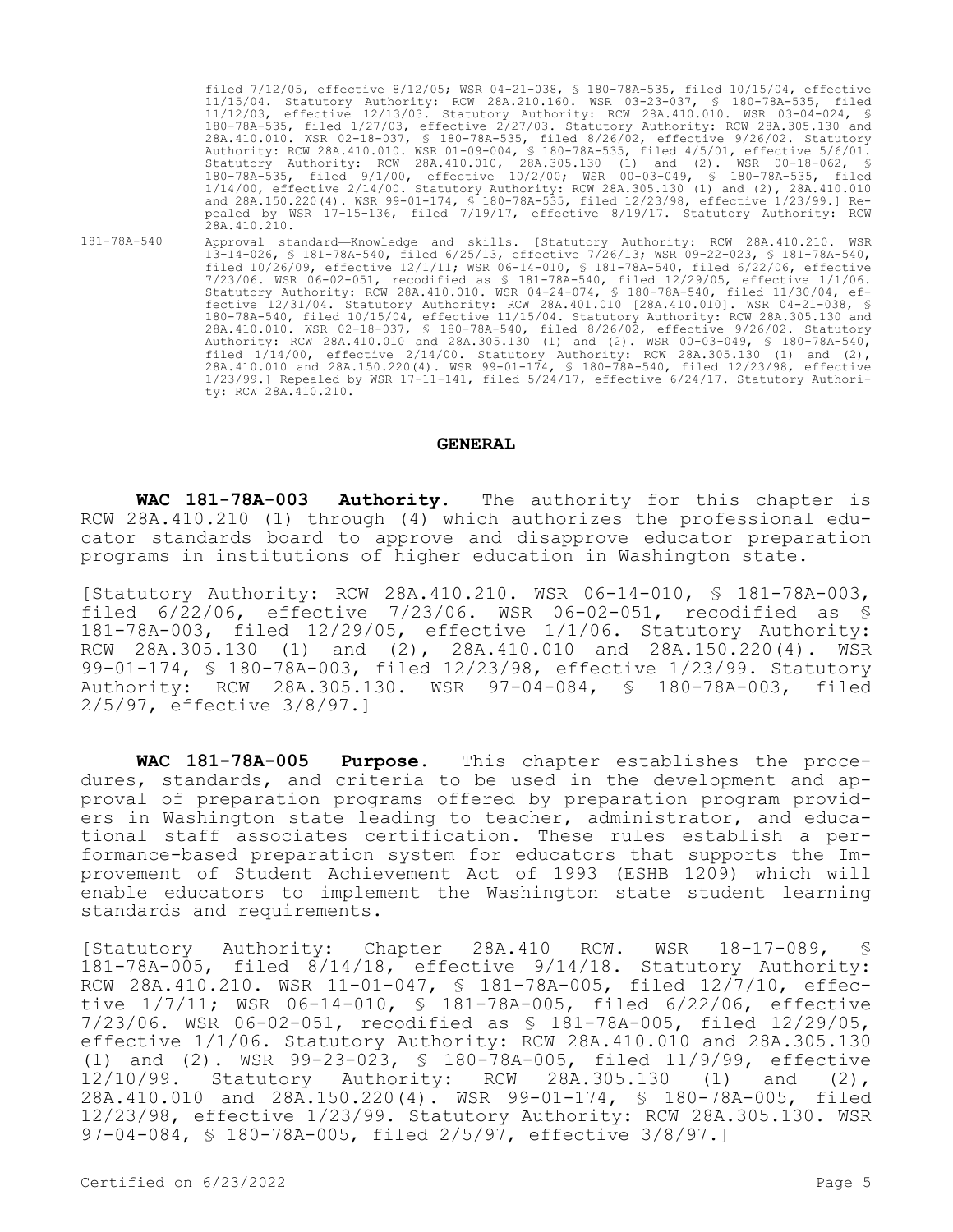**WAC 181-78A-007 Minimum state standards.** All state standards prescribed in this chapter for the approval of professional preparation programs are minimal standards for state approval. Where allowed programs may and are encouraged to develop program standards which exceed the minimums herein prescribed.

[Statutory Authority: RCW 28A.410.210. WSR 11-01-047, § 181-78A-007, filed  $12/7/10$ , effective  $1/7/11$ . WSR 06-02-051, recodified as § 181-78A-007, filed 12/29/05, effective 1/1/06. Statutory Authority: RCW 28A.305.130. WSR 97-04-084, § 180-78A-007, filed 2/5/97, effective 3/8/97.]

**WAC 181-78A-010 Definition of terms.** The following definitions shall be used in this chapter:

(1) "Endorsement" means a specification placed on a certificate to indicate the subject area, grade level, and/or specialization for which the individual is prepared to teach.

(2) "Interstate compact" means the contractual agreement among several states authorized by RCW 28A.690.010 and 28A.690.020 which facilitates interstate reciprocity.

(3) "Program approval" means the approval by the professional educator standards board of an educator preparation program offered by an educator preparation program provider within Washington state.

(4) "Field experience" means learning experiences in school, clinical, or laboratory settings. These learning experiences must be related to specific program outcomes and designed to integrate educational theory, knowledge, and skills in actual practice under the direction of a qualified supervisor.

(5) "A positive impact on student learning" means students' documented increased knowledge and/or demonstration of a skill or skills related to the state approved standards; or for candidates employed by private schools, students' documented increased knowledge or demonstration of a skill or skills related to either:

(a) The state goals or essential academic learning requirements; or

(b) Alternative learning goals established by the private school.

(6) "Collaboration" means ongoing communication among the professional growth team members to reach consensus regarding the content of the candidate's professional growth plan.

(7) "Professional growth plan (PGP)" for program completion means the document which identifies the formalized learning opportunities and professional development activities that relate to the specific competencies, knowledge, skills and experiences needed to meet the standards set forth under WAC 181-78A-233.

(8) "Board" means the professional educator standards board.

(9) "Clinical practice" means a specific, prolonged field experience where the candidate practices or serves in the role for which he or she is being prepared. Clinical practice must take place in an education setting and under the general supervision of a certificated practitioner, with three years' experience in the role for which the candidate is seeking certification.

(10) "Components" means the design features of the program and actions of the provider.

(11) "Domains" means broad categories of educator preparation program providers' performance expectations and outcomes established by the board.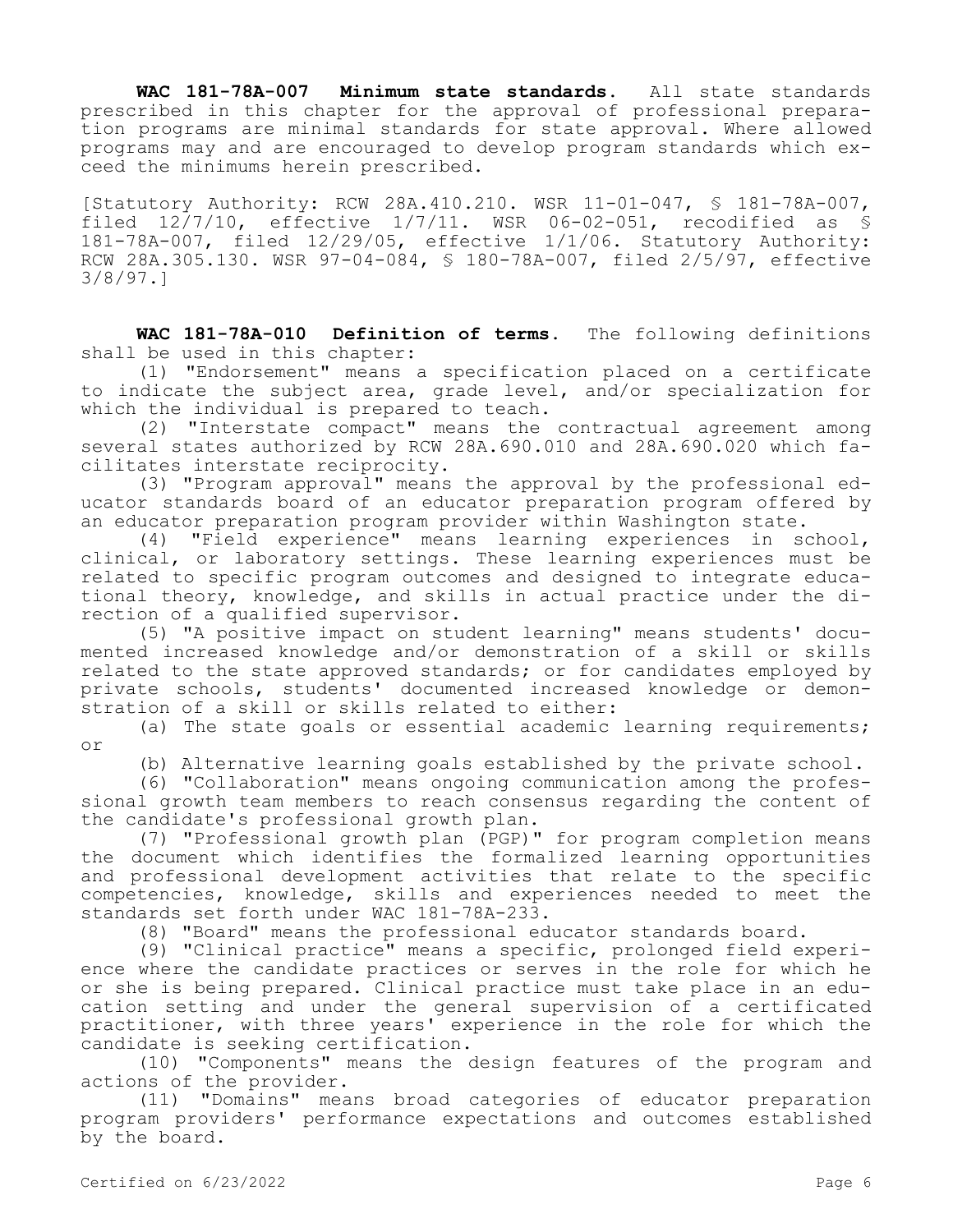(12) "Educator preparation program" or "program" means all courses, requirements, and other activities leading to a specific educator certification including teaching, administrator, school counselor, or school psychologist certificate and/or teaching certificate endorsement.

(13) "Educator preparation program provider" or "program provider" or "provider" means the entity approved to provide one or more educator preparation programs and responsible for operating the programs in compliance with the board's standards and policies.

(14) "Indicator" means performance data determined by the board that identifies the need for further inquiry into the functioning of a program.

(15) "Internship" means the period of clinical practice for candidates enrolled in approved administrator, school counselor, and school psychologist preparation programs.

(16) "Review period" means the period between annual submissions of indicator performance data when the board may require sponsoring organizations to participate in graduated levels of intervention and reporting.

(17) "Review team" means a group of people with experience, expertise, and training to assess the adequacy of program components and domains.

(18) "Student teaching" means the period of clinical practice for individuals enrolled in teacher preparation programs. This period must include at least four hundred fifty hours of supervised planning, instruction, and reflection.

(19) "Thresholds" means the target level of overall performance, or maximum acceptable variance for indicators approved and published by the board.

[Statutory Authority: Chapter 28A.410 RCW. WSR 21-15-085, § 181-78A-010, filed 7/16/21, effective 8/16/21; WSR 18-17-089, § 181-78A-010, filed 8/14/18, effective 9/14/18. Statutory Authority: RCW 28A.410.210. WSR 16-12-026, § 181-78A-010, filed 5/23/16, effective 6/23/16; WSR 12-18-004, § 181-78A-010, filed 8/23/12, effective 9/23/12; WSR 10-08-030, § 181-78A-010, filed 3/31/10, effective 12/1/11; WSR 09-22-023, § 181-78A-010, filed 10/26/09, effective 12/1/11; WSR 07-19-056, § 181-78A-010, filed 9/14/07, effective 10/15/07; WSR 06-14-010, § 181-78A-010, filed 6/22/06, effective 7/23/06. WSR 06-02-051, recodified as § 181-78A-010, filed 12/29/05, effective 1/1/06. Statutory Authority: RCW 28A.401.010 [28A.410.010]. WSR 04-21-038, § 180-78A-010, filed 10/15/04, effective 11/15/04. Statutory Authority: RCW 28A.305.130 and 28A.410.010. WSR 02-18-037, § 180-78A-010, filed 8/26/02, effective 9/26/02. Statutory Authority:<br>RCW 28A.410.010 and 28A.305.130 (1) and (2). WSR 01-19-080, \$ 28A.410.010 and 28A.305.130 (1) and (2). WSR 01-19-080, § 180-78A-010, filed 9/19/01, effective 10/20/01; WSR 00-03-049, § 180-78A-010, filed 1/14/00, effective 2/14/00. Statutory Authority: RCW 28A.305.130 (1) and (2), 28A.410.010 and 28A.150.220(4).  $\overline{MSR}$ 99-01-174, § 180-78A-010, filed 12/23/98, effective 1/23/99. Statutory Authority: RCW 28A.410.010 and 28A.305.130. WSR 98-01-025, § 180-78A-010, filed 12/8/97, effective 1/8/98. Statutory Authority: RCW 28A.305.130. WSR 97-04-084, § 180-78A-010, filed 2/5/97, effective 3/8/97.]

**WAC 181-78A-025 Program approval.** All programs leading to certification offered in Washington state to prepare teachers, princi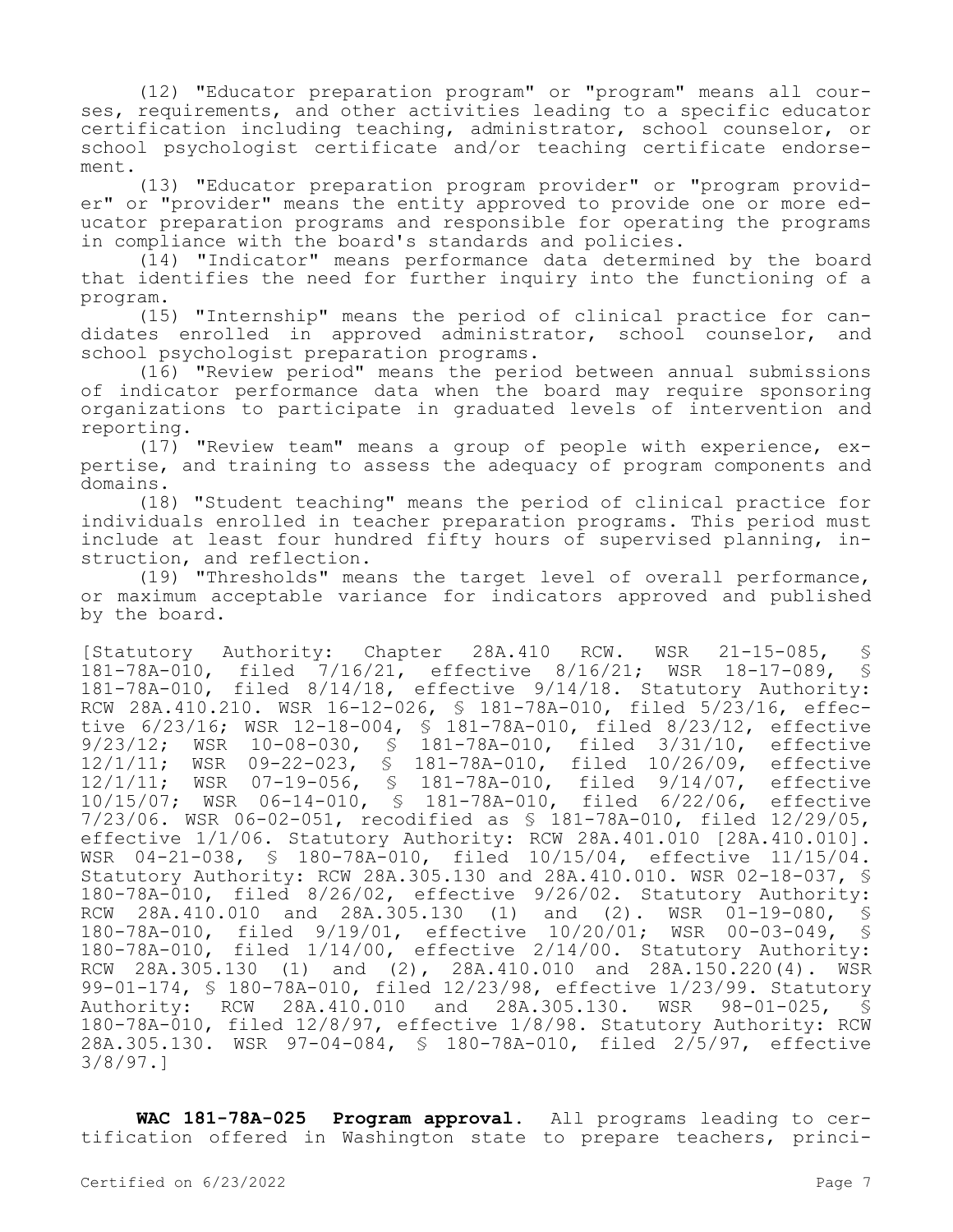pals, program administrators, superintendents, school counselors, school psychologists, and school social workers shall be approved pursuant to the requirements of this chapter.

[WSR 06-02-051, recodified as § 181-78A-025, filed 12/29/05, effective 1/1/06. Statutory Authority: RCW 28A.305.130. WSR 97-04-084, § 180-78A-025, filed 2/5/97, effective 3/8/97.]

**WAC 181-78A-027 Waiver of clinical practice and course work by a preparation program provider.** (1) Based on review of current educational settings, and review of a candidate's previous course work, field experiences, work experiences, and alternative learning experiences, an educator preparation program provider may waive or reduce in length the required clinical practice, and/or waive required course work, if based on the review the provider determines that the candidate has the knowledge and skills to be otherwise gained from the required clinical practice or course work.

(2) Under this section, educator preparation program providers may waive or reduce in length the required clinical practice and/or course work through June 30, 2023.

[Statutory Authority: Chapter 28A.410 RCW. WSR 22-12-073, § 181-78A-027, filed 5/27/22, effective 6/27/22; WSR 20-16-033, § 181-78A-027, filed 7/25/20, effective 8/25/20.]

### **GENERAL APPROVAL PROVISIONS**

WAC 181-78A-100 Existing approved programs. Providers of programs approved by the board shall comply with the review process established in this chapter and published by the board.

(1) **Teacher and principal preparation programs:** The board will annually review performance data of all educator preparation programs based on components and indicators established in this chapter and published by the board. The professional educator standards board will provide annual updated written guidance to providers regarding the submission of annual program data.

(a) **Notification:** If annual preparation program data analysis indicates that program performance falls below thresholds during any given review period, the board staff will provide written notification to the educator preparation program provider. The educator preparation program provider may choose to submit a response to the board staff. The response must be received by board staff within four weeks following receipt of the notification by the provider. The response should offer evidence of factors and circumstances that explain why program performance is below board approved thresholds on the indicators identified in the notice. The board staff will offer providers guidance on content and timelines for submission of this optional response. The board will review responses concurrently with annual data analysis reports.

(b) **Interventions:** Providers with program performance below indicator thresholds are subject to graduated levels of intervention as follows:

(i) **Intervention 1 - Required self-study report:** If a provider that received written notification of performance below threshold on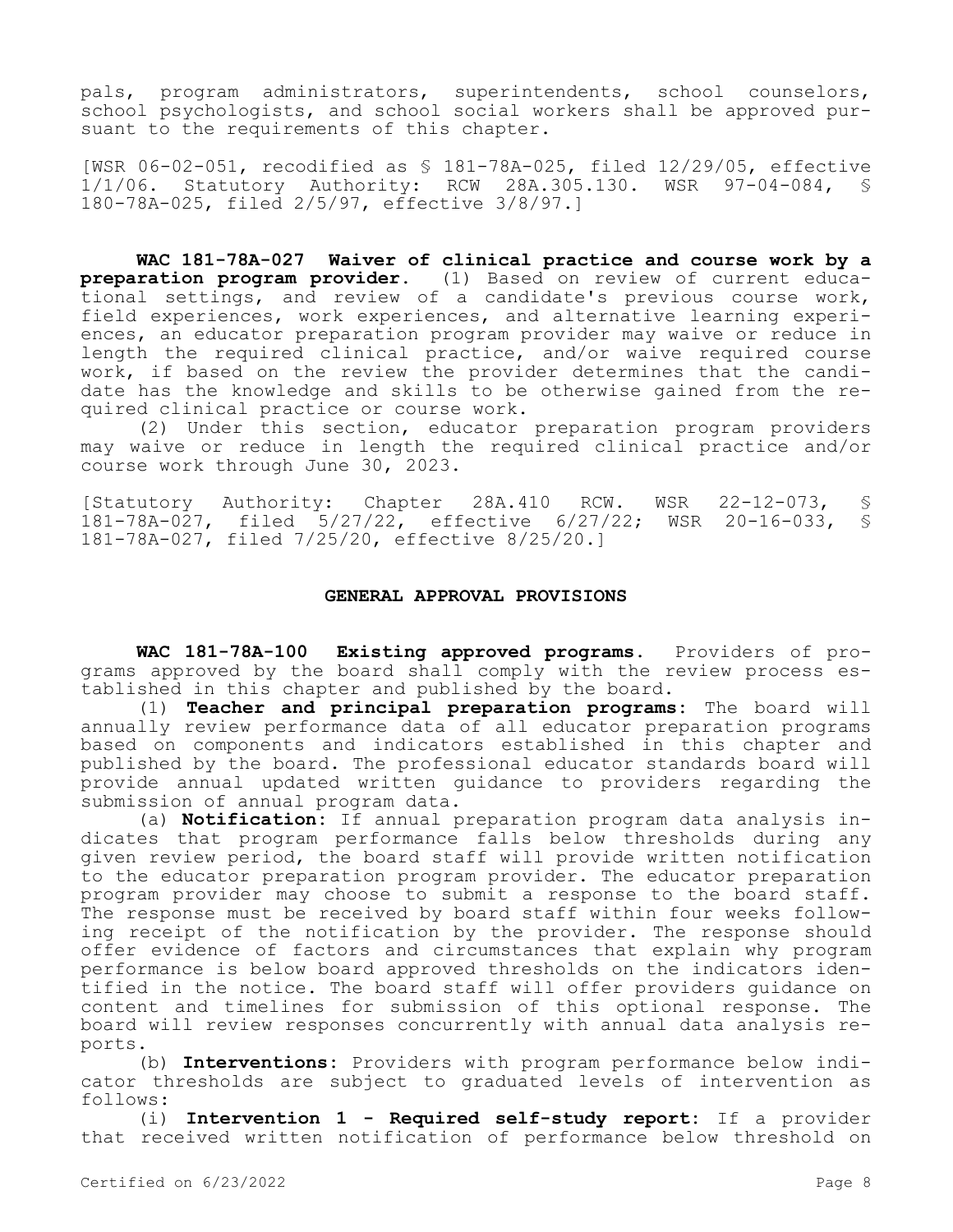one or more indicators during the previous review period has performance below thresholds on the same indicator(s) during the subsequent review period, the board will send the provider a second notification. The provider must complete a self-study report related to the components and domain(s) identified in both notifications and submit it to the board. The board will give providers written timelines and guidance for the submission of these materials. In the self-study report, the provider may also submit evidence and a description of the provider's performance related to the indicator(s), components, and domains identified in the notifications. If the board is satisfied with the self-study report, the board will approve it at a board meeting. If the board is not satisfied with the self-study report, staff will give providers additional written timelines and guidance to address the board's concerns.

(ii) **Intervention 2 - Formal review:** If a provider demonstrates performance below thresholds for a third successive review period or more, the professional educator standards board will provide a third notification. Based on its discretion and authorized by a vote, the board also may require a formal review related to the provider's performance in the domains of practice identified in the notifications. Prior to commencing a formal review, the board will consider the notifications, responses, and self-study report to determine whether to proceed with or postpone a formal review.

(A) The formal review will incorporate the following elements:

(I) The board shall determine the schedule, format, and which forms of validation shall be used to evaluate programs.

(II) The provider will submit requested evidence to the board staff.

(III) A review team will review the evidence and request additional information including information provided through interviews with provider staff or affiliates as needed.

(IV) The review team will provide a report to the board identifying areas of practice associated with the previous notifications where the provider is out of compliance with educator preparation program<br>requirements, expectations, and outcomes established in chapter requirements, expectations, and outcomes established in chapter 181-78A WAC. The review team may also identify areas of practice where the provider is out of compliance with educator preparation program requirements that were not associated with previous notifications but were noticed by the review team during the process of review. The report may also identify whether the approved indicators or thresholds are functioning as intended.

(V) Board staff serving on the review team will provide assistance to the review team during the review process but will not serve in an evaluative role.

(VI) The review team will submit its report and other appropriate documentation to the provider and the board within one year of the board designating the program for formal review.

(VII) The board may extend the length of the one-year period for submission of the review team's report up to two years at its discretion.

(B) Providers may submit a reply to the review team report within two weeks following receipt of the report. The reply is to focus on the evidence, conclusions, and recommendations in the report but also may include additional evidence of factors and circumstances that explain why program performance is persistently below board approved thresholds on the indicators identified in the notice and self-study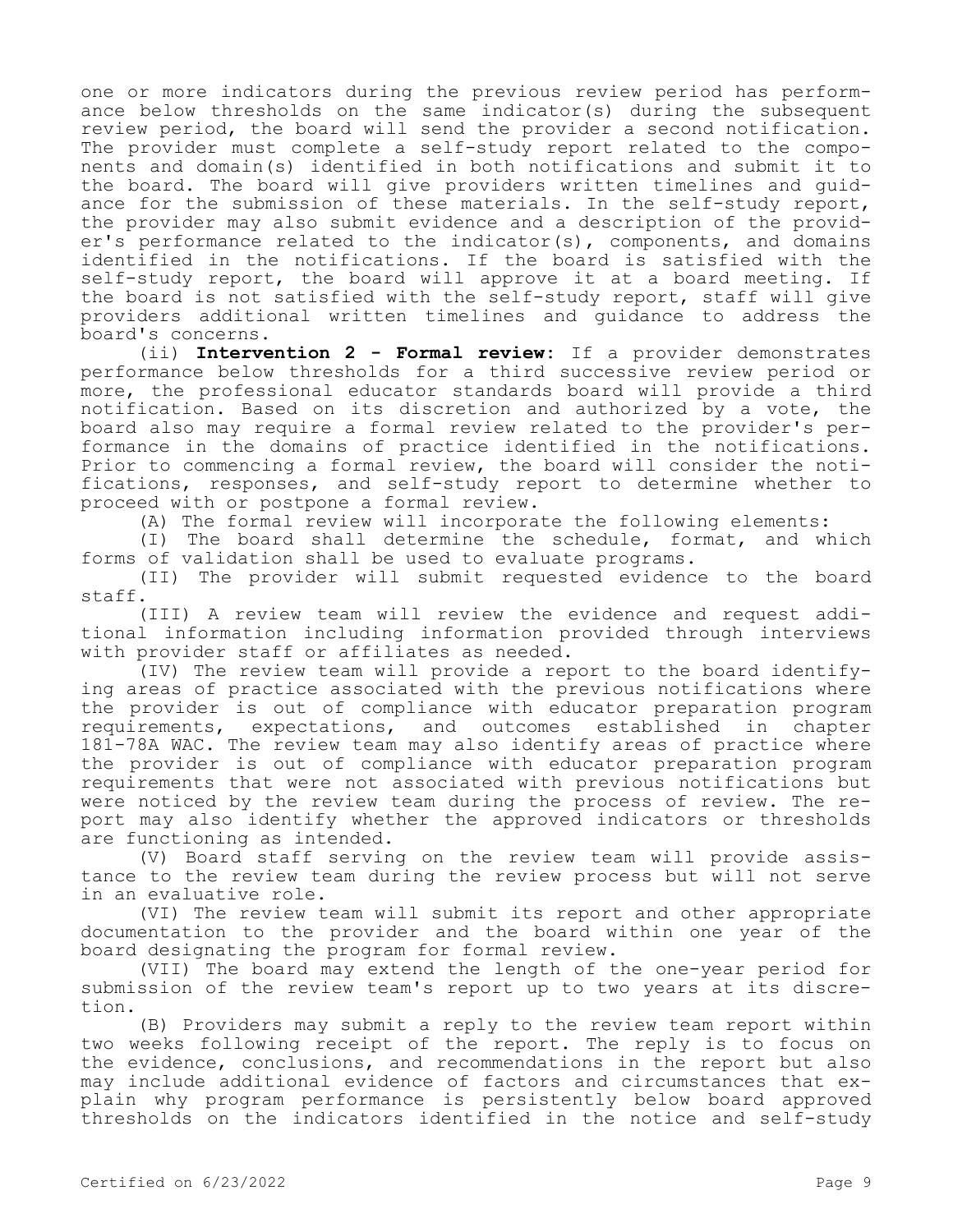report. The board shall publish the process for submitting and reviewing the reply.

(C) In considering the review team's report, the board may request additional information or review, or take action to extend, or change the program's approval status under WAC 181-78A-110.

(c) A provider may request a hearing in instances where it disagrees with the board's decision to extend or change the program's approval status. The hearing will be conducted through the office of administrative hearings by an administrative law judge under chapter 34.05 RCW and will adhere to the process of brief adjudicated hearings. The provider seeking a hearing will provide a written request to the professional educator standards board under WAC 10-08-035 no more than 30 calendar days from the decision date.

(d) **Curriculum and instruction review:** In addition to annual indicator reviews, the board will publish a schedule for focused curriculum and instruction review for fully approved teacher and principal preparation programs.

(e) The professional educator standards board shall conduct formal reviews to evaluate curriculum and instruction, with particular focus on the cultural competency, diversity, equity, and inclusion standards; the social and emotional learning standards and benchmarks; and the approved preservice educator role standards. The board shall determine the schedule, format, and which forms of documentation and validation shall be used to evaluate programs. The result of the review will be a report. Based on the findings of the report, the board will decide to either renew full approval status or designate the program on limited approval under WAC 181-78A-110 pending action on the findings of the review report.

(i) Curriculum and instruction reviews will be conducted at least every five years and not more frequently than every three years.

(ii) Program providers will submit requested evidence to the staff of the board.

(iii) A review team will review the evidence and request additional information including information provided through interviews with provider staff or affiliates as needed. One board staff member will serve on the review team to provide assistance to the review team during the review process but will not serve in an evaluative role. Members of the review team shall include two preparation program providers at peer programs, at least one P-12 practitioner and one PEAB member with expertise related to the program scheduled for review, and two individuals with expertise related to culturally responsive practice and social and emotional learning.

(iv) Following the review, the review team will provide a report identifying any areas where the program is out of compliance with requirements established under this chapter and the program expectations and outcomes established in WAC 181-78A-220.

(2) **Superintendent programs:** The board will annually review data related to the performance of all superintendent programs according to data reporting guidance published by the board.

(a) **Annual data analysis:** After each annual review period, the board will give superintendent program providers written analysis of the program's annual data submission.

(b) **Superintendent program review:** The professional educator standards board shall determine the schedule for formal reviews.

The board will determine whether a formal review will take place and what forms of documentation and validation shall be used for evaluation.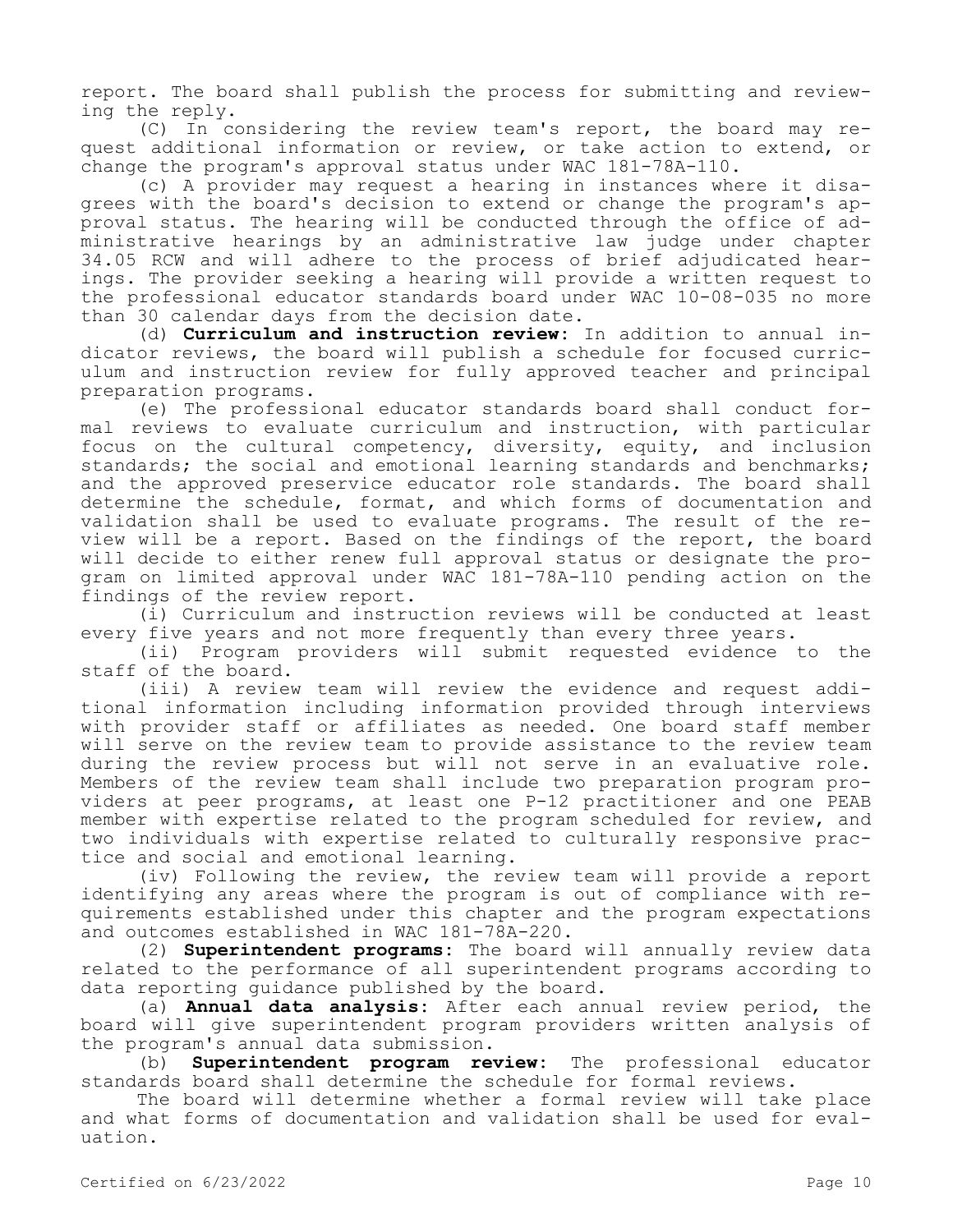(i) Superintendent program reviews will be conducted at least every five years and not more frequently than every three years.

(ii) Superintendent program providers will submit requested evidence to the staff of the professional educator standards board.

(iii) A review team will review the evidence and request additional information including information provided through interviews with provider staff or affiliates as needed. One board staff member will serve on the review team to provide assistance to the review team during the review process but will not serve in an evaluative role. Additional members of the review team shall include one member of the program's professional educator advisory board, one P-12 practitioner with expertise related to the program scheduled for review, and two representatives of peer programs. Any two of these review team members, or two additional members, must be identified individuals with expertise related to the domains of practice and standard components identified in annual data analyses or in the program's self-study report.

(iv) One of the two providers with peer representatives on the review team will be scheduled for annual review during the subsequent review period.

(v) Prior to the scheduled review, superintendent program providers must complete a self-study report related to the components and domain(s) identified in the written analyses of annual data submissions. The board will give providers written timelines and guidance for the submission of these materials. In the self-study report, the provider may also provide evidence and a description of the provider's performance related to the indicator(s), components, and domains identified in the notifications. Evidence shall include such data and in-<br>formation from the annual data submissions required under WAC formation from the annual data submissions required under WAC 181-78A-235 as have been designated by the board as evidence pertinent to the program approval process.

(c) Following the review, the review team will provide a report identifying any areas where the program is out of compliance with requirements, expectations, and outcomes established in chapter 181-78A WAC.

(i) The report may also verify or contradict that the approved indicators or thresholds are functioning as intended.

(ii) The board may extend the length of the one-year report period up to two years at its discretion. The review team's report and other appropriate documentation will be submitted to the provider and the board within one year of the board designating the program for formal review.

(iii) Providers may submit a reply to the review team report within two weeks following receipt of the report. The reply is limited to evidence that the review disregarded state standards, failed to follow state procedures for review, or failed to consider evidence that was available at the time of the review. The board shall publish the process for submitting and reviewing the reply.

(iv) In considering the review team's report, the board may request additional information or review, or take action to extend or change the educator preparation program's approval status under WAC 181-78A-110.

(d) A provider may request a hearing in instances where it disagrees with the professional educator standards board's decision to extend or change the program's approval status. The hearing will be conducted through the office of administrative hearings by an administrative law judge under chapter 34.05 RCW and will adhere to the process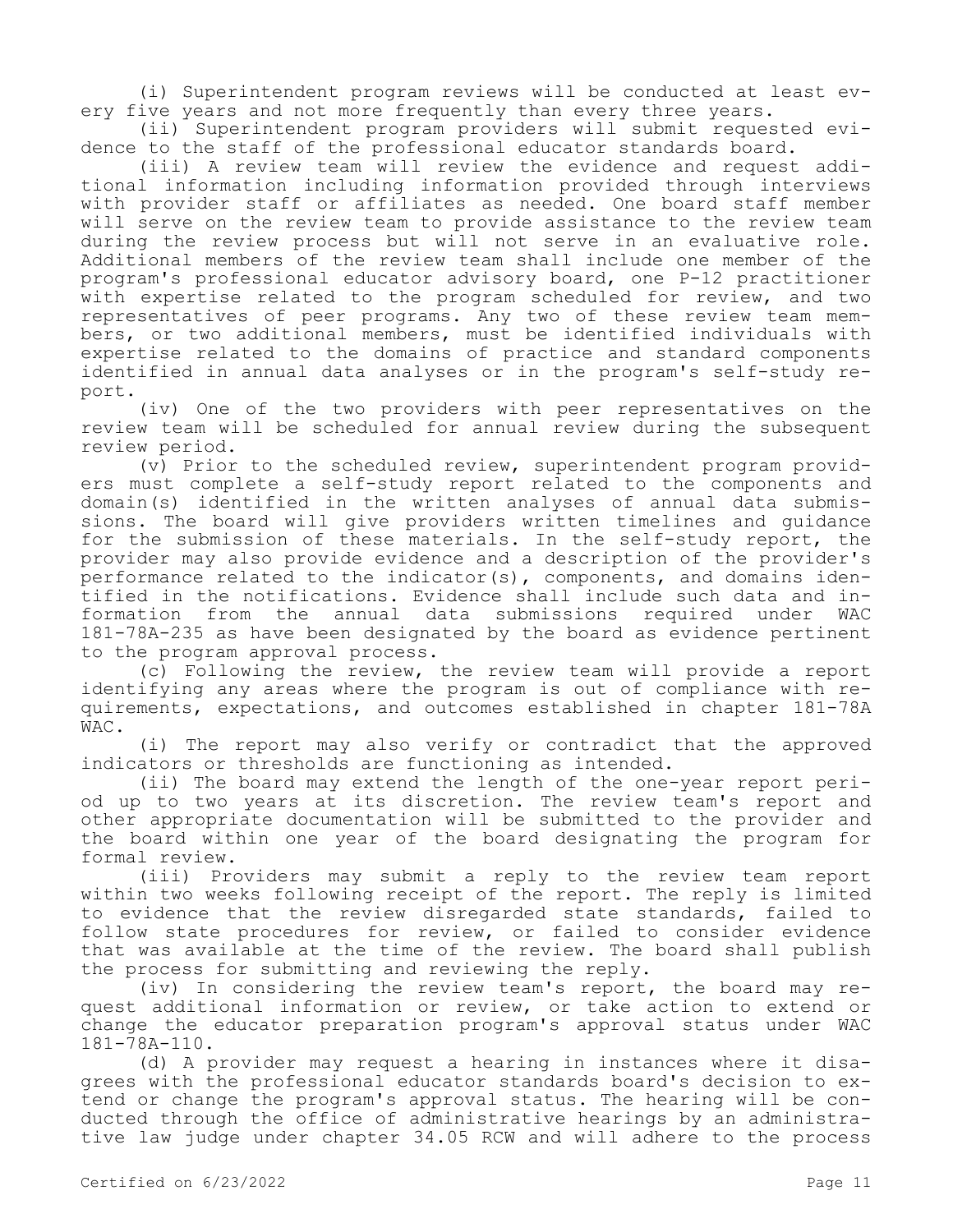of brief, adjudicated hearings. The provider seeking a hearing will provide a written request to the board in accordance with WAC 10-08-035 no more than 30 calendar days from the decision date.

(3) **Program administrator programs:** The board will annually review data related to the performance of all program administrator programs according to data and reporting guidelines published by the board.

(a) Program administrator programs implemented in conjunction with principal preparation programs will be reviewed concurrently with that provider's principal preparation program.

(b) Program administrator programs implemented in conjunction with superintendent preparation programs will be reviewed concurrently with that provider's superintendent preparation program.

(c) Program administrator programs not implemented in conjunction with a principal or superintendent program will be reviewed on a schedule published by the board.

(4) **School counselor programs:** School counselor program providers shall comply with accrediting procedures for council for the accreditation for counseling and related education programs, unless the program has been specifically approved to operate under alternative national standards under WAC 181-78A-225. The professional educator standards board will review preparation programs' alignment with any additions to the national standards deemed necessary by the professional educator standards board.

(a) A provider of residency school counselor programs without approval from council for the accreditation for counseling and related education programs shall provide proof to the professional educator standards board that it will seek such accreditation, unless the program has been specifically approved to operate under alternative national standards under WAC 181-78A-225.

(b) The board will place any existing approved residency school counselor program not accredited from the council for the accreditation for counseling and related education programs into disapproval status on November 1, 2022, unless the program provider produces evidence of seeking such accreditation, or unless that program has been specifically approved to operate under alternative national standards under WAC 181-78A-225.

(c) Annual data analysis: After each annual data submission, the board will give school counselor preparation program providers written analysis of the program's annual data submission.

(d) School counselor preparation program review: The board shall determine the schedule, format, and which forms of validation shall be used to evaluate programs under applicable program approval standards listed in WAC 181-78A-225.

(i) School counselor preparation program reviews will be conducted during the same period of time as their council for the accreditation for counseling and related education programs' review. If the program has been specifically approved to operate under alternative national standards under WAC 181-78A-225, the review will take place as scheduled by the board.

(ii) School counselor preparation program providers will submit requested evidence to the staff of the professional educator standards board. Evidence shall include such data and information from the annual data submissions required under WAC 181-78A-235(3) as have been designated by the board as evidence pertinent to the program approval and review processes.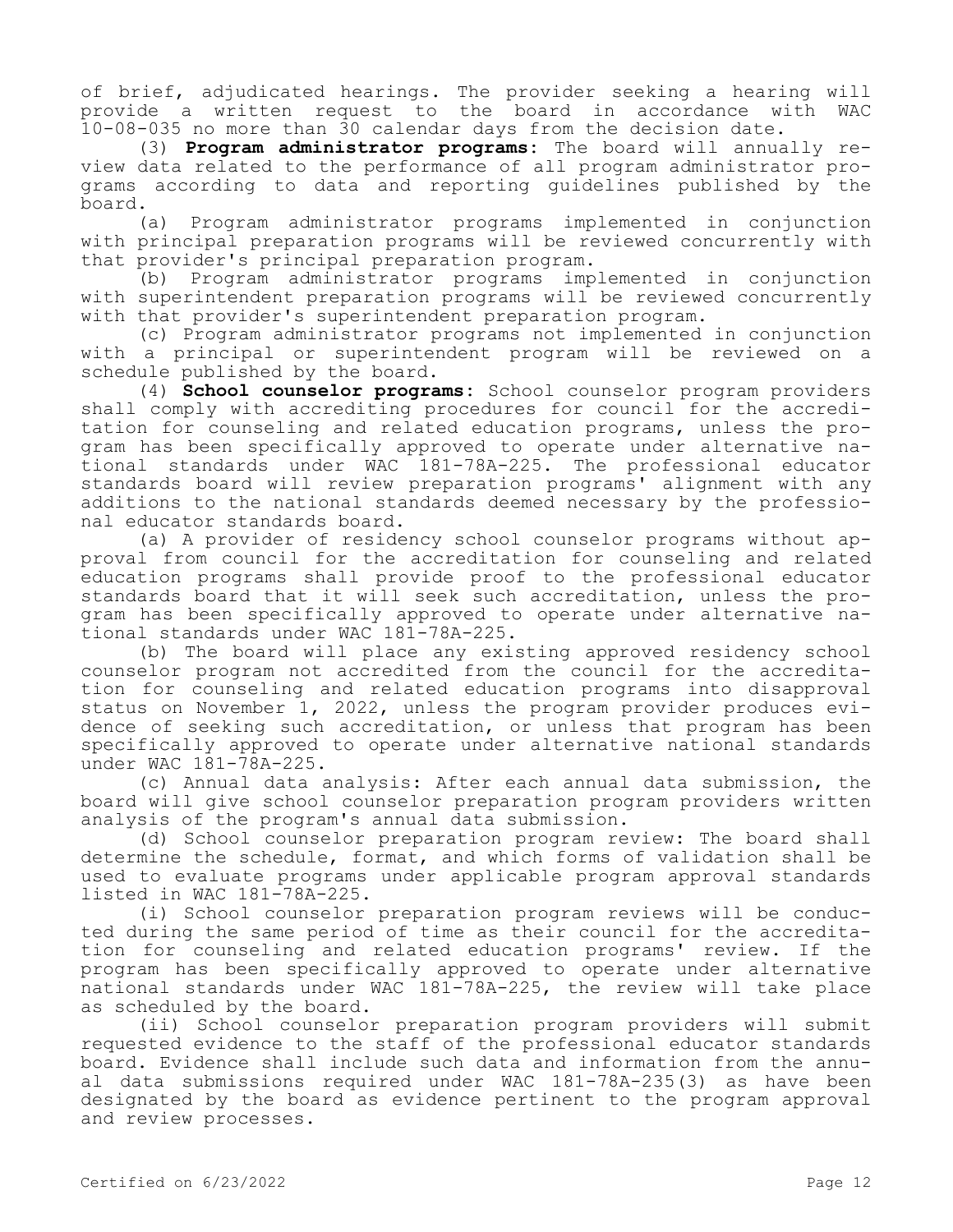(iii) A review team will review the evidence and request additional information including information provided through documents and interviews with program provider staff or affiliates as needed. One board staff member will serve as chair on the review team during the review process but will not serve in an evaluative role. Additional members of the review team shall include one member of the program's professional educator advisory board, one P-12 practitioner with expertise related to the program scheduled for review, and two representatives of peer programs. Any two of these review team members, or two additional members must be identified individuals with expertise related to the domains of practice and standard components identified in annual data analyses.

(iv) The review team will use multiple data sources to address the specific goals listed in this section.

(A) The review team and the preparation program provider will use preparation program data available at the time of review.

(B) The review team and the preparation program provider will use evidence compiled by the provider that demonstrates performance aligned with all program standards and requirements. Programs' demonstration of upholding board-approved standards and requirements will be used by the review team to write the review report and will be used by the board in consideration of continued approval status. Staff of the board will offer program providers guidance regarding the evidence required, how it may be gathered and used, and how it must be submitted.

(v) The review team will use available evidence to write the review report that will be used by the board in consideration of continued approval status.

(e) Following the review, the review team will provide a report identifying any areas of practice in which program performance is out of alignment with standards and requirements as listed in WAC 181-78A-225.

(i) The review team's report and other appropriate documentation will be submitted to the provider and the board within six months of the formal review.

(ii) Providers may submit a reply to the review team report within three weeks following receipt of the report. The board shall publish the process for submitting and reviewing the reply.

(iii) In considering the review team's report, the board may request additional information for review, or take action to extend or change the educator preparation program's approval status.

(iv) Based upon the review team's report, the program provider's response, and any subsequent requests for information, as applicable, the board shall take one of the following actions:

(A) The board shall give full approval as described in WAC 181-78A-110 (1)(a).

(B) Limited approval as described in WAC 181-78A-110 (1)(b).

(C) Disapproval as described in WAC 181-78A-110 (1)(c).

(v) A provider may request a hearing in instances where it disagrees with the board's decision to extend or change the program's approval status. The hearing will be conducted through the office of administrative hearings by an administrative law judge under chapter 34.05 RCW and will adhere to the process of brief adjudicated hearings. The provider seeking a hearing will provide a written request to the professional educator standards board in accordance with WAC 10-08-035 no more than 30 calendar days from the decision date.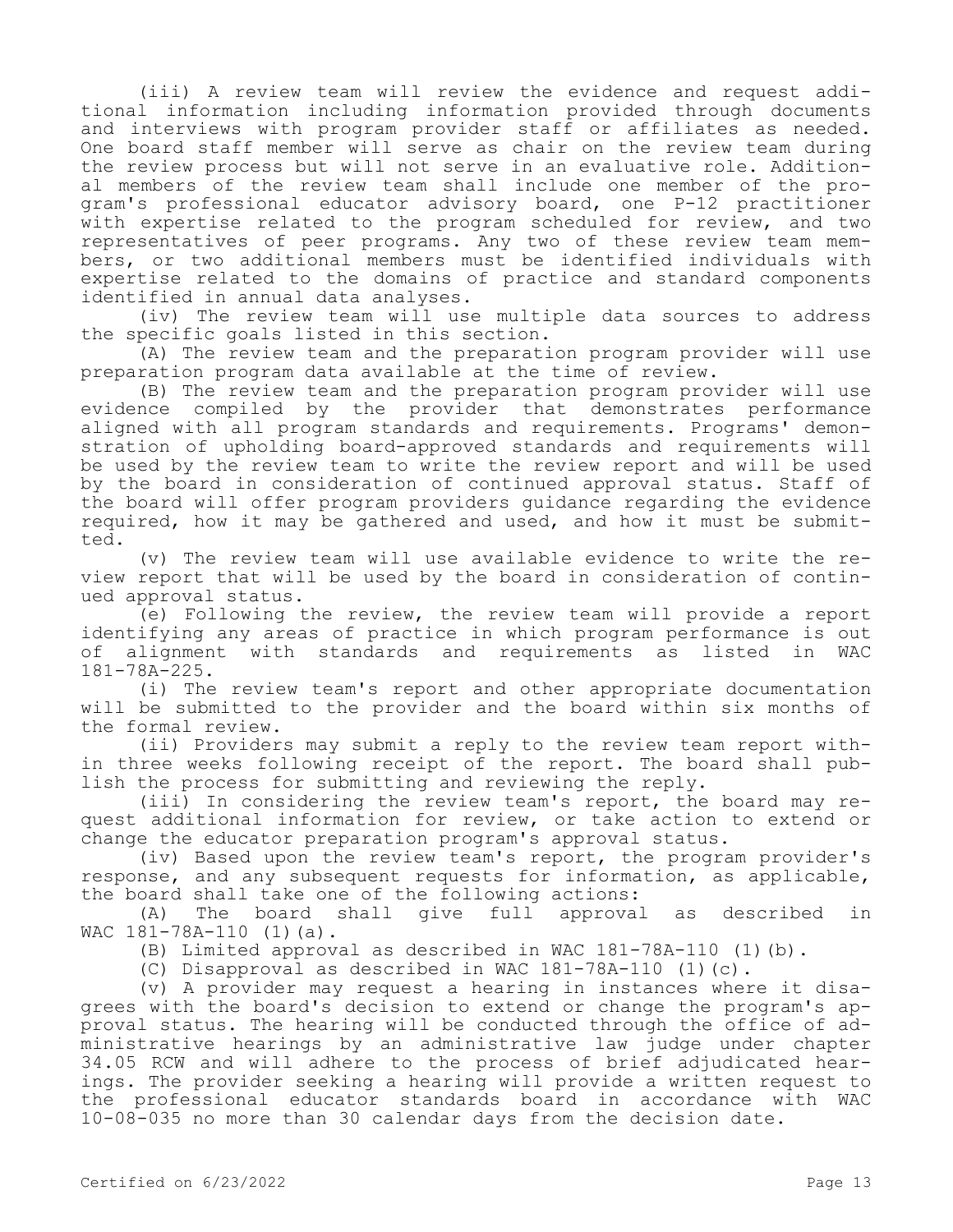(5) **School psychologist programs:** Providers of school psychologist programs shall comply with accrediting procedures for the National Association for School Psychologists. School psychologist program providers shall comply with accrediting procedures for the National Association for School Psychologists, unless the program has been specifically approved to operate under alternative national standards under WAC 181-78A-225. The professional educator standards board will review preparation programs' alignment with any additions to the national standards deemed necessary by the professional educator standards board.

(a) A provider of school psychologist programs without approval from the National Association for School Psychologists shall provide proof to the professional educator standards board that it will seek such accreditation, unless the program has been specifically approved to operate under alternative national standards under WAC 181-78A-225.

(b) The board will place any existing approved school psychology program not accredited from the National Association of School Psychologists into disapproval status on November 1, 2022, unless the program provider produces evidence of seeking such accreditation, or unless that program has been specifically approved to operate under alternative national standards under WAC 181-78A-225.

(c) Annual data analysis: After each annual data submission, the board will give school psychologist preparation program providers written analysis of the program's annual data submission.

(d) School psychologist preparation program review: The board shall determine the schedule, format, and which forms of validation shall be used to evaluate programs under applicable program approval standards listed in WAC 181-78A-225.

(i) School psychologist preparation program reviews will be conducted during the same period of time as their National Association for School Psychologist's review. If the program has been specifically approved to operate under alternative national standards under WAC 181-78A-225, the review will take place as scheduled by the board.

(ii) School psychologist preparation program providers will submit requested evidence to the staff of the professional educator standards board. Evidence shall include such data and information from the annual data submissions required under WAC 181-78A-235(3) as have been designated by the board as evidence pertinent to the program approval and review processes.

(iii) A review team will review the evidence and request additional information including information provided through documents and interviews with program provider staff or affiliates as needed. One board staff member will serve as chair on the review team during the review process but will not serve in an evaluative role. Additional members of the review team shall include one member of the program's professional educator advisory board, one P-12 practitioner with expertise related to the program scheduled for review, and two representatives of peer programs. Any two of these review team members, or two additional members must be identified individuals with expertise related to the domains of practice and standard components identified in annual data analyses.

(iv) The review team will use multiple data sources to address the specific goals listed in this section.

(A) The review team and the preparation program provider will use preparation program data available at the time of review.

(B) The review team and the preparation program provider will use evidence compiled by the provider that demonstrates performance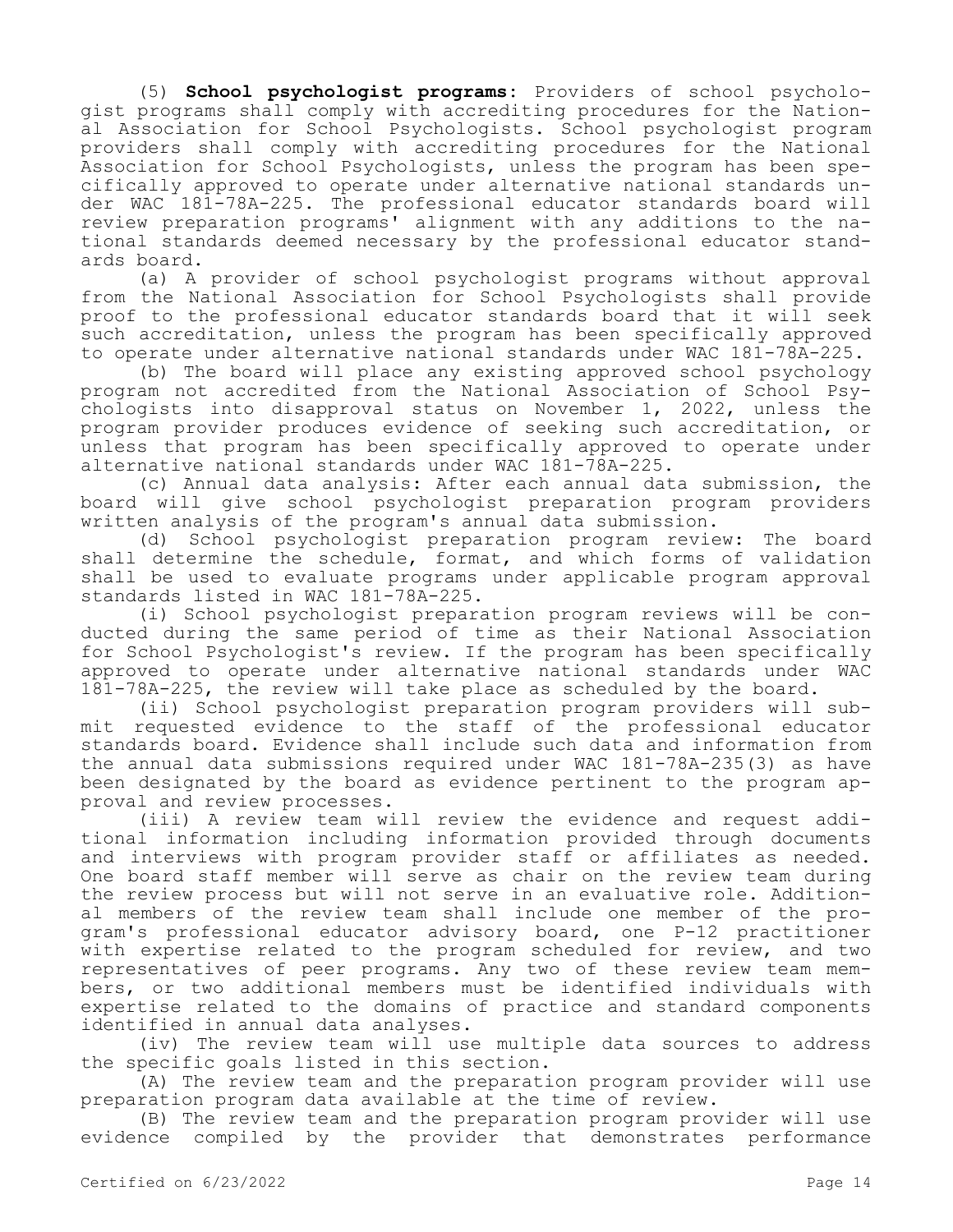aligned with all program standards and requirements. Programs' demonstration of upholding board-approved standards and requirements will be used by the review team to write the review report and will be used by the board in consideration of continued approval status. Staff of the board will offer program providers guidance regarding the evidence required, how it may be gathered and used, and how it must be submitted.

(v) The review team will use available evidence to write the review report that will be used by the board in consideration of continued approval status.

(e) Following the review, the review team will provide a report identifying any areas of practice in which program performance is out of alignment with standards and requirements as listed in WAC 181-78A-225.

(i) The review team's report and other appropriate documentation will be submitted to the provider and the board within six months of the formal review.

(ii) Providers may submit a reply to the review team report within three weeks following receipt of the report. The board shall publish the process for submitting and reviewing the reply.

(iii) In considering the review team's report, the board may request additional information for review, or take action to extend or change the educator preparation program's approval status.

(iv) Based upon the review team's report, the program provider's response, and any subsequent requests for information, as applicable, the board shall take one of the following actions:

(A) The board shall give full approval as described in WAC 181-78A-110 (1)(a).

(B) Limited approval as described in WAC 181-78A-110 (1)(b).

(C) Disapproval as described in WAC 181-78A-110 (1)(c).

(v) A provider may request a hearing in instances where it disagrees with the board's decision to extend or change the program's approval status. The hearing will be conducted through the office of administrative hearings by an administrative law judge under chapter 34.05 RCW and will adhere to the process of brief adjudicated hearings. The provider seeking a hearing will provide a written request to the professional educator standards board in accordance with WAC 10-08-035 no more than 30 calendar days from the decision date.

(6) **Career and technical education administrator and business and industry route educator preparation programs:** The board will annually review data related to the performance of all such programs according to data reporting guidance published by the board.

(a) **Annual data analysis:** After each annual review period, the board will give career and technical education administrator and business and industry route educator preparation program providers written analysis of the program's annual data submission.

(b) **Career and technical education administrator and business and industry route educator preparation program review:** The board shall determine the schedule, format, and which forms of documentation and validation shall be used to evaluate programs.

(i) Career and technical education administrator and business and industry route educator preparation program reviews will be conducted at least every five years and not more frequently than every three years.

(ii) Prior to their scheduled review, career and technical education administrator and business and industry route educator preparation program providers must complete a self-study report related to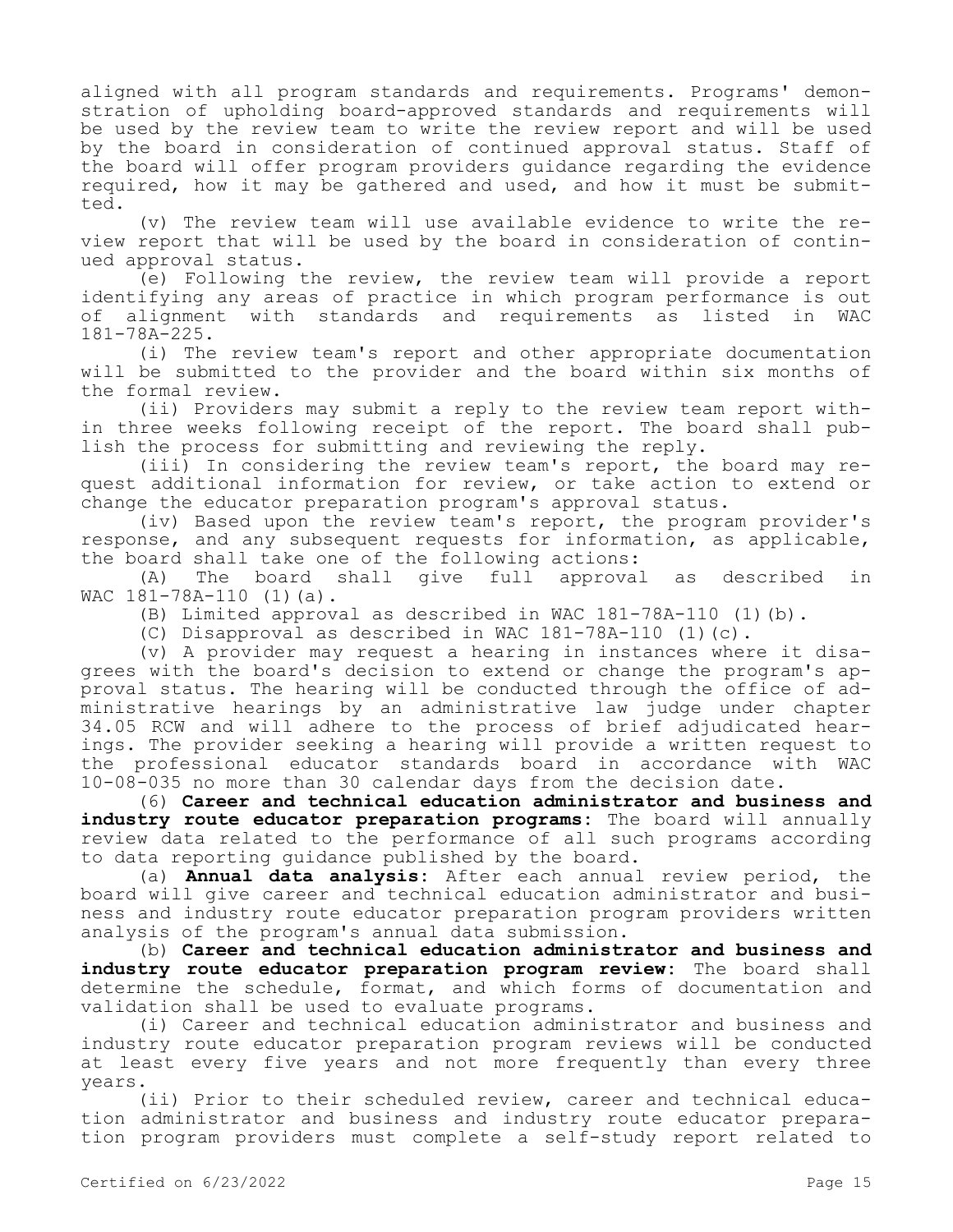the components and domain(s) identified in the written analyses of annual data submissions. The board will give providers written timelines and guidance for the submission of these materials.

(iii) Career and technical education administrator and business and industry route educator preparation program providers will submit requested evidence to the staff of the professional educator standards board. Evidence shall include such data and information from the annual data submissions required under WAC 181-78A-235(3) as have been designated by the board as evidence pertinent to the program approval and review processes.

(iv) A review team will review the evidence and request additional information including information provided through documents and interviews with program provider staff or affiliates as needed. One board staff member will serve as chair on the review team during the review process but will not serve in an evaluative role. Additional members of the review team shall include one member of the program's professional educator advisory board, one P-12 practitioner with expertise in career and technical education related to the program scheduled for review, and two representatives of peer programs. Any two of these review team members, or two additional members, must be identified individuals with expertise related to the domains of practice and standard components identified in annual data analyses or in the program's self-study report. One of the two providers with peer representatives on the review team will be scheduled for the subsequent program review.

(v) The review team will use multiple data sources to address the specific goals listed in this section.

(A) The review team and the preparation program provider will use the self-study report to identify program provider's goals and strategies for improvement.

(B) The review team and the preparation program provider will use preparation program data available at the time of review.

(C) The review team and the preparation program provider will use evidence compiled by the provider that demonstrates performance aligned with all program standards and requirements. Staff of the board will offer program providers guidance regarding the evidence required, how it may be gathered and used, and how it must be submitted.

(vi) The review team will use available evidence to write the review report that will be used by the board in consideration of continued approval status.

(c) Following the review, the review team will provide a report identifying any areas of practice in which program performance is out of alignment with standards and requirements.

(i) The review team's report and other appropriate documentation will be submitted to the provider and the board within six months of the formal review.

(ii) Providers may submit a reply to the review team report within three weeks following receipt of the report. The board shall publish the process for submitting and reviewing the reply.

(iii) In considering the review team's report, the board may request additional information for review, or take action to extend or change the educator preparation program's approval status.

(iv) Based upon the review team's report, the program provider's response, and any subsequent requests for information, as applicable, the board shall take one of the following actions:

(A) The board shall give full approval as described in WAC 181-78A-110 (1)(a).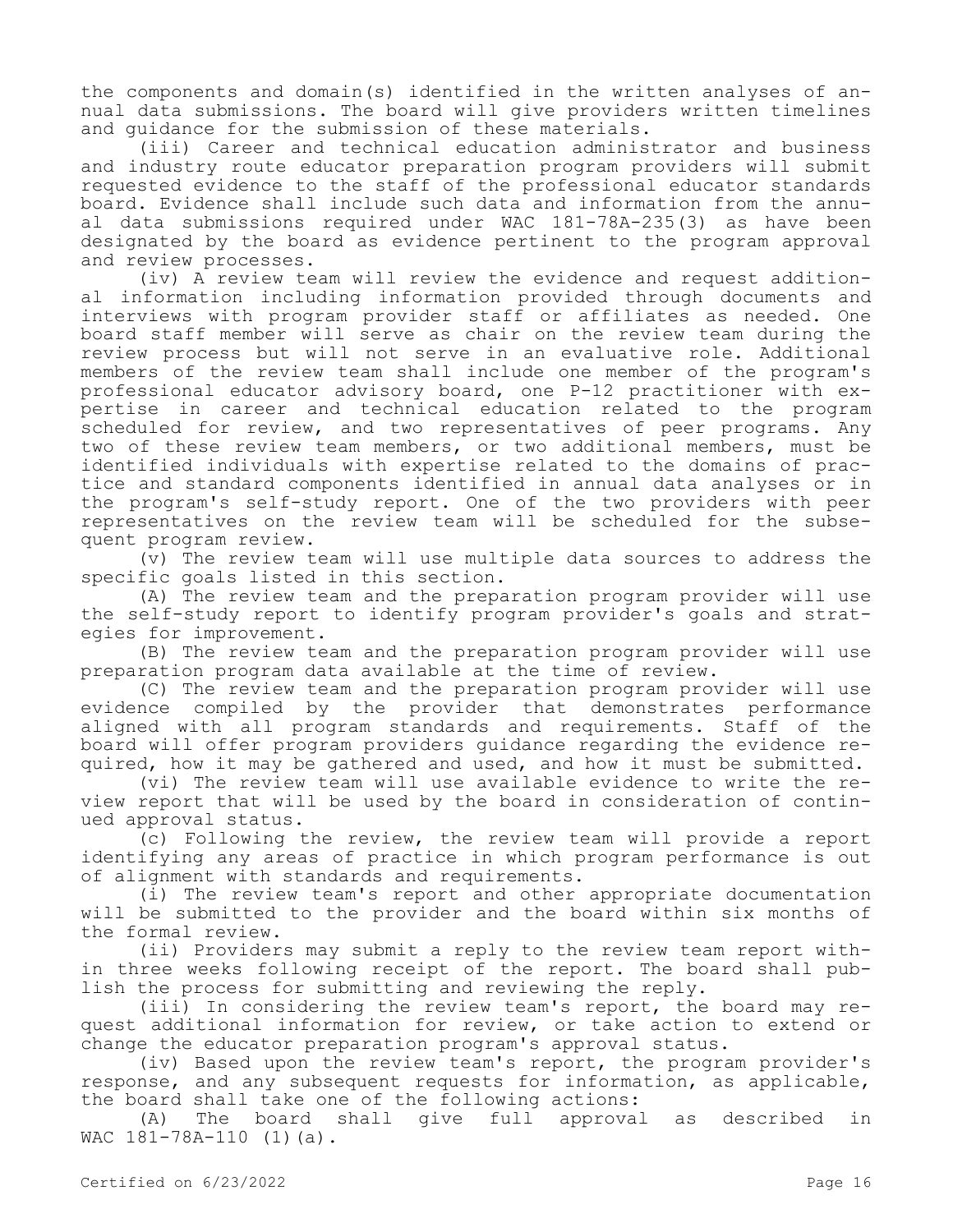- (B) Limited approval as described in WAC 181-78A-110 (1)(b).
- (C) Disapproval as described in WAC 181-78A-110 (1)(c).

(v) A provider may request a hearing in instances where it disagrees with the board's decision to extend or change the program's approval status. The hearing will be conducted through the office of administrative hearings by an administrative law judge under chapter 34.05 RCW and will adhere to the process of brief adjudicated hearings. The provider seeking a hearing will provide a written request to the professional educator standards board in accordance with WAC 10-08-035 no more than 30 calendar days from the decision date.

[Statutory Authority: Chapter 28A.410 RCW. WSR 22-01-017, §<br>181-78A-100, filed 12/2/21, effective 1/2/22; WSR 21-15-103, § 181-78A-100, filed 12/2/21, effective 1/2/22; WSR 21-15-103, § filed 7/20/21, effective 8/20/21; WSR 21-08-023, §<br>filed 3/29/21, effective 4/29/21; WSR 20-16-027, § 181-78A-100, filed 3/29/21, effective 4/29/21; WSR 20-16-027, § 181-78A-100, filed 7/24/20, effective 8/24/20; WSR 18-17-089, 181-78A-100, filed 8/14/18, effective 9/14/18. Statutory Authority: RCW 28A.410.210. WSR 15-12-123, § 181-78A-100, filed 6/3/15, effective 7/4/15; WSR 14-24-004, § 181-78A-100, filed 11/19/14, effective 12/20/14; WSR 14-12-018, § 181-78A-100, filed 5/23/14, effective 6/23/14; WSR 13-20-028, § 181-78A-100, filed 9/23/13, effective 10/24/13; WSR 12-23-023, § 181-78A-100, filed 11/13/12, effective 12/14/12; WSR 12-12-033, § 181-78A-100, filed 5/29/12, effective 6/29/12; WSR 12-02-028, § 181-78A-100, filed 12/28/11, effective 1/28/12; WSR 10-08-017, § 181-78A-100, filed 3/29/10, effective 4/29/10; WSR 08-16-005, § 181-78A-100, filed 7/23/08, effective 8/23/08; WSR 06-24-082, § 181-78A-100, filed 12/5/06, effective 1/5/07; WSR 06-14-010, § 181-78A-100, filed 6/22/06, effective 7/23/06. WSR 06-02-051, recodified as § 181-78A-100, filed 12/29/05, effective 1/1/06. Statutory Authority: RCW 28A.410.010. WSR 05-15-052, § 180-78A-100, filed 7/12/05, effective 8/12/05; WSR 05-04-056, § 180-78A-100, filed 1/28/05, effective 2/28/05; WSR 04-21-038, § 180-78A-100, filed 10/15/04, effective 11/15/04. Statutory Authority: RCW 28A.305.130 and 28A.410.010. WSR 04-04-090, § 180-78A-100, filed 2/3/04, effective 3/5/04; WSR 02-18-037, § 180-78A-100, filed 8/26/02, effective 9/26/02. Statutory Authority: RCW 28A.305.130 (1) and (2). WSR 00-09-049,  $\frac{1}{5}$  180-78A-100, filed 4/14/00, effective 5/15/00. Statu-<br>tory Authority: RCW 28A.305.130 (1) and (2), 28A.410.010 and tory Authority: RCW 28A.305.130 (1) and (2), 28A.410.010 and 28A.150.220(4). WSR 99-01-174, § 180-78A-100, filed 12/23/98, effective 1/23/99.]

**WAC 181-78A-105 Procedures for initial approval of an educator preparation program.** A prospective provider desiring to establish a preparation program shall comply with the following:

(1) Notification of intent. Prospective providers must submit the appropriate form, published by the professional educator standards board, declaring an intent to apply for approval to offer an educator preparation program or a new educator certification program.

(a) The notification of intent will be posted on the board website as public notice.

(b) The board will contact the prospective provider to begin the preproposal process.

(2) Preproposal. The prospective provider will develop and submit a preproposal that addresses all requirements approved and published by the board including evidence of necessary capacity, resources, and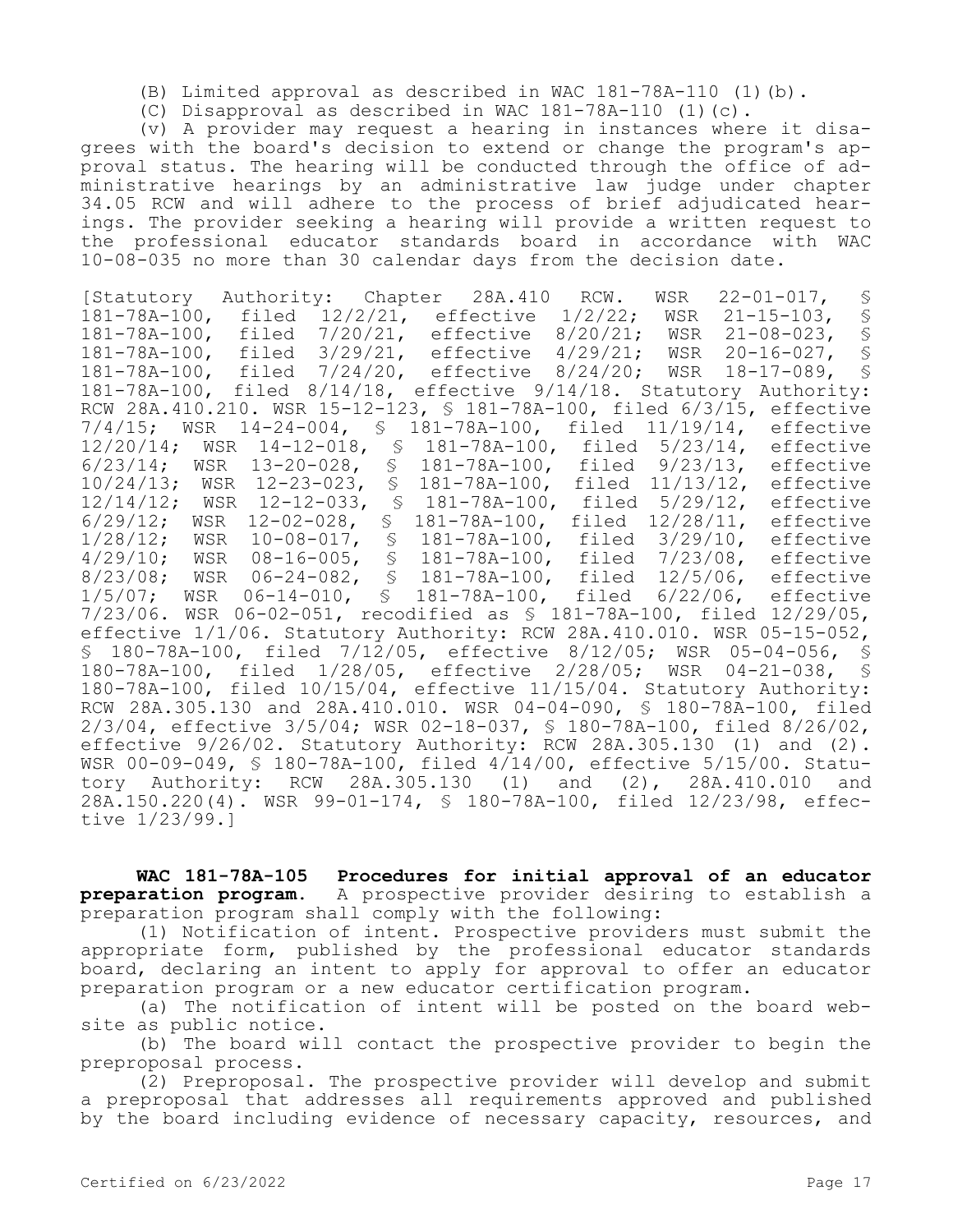projected sustainability of the program. After board staff verify the preproposal is complete, the preproposal will be brought to the board.

(3) Final proposal. The prospective provider may be approved to develop a final proposal or the preproposal may be denied.

(a) If denied, the provider may resubmit its preproposal informed by suggestions of the board.

(b) If the preproposal is approved by the board, the prospective provider must develop and submit a written plan which addresses all final proposal elements including domains, components, and other program approval requirements contained in chapter 181-78A WAC and published by the board, including letters of support from partner districts and/or community agencies as evidence of how the program will meet Washington educator workforce needs.

(c) Final proposals submitted by prospective providers of school counselor preparation programs shall include evidence of seeking accreditation by the council for the accreditation for counseling and related education programs.

(d) Final proposals submitted by prospective providers of school psychologist programs shall include evidence of seeking accreditation by the National Association for School Psychologists.

(4) After reviewing a prospective provider's final program proposal, the board may approve or deny the program approval:

(a) The program may be approved in a specific location(s) for an initial approval period of up to twenty-seven months following the beginning of instruction. The prospective provider must notify the board when instruction has begun. If initial approval is denied, the prospective provider may resubmit a revised plan informed by suggestions given by the board and its staff.

(b) School counselor and school psychologist programs: Approve the program for a time period to align with their respective national association approvals.

(5) Prior to the expiration of initial approval, staff of the board shall conduct a site visit to determine if the program is in full compliance and performance aligned with the state approval requirements. This includes a review of all applicable indicators and domain components for the type of program.

(a) The twenty-seven-month review is a formal review to evaluate recently approved educator preparation programs and consider them for continued approval.

(i) The formal review will incorporate the following elements:

(A) The board shall determine the schedule for formal reviews and the forms of documentation and validation that will be used for evaluation.

(B) Preparation program providers will submit requested evidence to the staff of the board.

(C) A review team will review the evidence and request additional information including information provided through documents and interviews with program provider staff or affiliates as needed. One board staff member will serve as chair on the review team during the review process but will not serve in an evaluative role. Additional members of the review team shall include on member of the programs professional educator advisory board, one P-12 practitioner with expertise related to the program scheduled for review, and two representatives of peer programs. Any two of these review team members, or two additional members must be identified individuals with expertise related to the domains of practice and standard components identified in annual written program feedback analyses.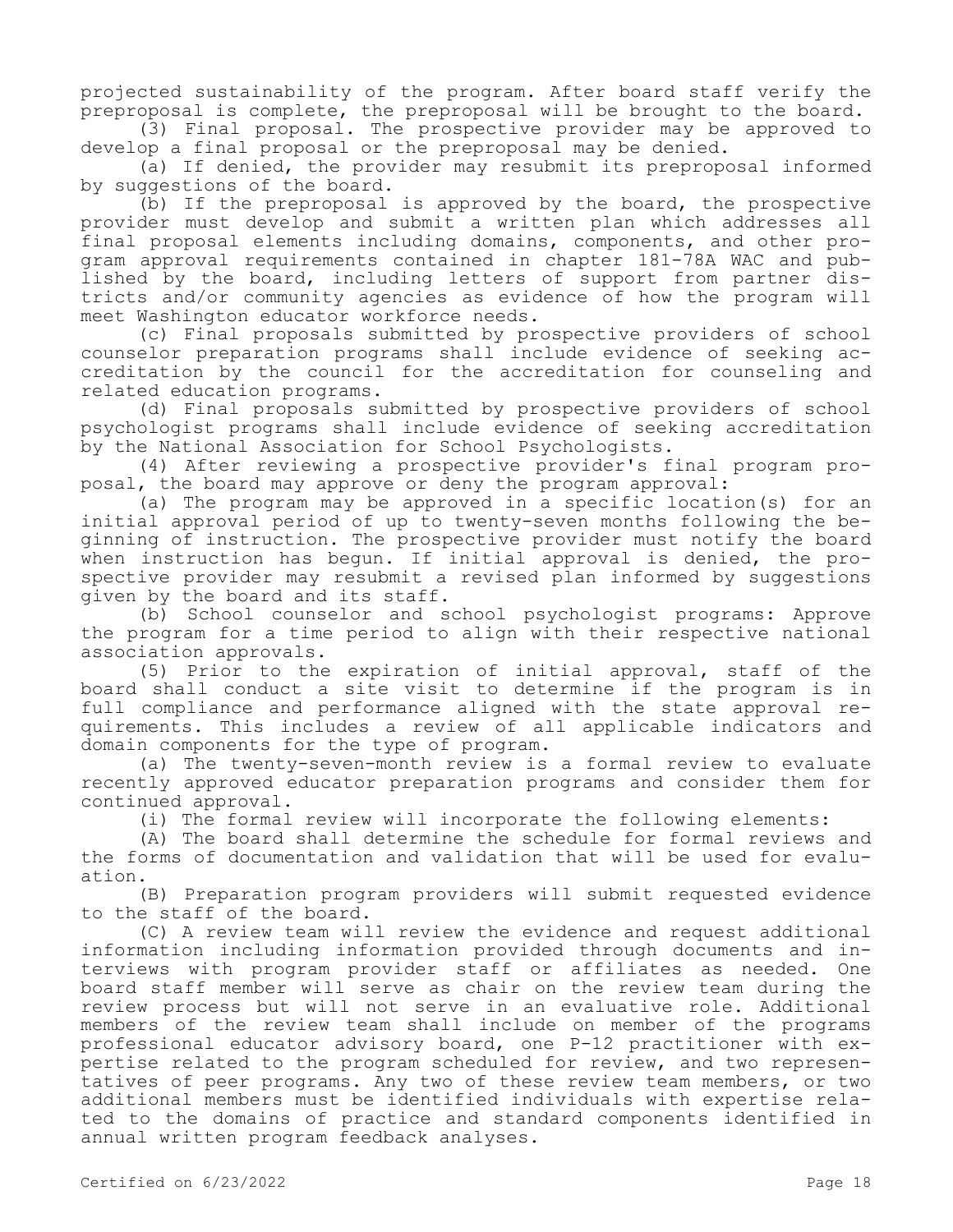(ii) The twenty-seven-month review team will use multiple data sources to address the specific goals listed in this section.

(A) The twenty-seven-month review team and the preparation program provider will use annual performance indicator data available at the time of review. Performance of programs on board approved indicators will be used by the review team to write the review report and by the board in consideration of the program's continued approval status.

(B) The twenty-seven-month review team and the preparation program provider will use evidence compiled by the provider that demonstrates performance aligned with all program standards and requirements. Programs' demonstration of upholding board approved standards and requirements will be used by the review team to write the review report and will be used by the board in consideration of continued approval status. Staff of the board will offer program providers guidance regarding the evidence required, how it may be gathered and used, and how it must be submitted.

(C) The twenty-seven-month review team and the preparation program provider will evaluate whether and to what degree the provider of the program under review has implemented the program in alignment with the goals and design for which it was approved. Fidelity to approved program designs and outcomes will be used by the review team to write the review report and by the board in consideration of continued approval status.

(D) The twenty-seven-month review team and the preparation program provider will evaluate whether and to what degree the provider of the program under review has demonstrated continuous improvement in its implementation and outcomes. Providers' ability to demonstrate continuous improvement in processes and outcomes will be used by the review team to write the review report and by the board in consideration of continued approval status.

(iii) Following the review, the review team will provide a report identifying any areas of practice in which program performance is out of alignment with standards and requirements.

(A) The report may also verify or contradict that the approved indicators or thresholds are functioning as intended.

(B) The review team's report and other appropriate documentation will be submitted to the provider and the board within six months of the formal twenty-seven-month review.

(C) Providers may submit a reply to the review team report within three weeks following receipt of the report. The board shall publish the process for submitting and reviewing the reply.

(D) In considering the review team's report, the board may request additional information for review, or take action to extend or change the educator preparation program's approval status.

(iv) Based upon the review team's report, the program provider's response, and any subsequent requests for information, as applicable, the board shall take one of the following actions:

(A) The board shall give full approval as described in WAC 181-78A-110 (1)(a).

(B) Limited approval as described in WAC 181-78A-110 (1)(b).

(C) Disapproval as described in WAC  $181-78A-110$  (1)(c).

(v) The board's staff may provide technical assistance to providers to help them improve their performance as described in WAC 181-78A-110 (1)(b)(iv).

(b) A provider may request a hearing in instances where it disagrees with the professional educator standards board's decision. This request must be made within twenty days from the decision date. The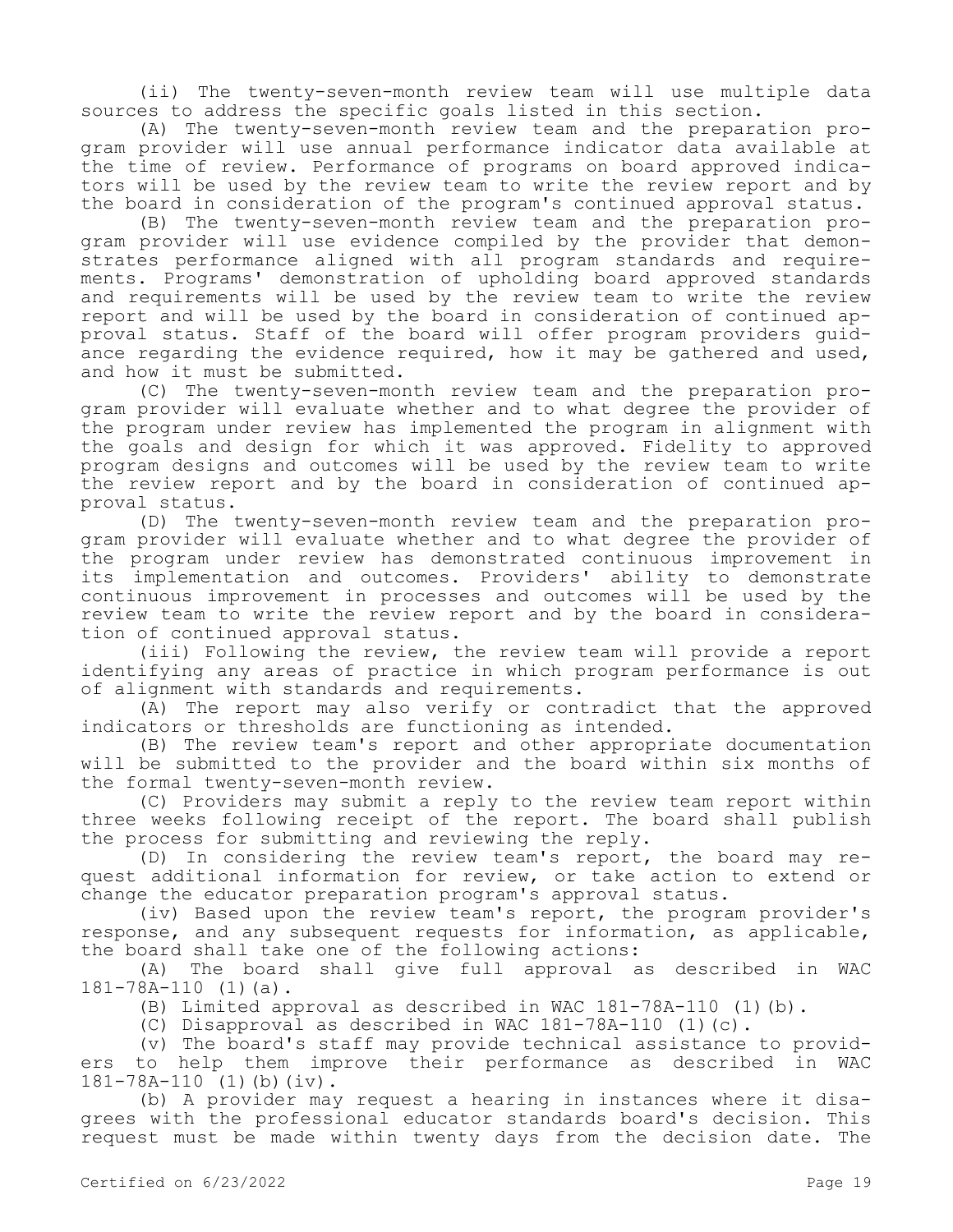hearing will be conducted through the office of administrative hearings by an administrative law judge under chapter 34.05 RCW. The provider seeking a hearing will provide a written request to the board in accordance with WAC 10-08-035.

[Statutory Authority: Chapter 28A.410 RCW. WSR 21-20-052, § 181-78A-105, filed 9/28/21, effective 10/29/21; WSR 21-08-023, §<br>181-78A-105, filed 3/29/21, effective 4/29/21; WSR 19-12-005, § filed  $3/29/21$ , effective  $4/29/21$ ; WSR 19-12-005, §<br>filed 5/22/19, effective 6/22/19; WSR 18-17-089, § 181-78A-105, filed 5/22/19, effective 6/22/19; WSR 18-17-089, 181-78A-105, filed 8/14/18, effective 9/14/18. Statutory Authority: RCW 28A.410.210. WSR 12-20-030, § 181-78A-105, filed 9/twentyseven/12, effective 10/28/12; WSR 11-15-049, § 181-78A-105, filed 7/15/11, effective 8/15/11; WSR 11-01-047, § 181-78A-105, filed 12/7/10, effective 1/7/11; WSR 10-08-015, § 181-78A-105, filed 3/29/10, effective 4/29/10; WSR 09-20-109, § 181-78A-105, filed 10/7/09, effective 11/7/09; WSR 06-24-082, § 181-78A-105, filed 12/5/06, effective 1/5/07; WSR 06-14-010, § 181-78A-105, filed<br>6/22/06, effective 7/23/06. WSR 06-02-051, recodified as § effective  $7/23/06$ . WSR 06-02-051, recodified as § 181-78A-105, filed 12/29/05, effective 1/1/06. Statutory Authority: RCW 28A.305.130 (1) and (2), 28A.410.010 and 28A.150.220(4). WSR 99-01-174, § 180-78A-105, filed 12/23/98, effective 1/23/99.]

**WAC 181-78A-110 Approval status for existing programs.** Providers will be notified of their current program approval status after each annual review period. Approval status for all programs will be published on the board website.

(1) Based upon performance thresholds, formal program review reports, and national accreditation status, as applicable, the board shall take one of the following actions:

(a) **Full approval.**

(i) Teacher and principal preparation programs: The board shall approve programs that:

(A) Maintain overall performance at or above thresholds on program performance indicators; and

(B) Meet or exceed the program approval standards and requirements established in this chapter and published by the board.

(ii) School counseling and school psychology: The board shall approve programs that:

(A) Maintain accreditation from their national accrediting organizations; and

(B) Meet or exceed the program approval standards and requirements established in this chapter and published by the board.

(iii) Superintendent programs: The board shall approve programs that meet or exceed the program approval standards and requirements established in this chapter and published by the board.

(iv) Program administrator programs: The board shall approve programs that meet or exceed the program approval standards and requirements established in this chapter and published by the board.

(v) Career and technical education administrator and business and industry route educator preparation programs: The board shall approve programs that meet or exceed the program approval standards and requirements established in this chapter and published by the board.

(b) **Limited approval.**

(i) Teacher and principal: The board may grant limited approval to educator preparation programs with performance below thresholds established by the professional educator standards board for more than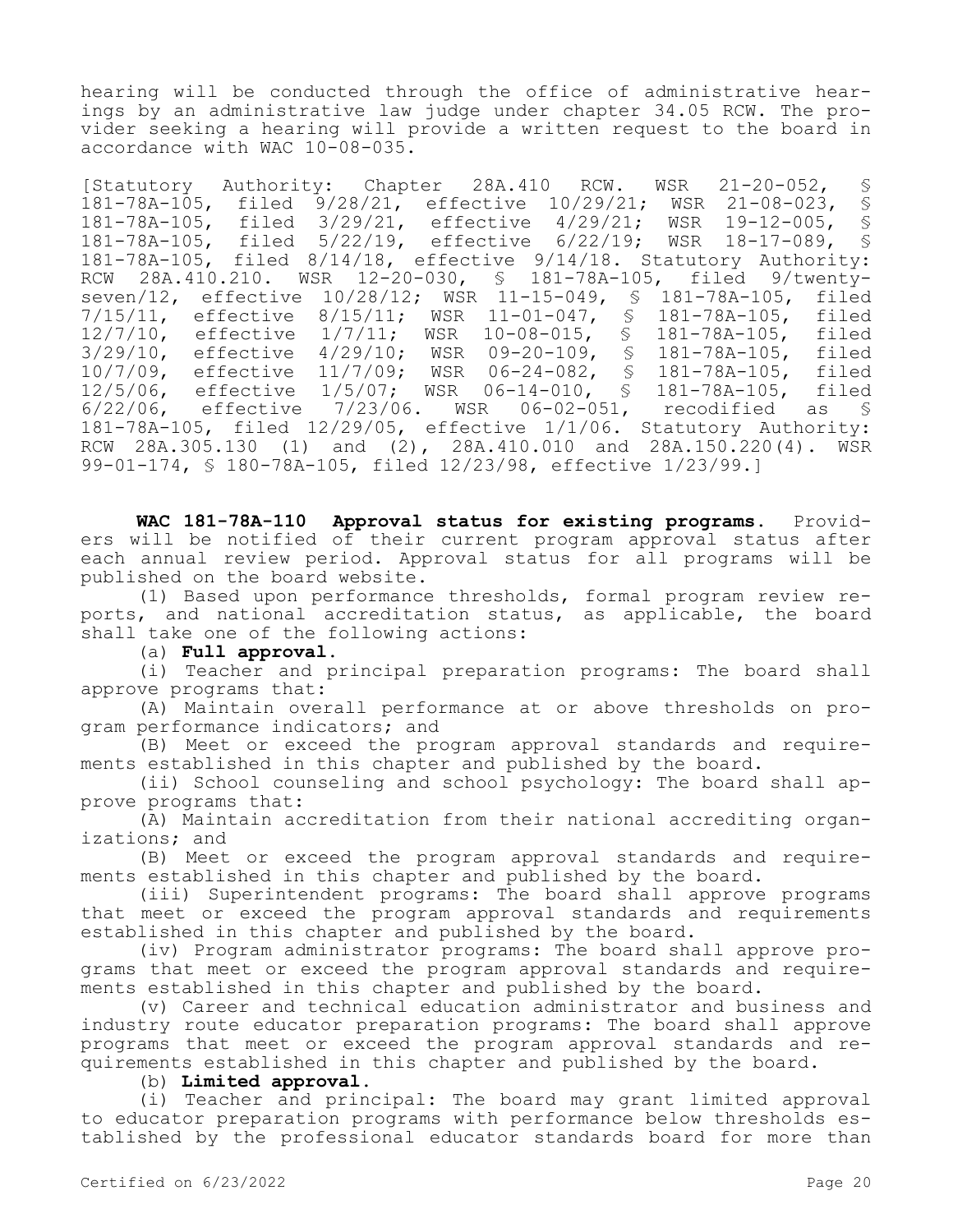three consecutive review periods. Based on the report of the sitebased review team, the board may elect to consider these programs "atrisk" for purposes of federal reporting. Programs deemed "at-risk" after subsequent review periods of low performance on established thresholds, and with board consideration of the outcome of the formal review and report submitted per WAC 181-78A-100, may be granted continued limited approval with the designation of "low-performing" for purposes of federal reporting.

(ii) School counseling and school psychology: The board shall give limited approval to programs with one or more of the following:

(A) Limited approval from their national accrediting organizations.

(B) That do not meet the program approval standards and requirements established in this chapter and published by the board.

(iii) Superintendent: The board shall give limited approval to programs that do not meet the program approval standards and requirements established in this chapter and published by the board.

(iv) Program administrator: The board shall give limited approval to programs that do not meet the program approval standards and requirements established in this chapter and published by the board.

(v) Career and technical education administrator and business and industry route educator preparation programs: The board shall give limited approval to programs that do not meet the program approval standards and requirements established in this chapter and published by the board.

(vi) The board's staff may provide technical assistance to providers of low-performing preparation programs to help them improve their performance. Technical assistance may include, but is not limited to:

(A) Detailed information on the programs performance relative indicators.

(B) Assistance to address the performance and rigor of programs.

(C) Assistance to identify resources to assist program improvement.

(D) Sharing practices found effective in exemplary programs.

(c) **Disapproval.**

(i) A teacher or administrator program must be in limited approval status for at least one full review period before being considered by the board for disapproval. A provider whose program has been disapproved may request a hearing to be conducted through the office of administrative hearings under WAC 10-08-035.

(ii) Providers of school counseling programs must notify the board if the program loses approval from the council for the accreditation for counseling and related education programs or, if that program has been specifically approved to operate under alternative national standards per WAC 181-78A-225, from the relevant national organization. The board may rescind approval of the program upon receipt of this notification.

(iii) Providers of school psychology programs must notify the board if the program loses approval from the National Association of School Psychologists or, if that program has been specifically approved to operate under alternative national standards per WAC 181-78A-225, from the relevant national organization. The board may rescind approval of the program upon receipt of this notification.

(2) The board, upon receipt of a serious complaint from any source or upon its own initiative prompted by indications of the need for response, may at any time review all or any part of a preparation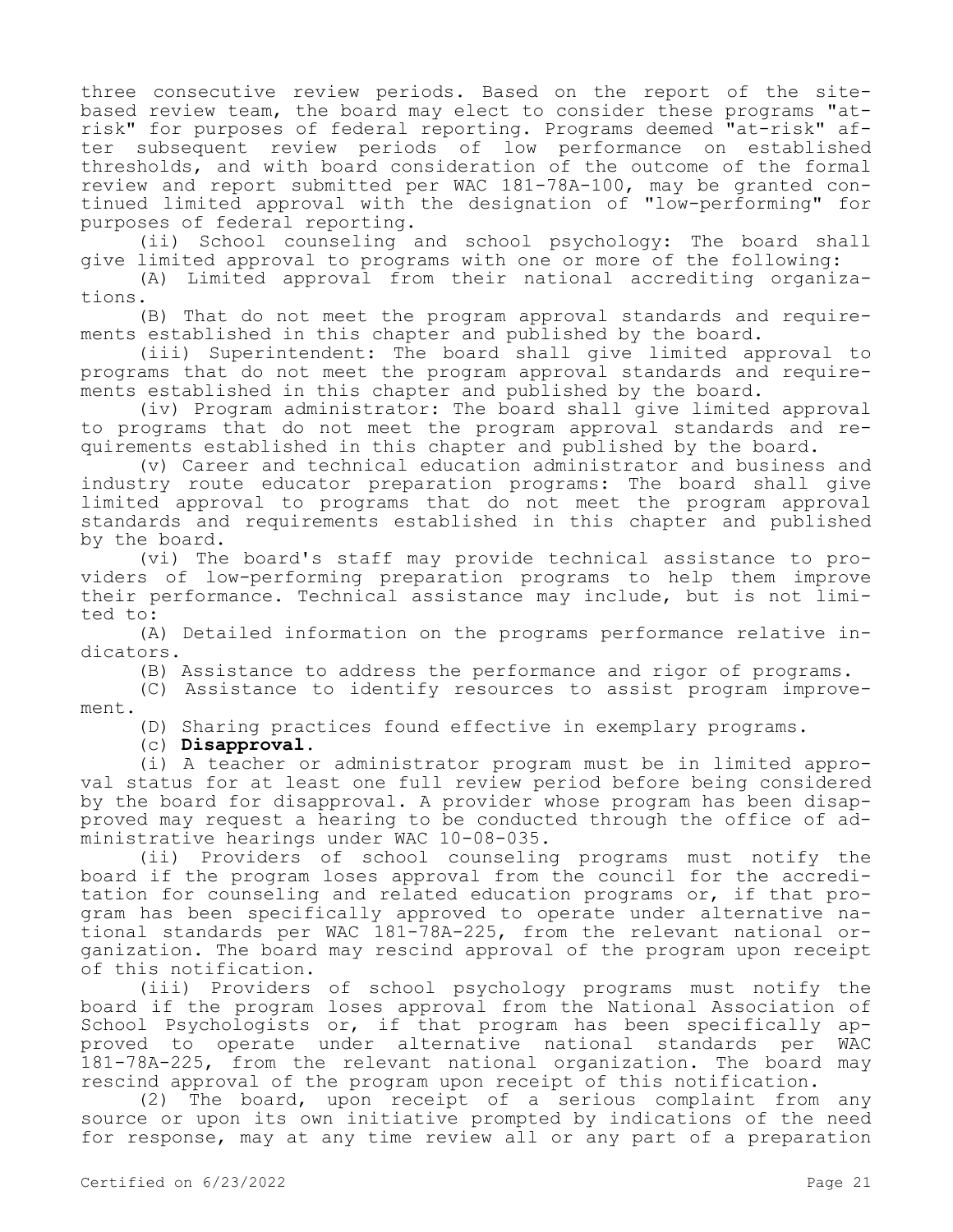program for compliance with the provisions of this chapter. If deviations from standards or requirements are found, the board is authorized to change the program's current approval status, including full disapproval.

[Statutory Authority: Chapter 28A.410 RCW. WSR 21-20-052, § 181-78A-110, filed 9/28/21, effective 10/29/21; WSR 18-17-089, § 181-78A-110, filed 8/14/18, effective 9/14/18. Statutory Authority: RCW 28A.410.210. WSR 13-20-028, § 181-78A-110, filed 9/23/13, effective 10/24/13; WSR 10-23-078, § 181-78A-110, filed 11/15/10, effective 12/16/10; WSR 06-24-082, § 181-78A-110, filed 12/5/06, effective 1/5/07; WSR 06-14-010, § 181-78A-110, filed 6/22/06, effective 7/23/06. WSR 06-02-051, recodified as § 181-78A-110, filed 12/29/05, effective 1/1/06. Statutory Authority: RCW 28A.410.010 and 28A.305.130 (1) and (2). WSR 99-23-023, § 180-78A-110, filed 11/9/99, effective 12/10/99. Statutory Authority: RCW 28A.305.130 (1) and (2), 28A.410.010 and 28A.150.220(4). WSR 99-01-174, § 180-78A-110, filed 12/23/98, effective 1/23/99.]

**WAC 181-78A-112 Programs voluntarily rescinding state approval.**  Approved preparation programs that voluntarily rescind their approval shall be permitted to continue to prepare and recommend for certification candidates who have been previously admitted to the program, provided that no recommendations for certifications will be accepted later than thirty months following receipt of the formal letter to rescind program approval. The program shall notify all currently enrolled candidates of the program's change in status and notify candidates of the thirty-month timeline to apply for certification.

[Statutory Authority: RCW 28A.410.210. WSR 15-08-023, § 181-78A-112, filed 3/24/15, effective 4/24/15.]

**WAC 181-78A-115 Disapproved programs.** Approved educator preparation programs shall not lose official approval status until the board has taken final action to disapprove the preparation program pending the provisions under WAC 181-78A-110 (1)(c). Providers shall be permitted to continue to prepare and recommend for certification candidates who have been previously admitted to the program, provided that no recommendations for certifications will be accepted later than thirty months following receipt of the formal notice of disapproval. Following the receipt of formal notice of disapproval, the provider shall notify all currently enrolled candidates of the program's disapproval status.

[Statutory Authority: Chapter 28A.410 RCW. WSR 18-17-089, § 181-78A-115, filed 8/14/18, effective 9/14/18. Statutory Authority: RCW 28A.410.210. WSR 10-23-078, § 181-78A-115, filed 11/15/10, effective 12/16/10; WSR 06-14-010, § 181-78A-115, filed 6/22/06, effective 7/23/06. WSR 06-02-051, recodified as § 181-78A-115, filed 12/29/05, effective 1/1/06. Statutory Authority: RCW 28A.305.130 (1) and (2), 28A.410.010 and 28A.150.220(4). WSR 99-01-174, § 180-78A-115, filed 12/23/98, effective 1/23/99.]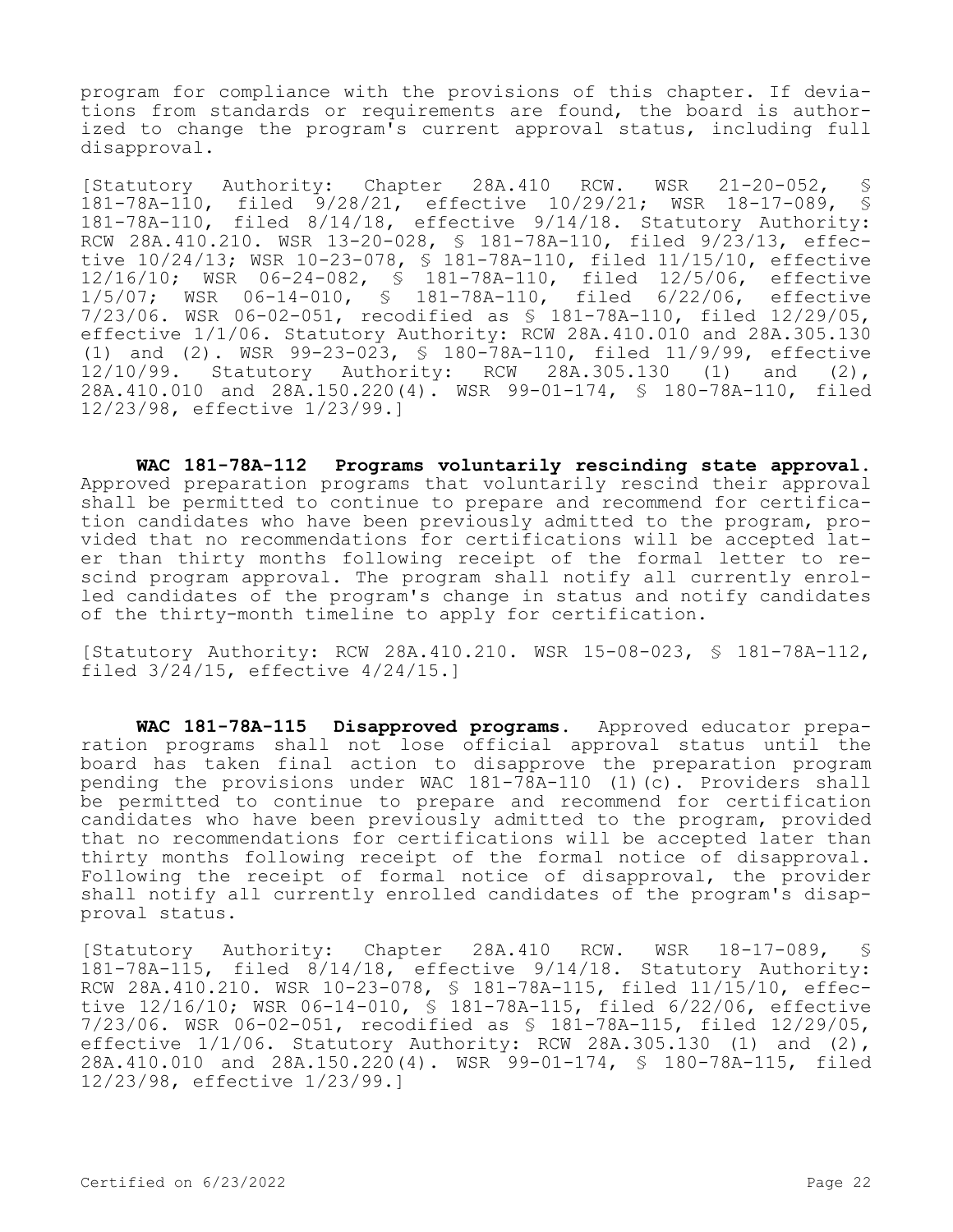**WAC 181-78A-120 Procedures for reestablishment of approval status for an educator preparation program.** The procedures for the reestablishment of board approval of a preparation program shall be the same as the procedure for initial approval as provided in WAC 181-78A-105.

[Statutory Authority: Chapter 28A.410 RCW. WSR 18-17-089, § 181-78A-120, filed 8/14/18, effective 9/14/18. Statutory Authority: RCW 28A.410.210. WSR 10-23-078, § 181-78A-120, filed 11/15/10, effective 12/16/10; WSR 06-14-010, § 181-78A-120, filed 6/22/06, effective 7/23/06. WSR 06-02-051, recodified as § 181-78A-120, filed 12/29/05, effective 1/1/06. Statutory Authority: RCW 28A.305.130 (1) and (2), 28A.410.010 and 28A.150.220(4). WSR 99-01-174, § 180-78A-120, filed 12/23/98, effective 1/23/99.]

**WAC 181-78A-125 Field placement agreements.** Beginning September 1, 2010, all educator preparation programs approved or authorized by the professional educator standards board or programs approved in other states operating field experiences in Washington state shall establish and maintain field placement agreements with all Washington school districts in which candidates are placed for field experiences leading to certification or endorsement.

Each field placement agreement shall include, but not be limited to:

(1) Assurances that:

(a) Fingerprint and character clearance under RCW 28A.410.010 must be current at all times during the field experience for candidates who do not hold a valid Washington certificate; and

(b) Programs shall ensure candidates are placed in settings where they can be objectively evaluated.

(2) Qualifications of the proposed site supervisor for each site and qualifications of each school's cooperating educator/administrator;

(3) Clear description by institution of duties and responsibilities of site supervisor and cooperating educator/administrator;

(4) Anticipated length and nature of field experience;

(5) Signatures from district representative.

[Statutory Authority: RCW 28A.410.210. WSR 14-16-023, § 181-78A-125, filed 7/25/14, effective 8/25/14; WSR 11-23-073, § 181-78A-125, filed 11/15/11, effective 12/16/11; WSR 09-24-047, § 181-78A-125, filed 11/24/09, effective 12/25/09.]

**WAC 181-78A-130 Approval of preparation program offered by an out-of-state institution or organization within the state applicable to certification.** No out-of-state institution or organization shall offer a program of courses within Washington state for purposes of Washington state certification without meeting all program approval requirements set forth in this chapter and those set forth in the Degree Authorization Act, chapter 28B.85 RCW where applicable.

[Statutory Authority: RCW 28A.410.210. WSR 11-01-047, § 181-78A-130, filed  $12/7/10$ , effective  $1/7/11$ . WSR 06-02-051, recodified as \$ 181-78A-130, filed 12/29/05, effective 1/1/06. Statutory Authority: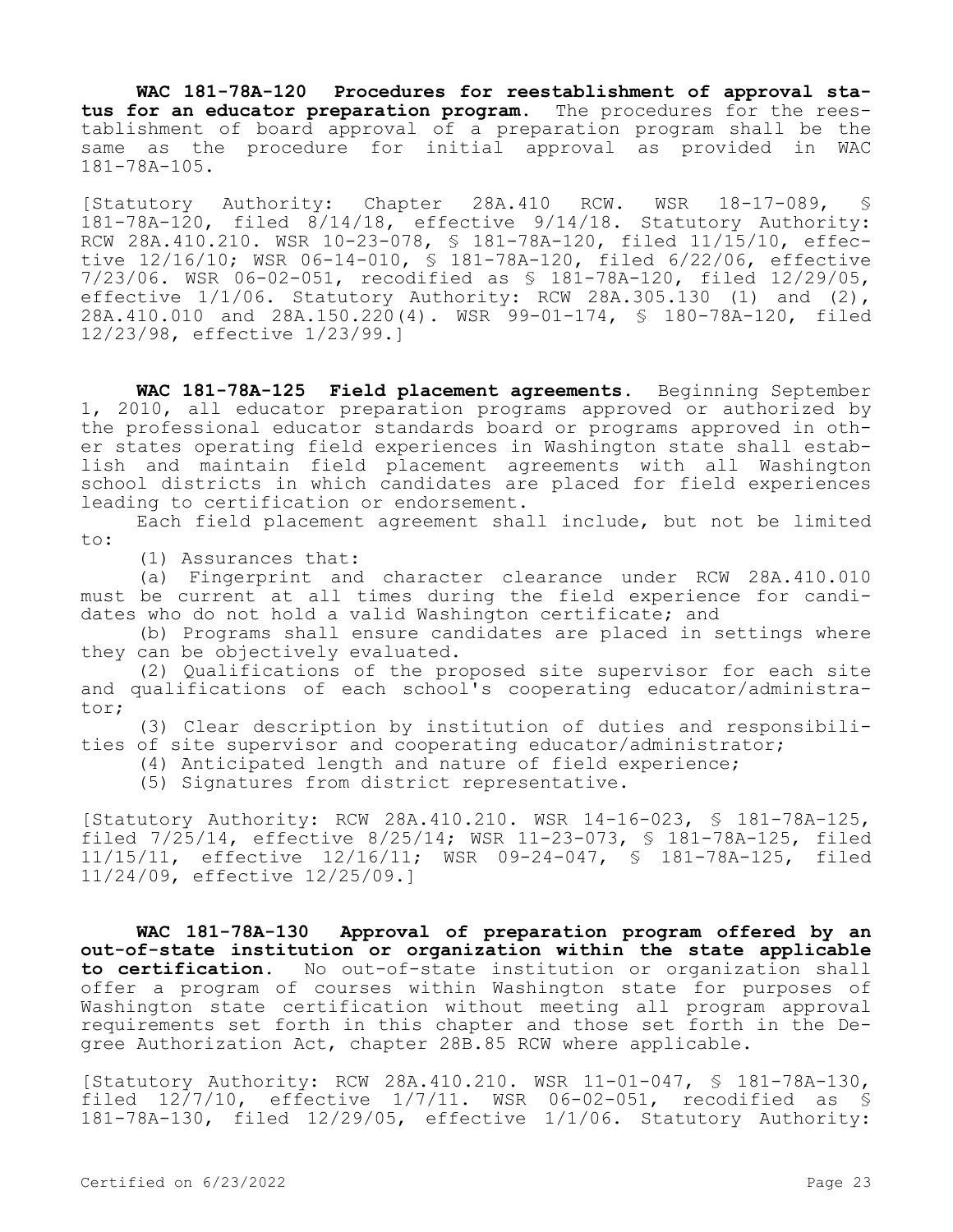RCW 28A.305.130 (1) and (2), 28A.410.010 and 28A.150.220(4). WSR 99-01-174, § 180-78A-130, filed 12/23/98, effective 1/23/99.]

**WAC 181-78A-132 Programs approved in other states operating**  field experiences in Washington state. State approved preparation programs at a regionally accredited college or university in the professional field for which certification is issued that wish to enroll candidates for certification or endorsement in a supervised field experience under WAC 181-78A-125 within Washington state shall comply with the following:

(1) Application for authorization. Each institution must submit a proposal that addresses components adopted and published by the professional educator standards board, including:

(a) Verification of regional accreditation;

(b) Verification of state approval;

(c) Verification of higher education coordinating board approval (if offering degree program);

(d) Planned certification or endorsement program;

- (e) Proposed start date;
- (f) Projected enrollment;

(g) Data indicating need for program related to geographic location or nature of program offered;

(h) Explanation of means by which program will ensure candidates have formalized learning opportunities rooted in Washington state standards.

(2) Field placement agreements. Institutions shall comply with requirements of WAC 181-78A-125.

(3) Institutions shall comply with applicable annual reporting requirements requested by the professional educator standards board. Failure to report any change in status as submitted under subsection (1)(a) through (h) of this section may result in a loss of authorization to operate field placements in Washington state.

(4) The professional educator standards board shall publish on its website a list of those out-of-state programs approved to offer field experiences within Washington state.

(5) The professional educator standards board shall publish on its website relevant program approval status information on the outof-state program from the state in which the program is approved.

(6) Out-of-state institutions with candidates needing to arrange a supervised field experience within Washington state on an infrequent basis for a limited number of candidates may work with a professional educator standards board approved program to arrange a placement or may seek a waiver for the requirements of this section, except for subsection (2) of this section, from the professional educator standards board. Washington state approved programs facilitating field experience for out-of-state institutions will report annually to the professional educator standards board the name of the institution(s) and number of placements.

[Statutory Authority: RCW 28A.410.210. WSR 09-24-047, § 181-78A-132, filed 11/24/09, effective 12/25/09.]

**WAC 181-78A-136 Responsibilities of deans, directors, or other designated administrators.** Each institution or organization operating an approved preparation program shall require the dean, director, or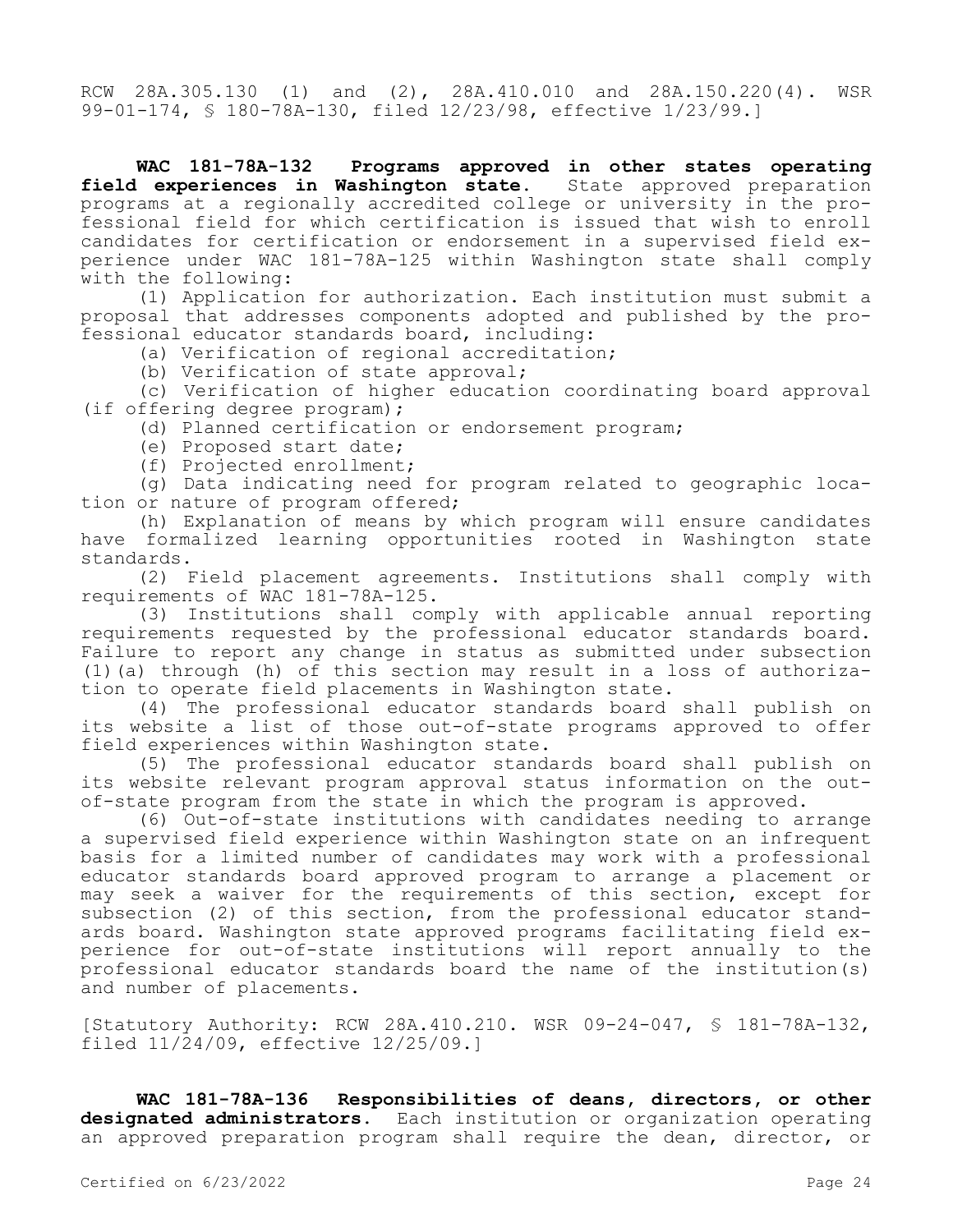other designee of the administrative unit required by WAC 181-78A-261(2) to coordinate the following responsibilities:

(1) Formation of professional education advisory boards.

(2) Management of operations and resources for each preparation program.

(3) Filing of affidavits and reports required by this chapter and chapter 181-79A WAC.

(4) Dissemination of information relative to initial and continuing certification procedures and requirements.

(5) The application process for certification.

(6) Establishing and administering a process to counsel and assist applicants in the processing of applications for certificates and endorsements thereon: Provided, That colleges and universities need not provide such assistance to applicants who have completed less than 15 quarter (10 semester) hours of coursework at the respective college or university.

[Statutory Authority: RCW 28A.410.210. WSR 11-01-047, § 181-78A-136, filed  $12/7/10$ , effective  $1/7/11$ ; WSR 06-14-010, § 181-78A-136, filed 6/22/06. effective 7/23/06. WSR 06-02-051. recodified as §  $6/22/06$ , effective  $7/23/06$ . WSR  $06-02-051$ , recodified as 181-78A-136, filed 12/29/05, effective 1/1/06. Statutory Authority: RCW 28A.305.130 (1) and (2), 28A.410.010 and 28A.150.220(4). WSR 99-01-174, § 180-78A-136, filed 12/23/98, effective 1/23/99.]

# **PROFESSIONAL EDUCATOR ADVISORY BOARDS—GENERAL PROVISIONS**

**WAC 181-78A-205 Required professional educator advisory board.**  Institutions and organizations seeking approval by the professional educator standards board as an approved preparation program, and in order to maintain such approval status, shall establish a professional educator advisory board (PEAB) in accordance with the following:

(1) The program areas for which an institution or organization may seek approval and maintain an approved preparation program are:

(a) Teacher.

(b) Career and technical education business and industry route teacher.

(c) Administrator.

- (d) Career and technical education administrator.
- (e) Educational staff associate, school counselor.
- (f) Educational staff associate, school psychologist.
- (2) Professional educator advisory board.

(a) All educator preparation program providers shall establish and maintain a professional educator advisory board to participate in and cooperate with the organization on decisions related to the development, implementation, and revision of preparation program(s).

(b) The professional educator advisory board shall adopt operating procedures and meet at least three times a year.

(c) The professional educator advisory board annually shall review and analyze data for the purposes of determining whether candidates have a positive impact on student learning and providing the institution with recommendations for programmatic change. This data may include, but not be limited to: Student surveys, follow-up studies, employment placement records, student performance portfolios, course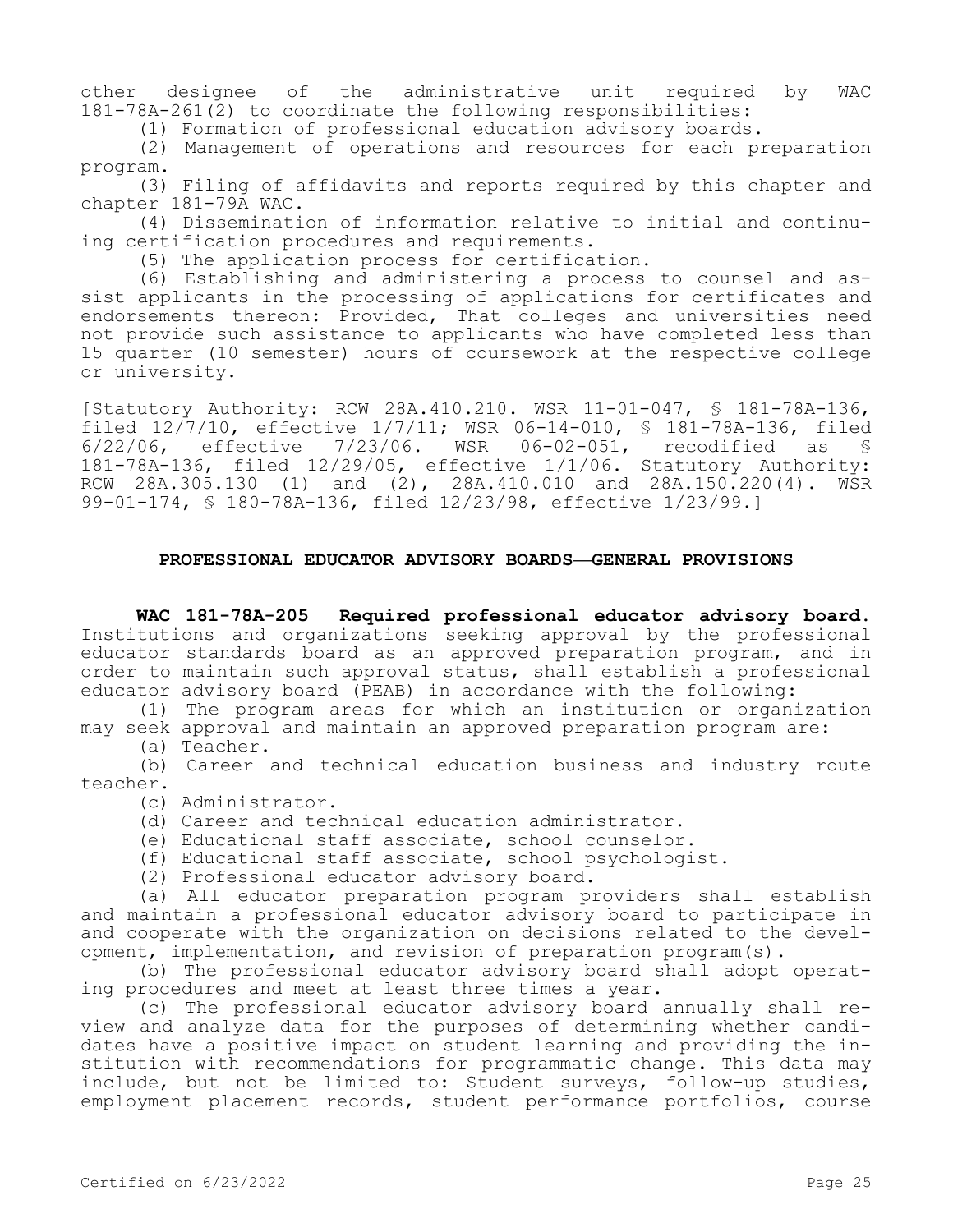evaluations, program review indicators, and summaries of performance on the pedagogy assessment for teacher candidates.

(d) The professional educator advisory board shall make recommendations when appropriate for program changes to the institution which must in turn consider and respond to the recommendations in writing in a timely fashion.

(3) An institution or organization may combine educational staff associate professional educator advisory boards as long as one-half or more of the voting members are appointed by the associations representing the ESA roles involved and are divided equally among those roles.

(4) An institution or organization may have separate administrator professional educator advisory boards for each administrator role as long as one-half or more of the voting members are appointed by the association representing the administrator role involved: Each administrator PEAB shall include at least one member appointed by the Association of Washington School Principals (AWSP), one appointed by the Washington Association of School Administrators (WASA), and one appointed by the Washington Federation of Independent Schools (WFIS).

(5) The failure of a designated organization, as specified in WAC 181-78A-209, to make appointments to the designated board, or to make such appointments in a timely manner, shall not cause the preparation program to lose its approval status.

[Statutory Authority: Chapter 28A.410 RCW. WSR 21-08-023, § 181-78A-205, filed 3/29/21, effective 4/29/21; WSR 20-20-092, § 181-78A-205, filed 10/5/20, effective 11/5/20. Statutory Authority: RCW 28A.410.210. WSR 12-02-028, § 181-78A-205, filed 12/28/11, effective 1/28/12; WSR 11-01-047, \$ 181-78A-205, filed 12/7/10, effective<br>1/7/11; WSR 09-20-110, \$ 181-78A-205, filed 10/7/09, effective  $1/7/11$ ; WSR 09-20-110, § 181-78A-205, filed  $10/7/09$ ,<br> $11/7/09$ ; WSR 06-14-010, § 181-78A-205, filed 6/22/06, WSR 06-14-010, § 181-78A-205, filed 6/22/06, effective 7/23/06. WSR 06-02-051, recodified as § 181-78A-205, filed 12/29/05, effective 1/1/06. Statutory Authority: RCW 28A.305.130 (1) and (2), 28A.410.010 and 28A.150.220(4). WSR 99-01-174, § 180-78A-205, filed 12/23/98, effective 1/23/99.]

**WAC 181-78A-207 Qualification to be appointed to an institution or organization professional educator advisory board.** (1) Professional educator advisory boards may authorize the appointment of additional representatives from other school districts or other public and private agencies as long as one-half or more of the members of the professional educator advisory board consist of representatives who meet the qualifications of this subsection and who are from the role for which the professional educator advisory board has responsibility.

(2) If any professional educator advisory board receives a written request from other school districts or other public or private agencies for representation on such professional educator advisory board, the current members of such professional educator advisory board shall vote on such request at the next regular meeting of such board. A program may elect to add private school representatives to a professional educator advisory board without adding to the representation from the role for which the professional educator advisory board has responsibility if the professional educator advisory board authorizes such action by a majority vote.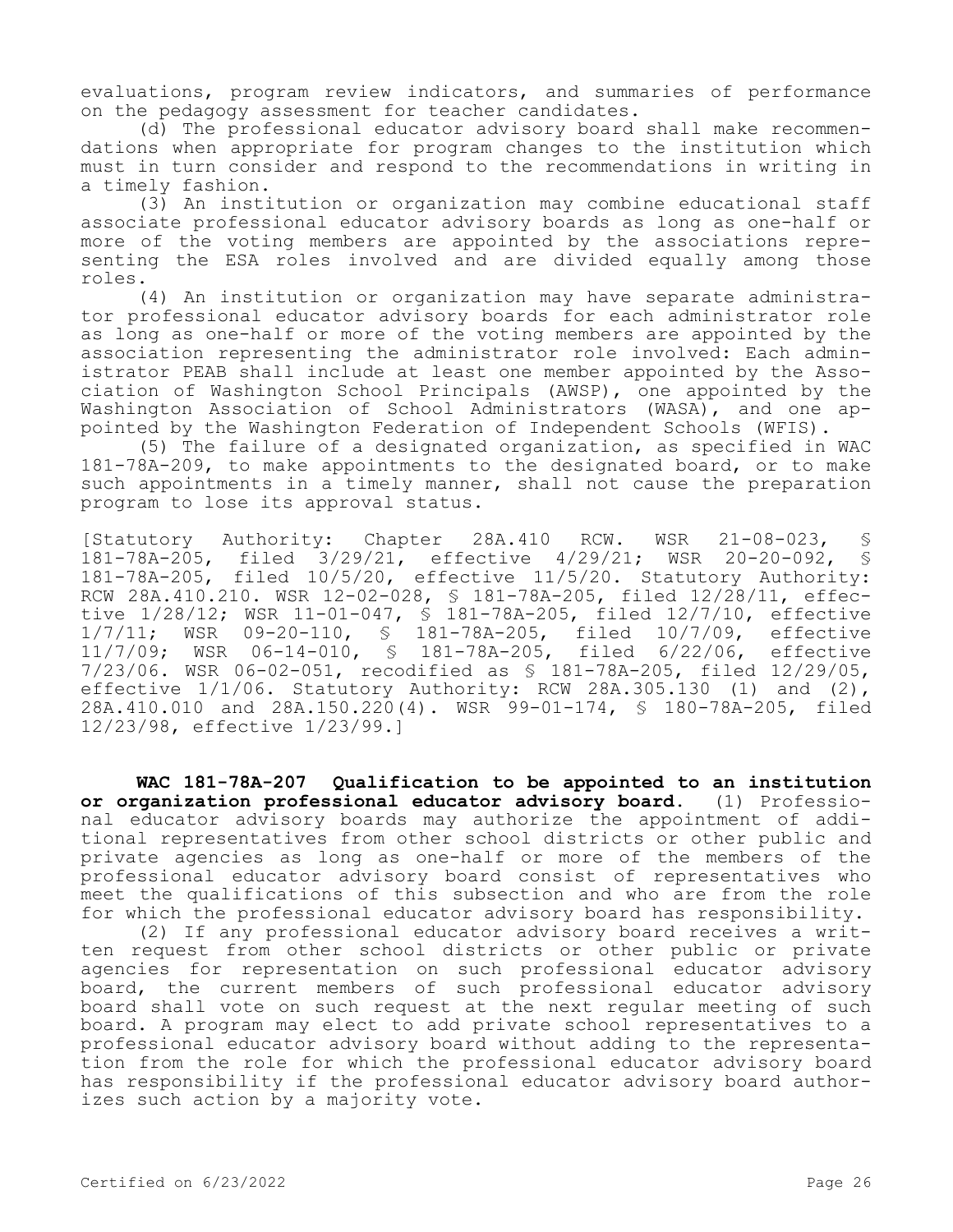[Statutory Authority: Chapter 28A.410 RCW. WSR 21-08-023, § 181-78A-207, filed 3/29/21, effective 4/29/21; WSR 20-20-092, § 181-78A-207, filed 10/5/20, effective 11/5/20. Statutory Authority: RCW 28A.410.210. WSR 11-01-047, § 181-78A-207, filed 12/7/10, effective 1/7/11; WSR 09-20-110, § 181-78A-207, filed 10/7/09, effective 11/7/09; WSR 07-04-004, § 181-78A-207, filed 1/24/07, effective 2/24/07. WSR 06-02-051, recodified as § 181-78A-207, filed 12/29/05, effective  $1/1/06$ . Statutory Authority: RCW 28A.305.130 (1) and (2), 28A.410.010 and 28A.150.220(4). WSR 99-01-174, § 180-78A-207, filed 12/23/98, effective 1/23/99.]

**WAC 181-78A-209 Professional educator advisory boards—Membership.** The professional educator advisory boards shall at a minimum consist of the following:

(1) **TEACHER.**

(a) One-half or more of the voting members are classroom teachers. All, but one, must be appointed by the president of the Washington Education Association. The remaining teacher must be employed in a state-approved private school and appointed by the Washington Federation of Independent Schools.

(b) At least one building level leader appointed by the president of the Association of Washington School Principals.

(c) At least one district level leader appointed by the Washington Association of School Administrators.

(d) At least one educational staff associate appointed by the president of the individual's professional association.

(e) At least one institution or organization representative who may serve in a voting or nonvoting role.

(f) At programs where career and technical education programs are offered in conjunction with general educator residency certification programs, one career and technical education administrator or career and technical education teacher, with expertise in one of the approved career and technical education programs at the institution or organization, appointed by the Washington Association of Career and Technical Administrators in cooperation with the institution or organization.

## (2) **CAREER AND TECHNICAL EDUCATION BUSINESS AND INDUSTRY ROUTE TEACHER.**

(a) One-half or more of the voting members are career and technical education teachers. One-half of these teachers must be recommended by the Washington Association for Career and Technical Education. The remaining teachers must be appointed by the educator preparation program. At least one career and technical education teacher on the advisory board must be prepared through a Washington state business and industry route preparation program.

(b) At least one career and technical education administrator recommended by the Washington Association for Career and Technical Administrators.

(c) At least one secondary building level leader recommended by the Washington Association of Career and Technical Administrators' area group associated with the educator preparation program.

(d) At least one career and technical education career guidance specialist, or one career and technical education occupational information specialist, or one career and technical education counselor.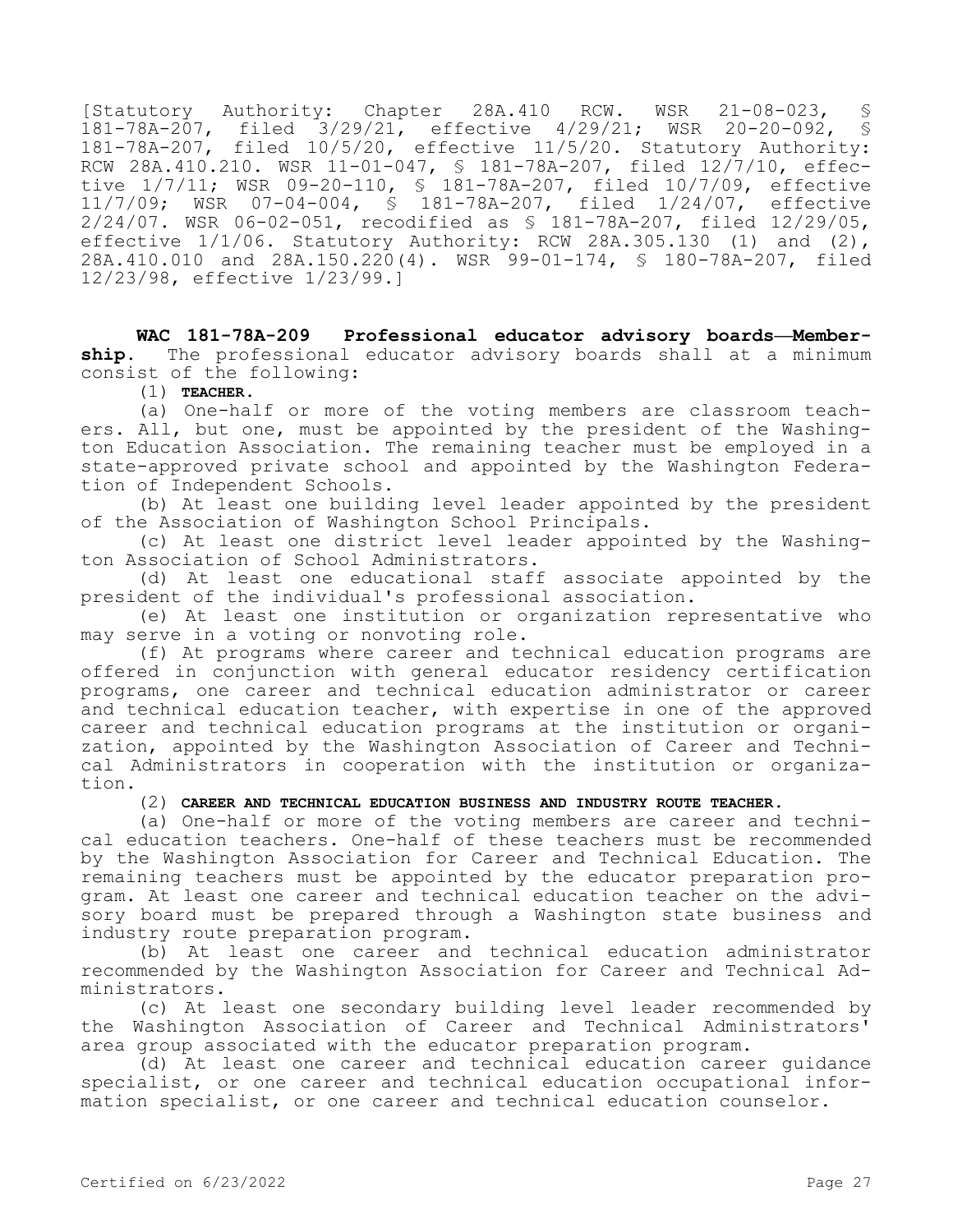(e) At least one institution or organization representative who may serve in a voting or nonvoting role.

(3) **ADMINISTRATOR.**

(a) One-half or more of the voting members are administrators. One-half of these administrators must be appointed by the president of the Washington Association of School Administrators. The remaining administrators shall be appointed by the president of the Association of Washington School Principals except one who shall be employed in an approved private school and appointed by the Washington Federation of Independent Schools.

(b) At least one or more teachers appointed by the president of the Washington Education Association.

(c) At least one educational staff associate appointed by the president of the individual's professional association.

(d) At least one institution or organization representative who may serve in a voting or nonvoting role.

(4) **CAREER AND TECHNICAL EDUCATION ADMINISTRATOR.**

(a) One-half or more of the voting members are certificated career and technical education administrators. One-half of these administrators must be recommended by the Washington Association of Career and Technical Administrators' area group associated with the educator preparation program. The remaining administrators must be appointed by the educator preparation program.

(b) At least one or more career and technical education teacher recommended by the Washington Association for Career and Technical Education.

(c) At least one secondary building level leader recommended by the Washington Association of Career and Technical Administrators' area group associated with the program.

(d) At least one career and technical education career guidance specialist, or one career and technical education occupational information specialist, or one career and technical education counselor appointed by the educator preparation program.

(e) At least one institution or organization representative who may serve in a voting or nonvoting role.

(5) **SCHOOL COUNSELOR.**

(a) At least one-half of the voting members are school counselors appointed by the president of the Washington School Counselors Association.

(b) At least one teacher appointed by the president of the Washington Education Association.

(c) At least one building level leader appointed by the Association of Washington School Principals.

(d) At least one district level leader appointed by the Washington Association of School Administrators.

(e) At least one institution or organization representative who may serve in a voting or nonvoting role.

(6) **SCHOOL PSYCHOLOGIST.**

(a) At least one-half of the voting members are school psychologists appointed by the president of the Washington State Association of School Psychologists.

(b) At least one teacher appointed by the president of the Washington Education Association.

(c) At least one building level leader appointed by the Association of Washington School Principals.

(d) At least one district level leader appointed by the Washington Association of School Administrators.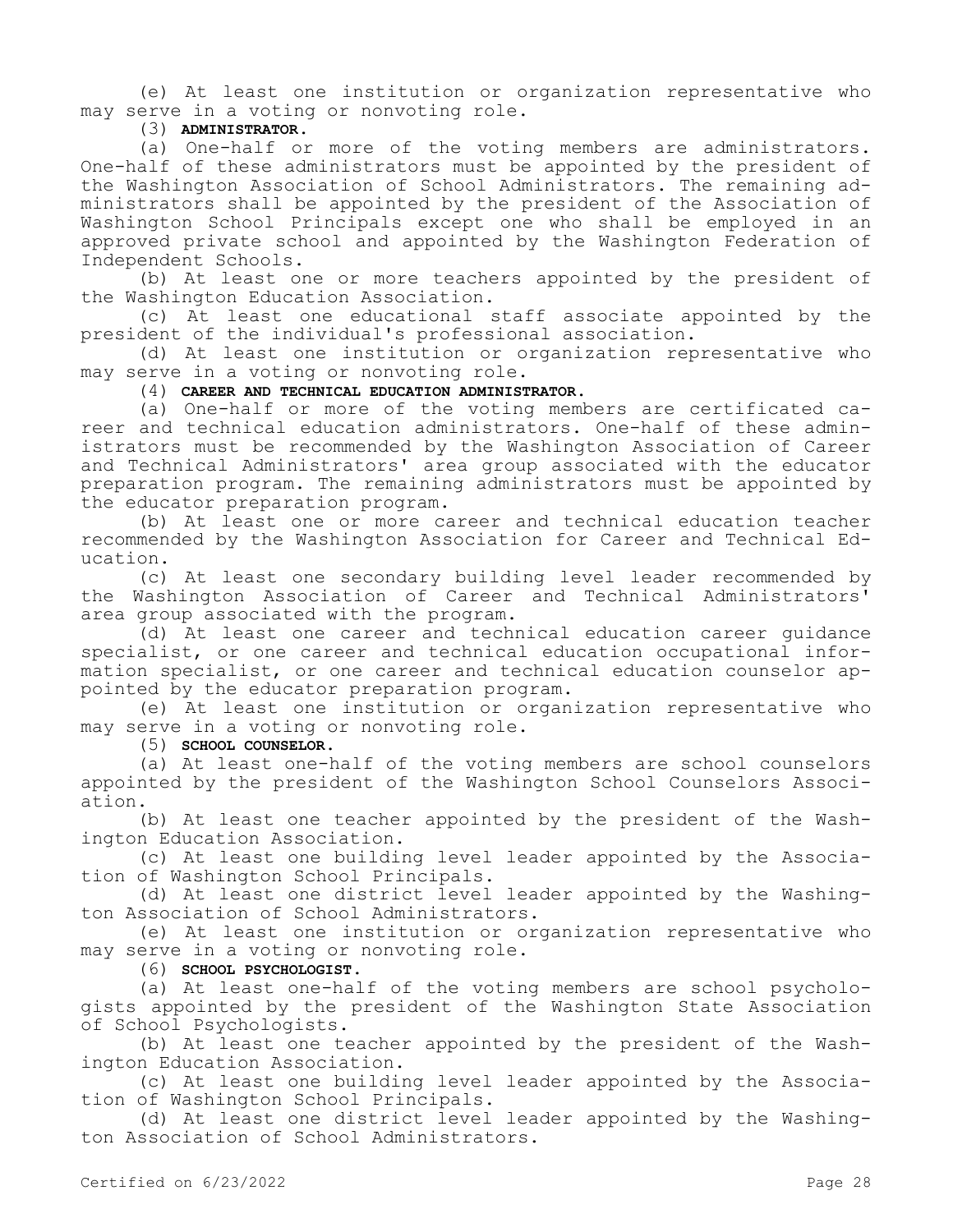(e) At least one institution or organization representative who may serve in a voting or nonvoting role.

(7) **MEMBERSHIP APPOINTMENTS.** Applicable to all professional association appointments, if the professional association does not respond to the program's request within sixty days of the receipt of the request, a program may appoint the representative of its choice in the role for which a representative is being sought. If the program makes an appointment, it must notify the appropriate professional association within one week that the appointment has been made. If an association is unable to appoint a representative due to the geographic restriction of possible candidates, the PEAB will appoint an alternate to represent that association with their consent.

[Statutory Authority: Chapter 28A.410 RCW. WSR 21-08-023, § 181-78A-209, filed 3/29/21, effective 4/29/21; WSR 20-20-092, § 181-78A-209, filed 10/5/20, effective 11/5/20. Statutory Authority: RCW 28A.410.210. WSR 12-02-028, § 181-78A-209, filed 12/28/11, effective 1/28/12; WSR 11-01-047, § 181-78A-209, filed 12/7/10, effective 1/7/11; WSR 09-20-110, § 181-78A-209, filed 10/7/09, effective 11/7/09; WSR 07-04-004, § 181-78A-209, filed 1/24/07, effective 2/24/07. WSR 06-02-051, recodified as § 181-78A-209, filed 12/29/05, effective 1/1/06. Statutory Authority: RCW 28A.410.010 and 28A.305.130 (1) through (4). WSR 02-04-018, § 180-78A-209, filed 1/24/02, effective  $2/24/02$ . Statutory Authority: RCW 28A.305.130 (1) and (2). WSR<br>01-03-151, § 180-78A-209, filed 1/24/01, effective 2/24/01; WSR 01-03-151, § 180-78A-209, filed 1/24/01, effective 2/24/01; 00-09-046, § 180-78A-209, filed 4/14/00, effective 5/15/00. Statutory<br>Authority: RCW 28A.305.130 (1) and (2), 28A.410.010 and RCW 28A.305.130 (1) and (2), 28A.410.010 and 28A.150.220(4). WSR 99-01-174, § 180-78A-209, filed 12/23/98, effective 1/23/99.]

**WAC 181-78A-215 Substitute pay for members of professional educator advisory boards.** Service on professional educator advisory boards by certificated employees is deemed by the professional educator standards board as a committee formed for the purpose of furthering education within the state. Accordingly, the superintendent of public instruction, in conformance with the provisions of RCW 28A.300.035, shall make payments to school districts for needed substitutes.

[Statutory Authority: Chapter 28A.410 RCW. WSR 21-08-023, § 181-78A-215, filed 3/29/21, effective 4/29/21. Statutory Authority: RCW 28A.410.210. WSR 06-14-010, § 181-78A-215, filed 6/22/06, effective 7/23/06. WSR 06-02-051, recodified as § 181-78A-215, filed 12/29/05, effective 1/1/06. Statutory Authority: RCW 28A.305.130 (1) and (2), 28A.410.010 and 28A.150.220(4). WSR 99-01-174, § 180-78A-215, filed 12/23/98, effective 1/23/99.]

### **RESIDENCY CERTIFICATE PROGRAMS—PROGRAM APPROVAL STANDARDS—GENERAL**

**WAC 181-78A-220 Program approval standards for approved preparation programs.** The board shall adopt and revise program standards that describe domains of practice, program components, and other expectations for educator preparation programs to align and maintain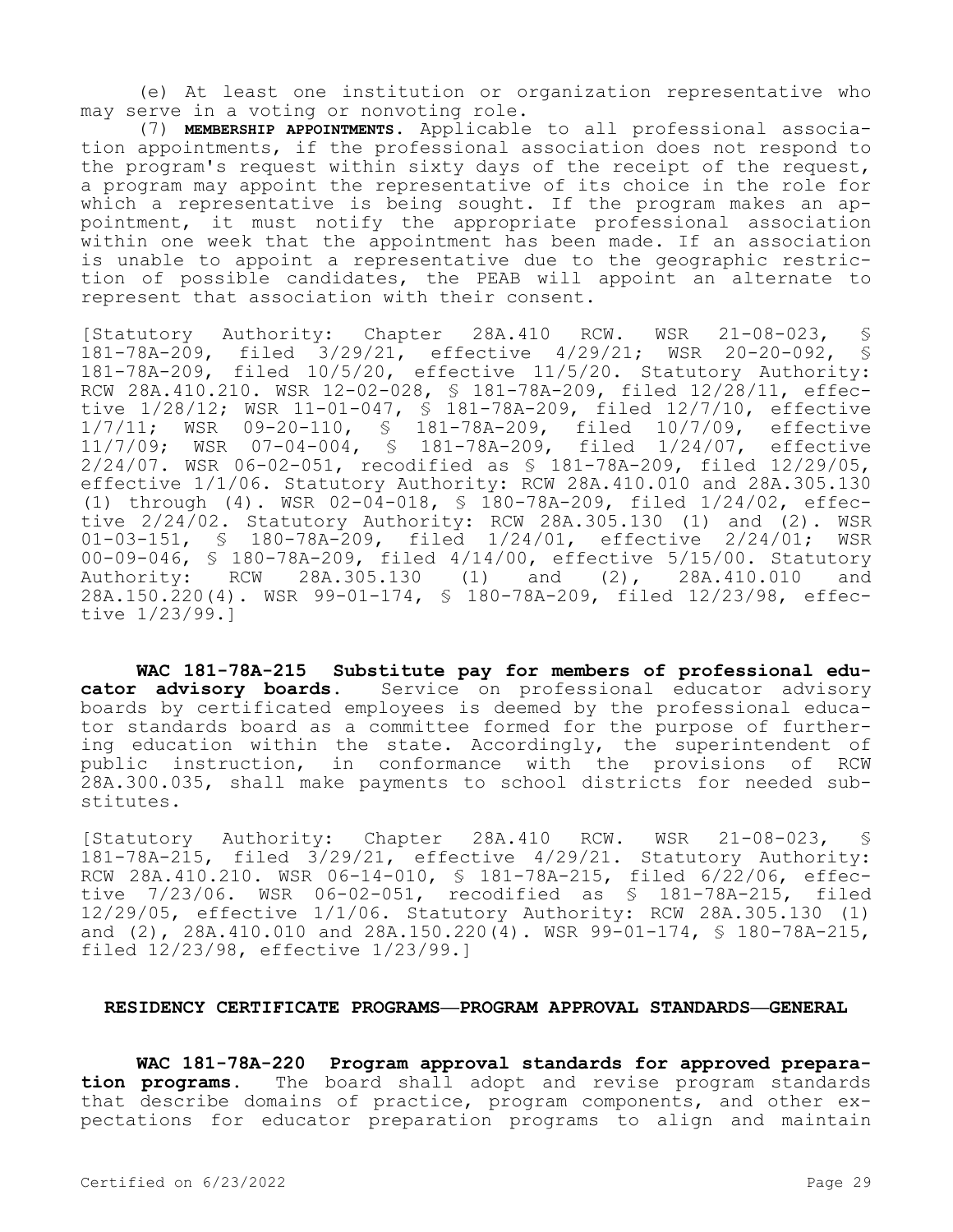currency with recognized national association standards for the specific certificate role. The board will use national standards as guidance for determining domains, components, and indicators used for program review.

(1) General domain outcome expectations for teacher, principal, career and technical education administrator, superintendent, program administrator, school counselor, and school psychologist preparation programs are as follows:

(a) Candidates and cohorts. Providers of educator preparation programs recruit, select, and prepare diverse cohorts of candidates with potential to be outstanding educators.

(i) Providers conduct strategic and ongoing outreach to identify, recruit, admit, support, and transition promising educator candidates.

(ii) Providers of preparation programs use strategies to recruit and prepare a greater number of candidates from underrepresented groups including, but not limited to, candidates of color in effort to prepare an educator workforce that mirrors the characteristics of the student population in Washington state public schools.

(iii) Providers set, publish and uphold admission standards to ensure that candidates and cohorts are academically capable and prepared to succeed in educator preparation programs.

(b) Knowledge, skills and cultural responsiveness. Providers prepare candidates who demonstrate the knowledge, skills and cultural responsiveness required for the particular certificate and areas of endorsement, which reflect the state's approved standards.

(i) Providers demonstrate effective, culturally responsive pedagogy using multiple instructional methods, formats, and assessments.

(ii) Providers ensure that completers demonstrate the necessary subject matter knowledge for success as educators in schools.

(iii) Providers ensure that candidates demonstrate pedagogical knowledge and skill relative to the professional standards adopted by the board for the role for which candidates are being prepared.

(iv) Providers ensure that candidates are well prepared to exhibit the knowledge and skills of culturally responsive educators.

(v) Providers ensure that teacher candidates engage with the since time immemorial curriculum focused on history, culture, and government of American Indian peoples as prescribed in RCW 28B.10.710 and WAC 181-78A-232.

(c) Novice practitioners. Providers prepare candidates who are role ready.

(i) Providers prepare candidates who are ready to engage effectively in their role and context upon completion of educator preparation programs.

(ii) Providers prepare candidates to develop reflective, collaborative, and professional growth-centered practices through regular evaluation of the effects of their teaching through feedback and reflection.

(iii) Providers prepare candidates for their role in directing, supervising, and evaluating paraeducators.

(iv) Providers require candidates to demonstrate knowledge of teacher evaluation research and Washington's evaluation requirements.

(d) State and local workforce needs. Providers contribute positively to state and local educator workforce needs.

(i) Providers partner with local schools to assess and respond to educator workforce, student learning, and educator professional learning needs.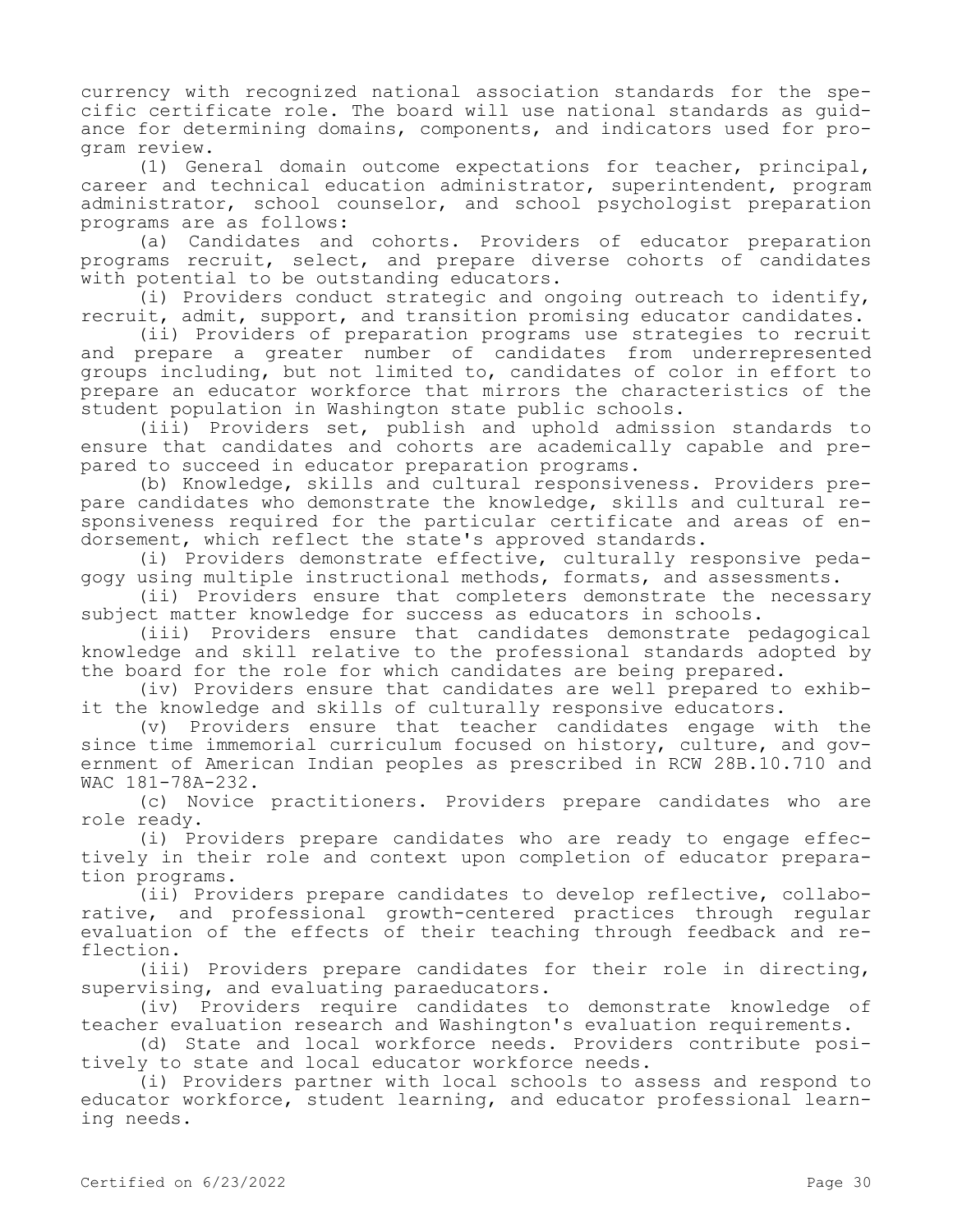(ii) Providers use preparation program and workforce data in cooperation with professional educator advisory boards to assess and respond to local and state workforce needs.

(iii) Providers of teacher educator preparation programs prepare and recommend increasing numbers of candidates in endorsement areas identified by the professional educator standards board workforce priorities.

(e) Data systems. Providers maintain data systems that are sufficient to direct program decision making, inform state-level priorities, and report to the professional educator standards board.

(i) Providers develop and maintain effective data systems that are sufficient for program growth, evaluation, and mandated reporting.

(ii) Providers utilize secure data practices for storing, monitoring, reporting, and using data for program improvement.

(iii) Providers produce and utilize data reports in accordance with data and reporting guidance published by the professional educator standards board.<br>(f) Field exp

Field experience and clinical practice. Providers offer field-based learning experiences and formalized clinical practice experiences for candidates to develop and demonstrate the knowledge and skills needed for their role.

(i) Providers establish and maintain field placement practices, relationships, and agreements with all school districts in which candidates are placed for field experiences leading to certification or endorsement per WAC 181-78A-125.

(ii) Providers ensure that candidates integrate knowledge and skills developed through field experiences with the content of programs' course work.

(iii) Providers offer field experiences that are in accordance with chapter 181-78A WAC and the board approved candidate assessment requirements.

(iv) Providers ensure that candidates participate in field experiences in school settings with students and teachers who differ from themselves in race, ethnicity, home language, socio-economic status, or local population density.

(g) Program resources and governance. Providers ensure that programs have adequate resources, facilities, and governance structures to enable effective administration and fiscal sustainability.

(i) Providers ensure that programs utilize a separate administrative unit responsible for the composition and organization of the preparation program.

(ii) Providers ensure the program has adequate personnel to promote teaching and learning.

(iii) Providers ensure the program has adequate facilities and resources to promote teaching and learning.

(2) General knowledge and skills standards are as follows:

(a) Teacher: The board adopts the national knowledge and skills competencies most recently published by the Council of Chief State School Officers known as the *Interstate Teacher Assessment and Support Consortium Model Core Teaching Standards and Learning Progressions for Teachers* with any additions deemed necessary by the professional educator standards board.

Endorsement competencies will be aligned with the national standards of each content area/specialized professional organization, when such a national standard is available. Currently approved endorsement standards and competencies will be published on the board website.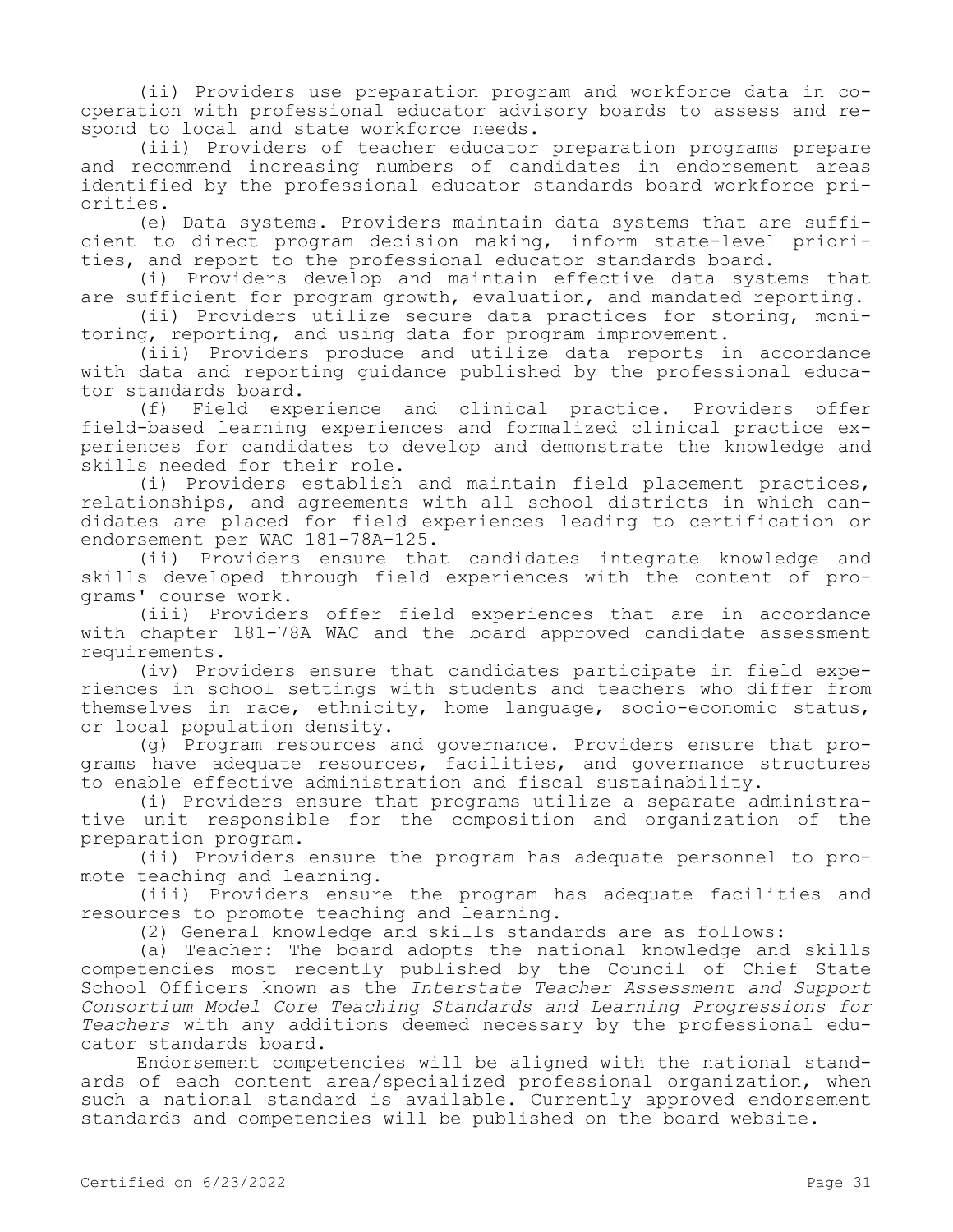(b) Principal: The board adopts the national knowledge and skills competencies most recently published by the National Policy Board for Educational Administration known as the *National Educational Leadership Preparation (NELP) Standards - Building Level* with any additions deemed necessary by the professional educator standards board.

(c) Superintendent: The board adopts the national knowledge and skills competencies published by the University Council of Educational Administration known as the *National Educational Leadership Preparation (NELP) Standards – District Level* published in 2018, or as subsequently revised.

(d) Program administrator: Provider may select national knowledge and skills competencies published by the University Council of Educational Administration known as the *National Educational Leadership Preparation (NELP) Standards - Building Level* or those known as the *National Educational Leadership Preparation (NELP) Standards – District Level* with any additions deemed necessary by the professional educator standards board.

(e) School counselor: The board adopts the national knowledge and skills competencies most recently published by the Council for Accreditation of Counseling and Related Educational Programs known as the CACREP standards with any additions deemed necessary by the professional educator standards board.

(f) School psychologist: The board adopts the national knowledge and skills competencies most recently published by the National Association for School Psychologists known as the National Association for School Psychologists standards for graduate preparation of school psychologists with any additions deemed necessary by the professional educator standards board.

(g) Standards for career and technical education teacher preparation programs resulting in an initial certificate area, as published by the professional educator standards board and as described in WAC 181-77A-165.

(h) Standards for career and technical education administrator preparation programs are as published by the professional educator standards board.

[Statutory Authority: Chapter 28A.410 RCW. WSR 21-20-052, § 181-78A-220, filed 9/28/21, effective 10/29/21; WSR 21-08-023, § 181-78A-220, filed 3/29/21, effective 4/29/21; WSR 18-17-089, § 181-78A-220, filed 8/14/18, effective 9/14/18. Statutory Authority: RCW 28A.410.210. WSR 13-03-155, § 181-78A-220, filed 1/23/13, effective 2/23/13; WSR 11-01-047, § 181-78A-220, filed 12/7/10, effective 1/7/11; WSR 06-14-010, § 181-78A-220, filed 6/22/06, effective 7/23/06. WSR 06-02-051, recodified as § 181-78A-220, filed 12/29/05, effective 1/1/06. Statutory Authority: RCW 28A.305.130 (1) through (4). WSR 02-04-014, § 180-78A-220, filed 1/24/02, effective 2/24/02. Statutory Authority: RCW 28A.410.010 and 28A.305.130 (1) and (2). WSR 99-23-023, § 180-78A-220, filed 11/9/99, effective 12/10/99. Statutory Authority: RCW 28A.305.130 (1) and (2), 28A.410.010 and 28A.150.220(4). WSR 99-01-174, § 180-78A-220, filed 12/23/98, effective 1/23/99.]

**WAC 181-78A-225 Acceptance of alternative standards and additions to national standards for school counselor and school psychologist preparation programs.** (1) For a given program, the professional educator standards board may allow the substitution of alternative na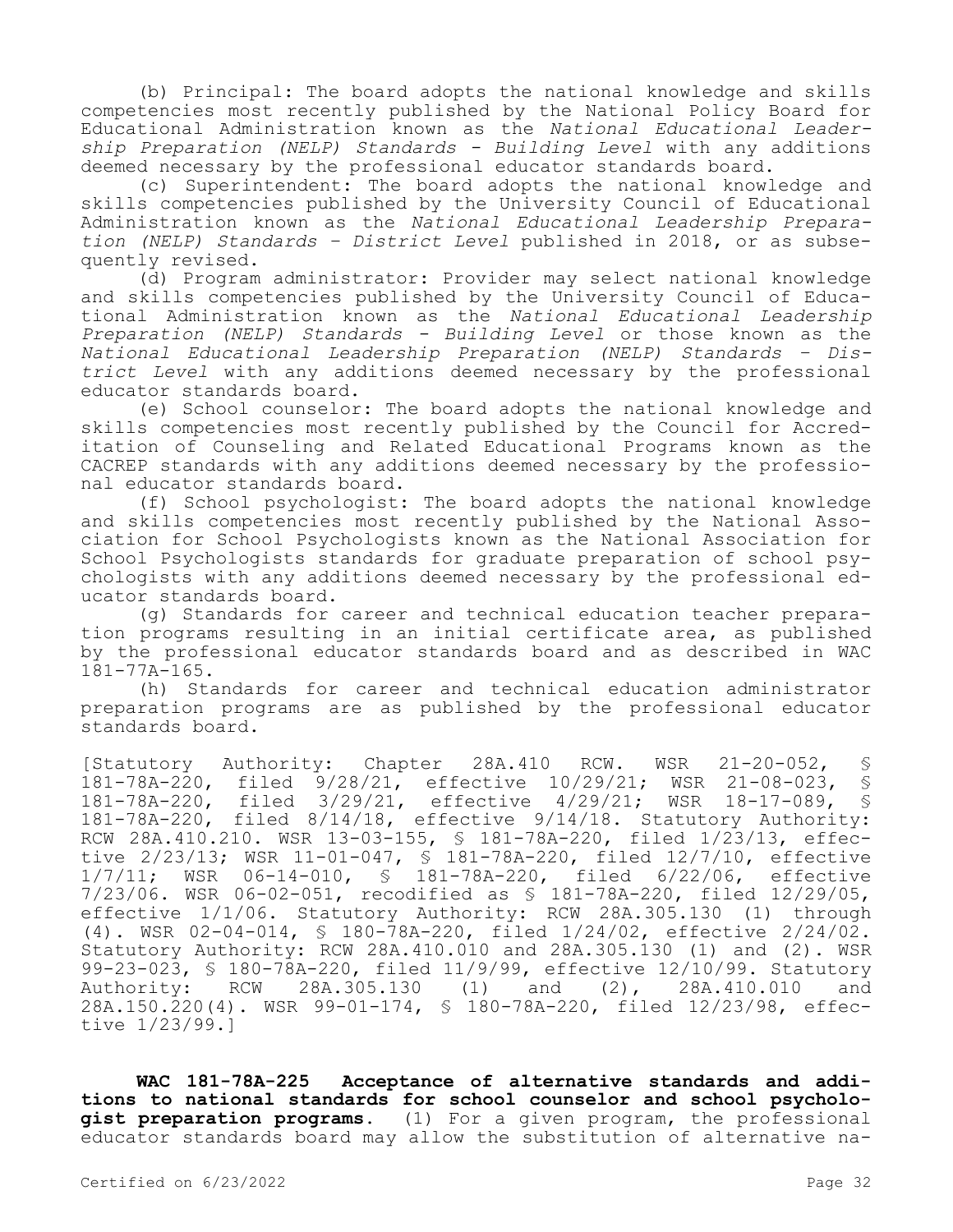tional standards for program approval standards for school counselor and school psychologist program approval, if they are deemed by the board to be equivalent to the board-adopted national standards for the role (WAC 181-78A-220 (2) through (5)).

(2) The professional educator standards board has deemed necessary the following additions to the standards adopted by the Council for

Accreditation of Counseling and Related Educational Programs (CACREP):<br>WAC 181-78A-232 (1)(a) and (2)(d); 181-78A-233 (2)(c); WAC  $181-78A-232$  (1)(a) and (2)(d);  $181-78A-233$  (2)(c); 181-78A-234 (2)(c) and (d); 181-78A-235 (1)(b), (2)(b) and (d), (3)(b) and (c); and  $181-78A-236$  (1)(a), (2)(c), and (4)(a).

(3) The professional educator standards board has deemed necessary the following additions to the standards adopted by the National Association of School Psychologists (NASP):

WAC 181-78A-232 (2)(d); 181-78A-233 (2)(c); 181-78A-234 (1)(a) and (b), (2)(a), (c), and (d);  $181-78A-235$  (1)(b), (2)(a), (b), and (d), (3)(b) and (c);  $181-78A-236$  (2)(c) and (f); and  $181-78A-237$  $(1)(b)$ .

(4) The professional educator standards board may allow the substitution of national standards (e.g., the National Council for Accreditation of Teacher Education (NCATE) teacher education standards) for program approval with any additions deemed necessary by the professional educator standards board. National standards may also be approved for programs in specific endorsement areas if they are deemed to be equivalent to state standards.

[Statutory Authority: Chapter 28A.410 RCW. WSR 21-20-052, § 181-78A-225, filed 9/28/21, effective 10/29/21. Statutory Authority: Chapters 28A.410 and 28A.413 RCW. WSR 19-15-144, § 181-78A-225, filed 7/24/19, effective 8/24/19. Statutory Authority: RCW 28A.410.210. WSR 06-14-010, § 181-78A-225, filed 6/22/06, effective 7/23/06. WSR 06-02-051, recodified as § 181-78A-225, filed 12/29/05, effective 1/1/06. Statutory Authority: RCW 28A.305.130 (1) and (2), 28A.410.010 and  $28A.150.220(\frac{4}{4})$ . WSR  $99-01-174$ , § 180-78A-225, filed  $12/23/98$ , effective 1/23/99.]

**WAC 181-78A-231 Teacher, principal, career and technical education administrator, superintendent, and program administrator—Specific program approval domain standard—Candidates and cohorts.** Candidates and cohorts. Providers of educator preparation programs recruit, select, support, and prepare diverse cohorts of candidates with potential to be outstanding educators.

(1) Providers conduct strategic and ongoing outreach to identify, recruit, admit, support, and transition promising educator candidates.

(a) Create, foster, and utilize effective partnerships to promote careers in teaching and educational leadership.

(b) Implement a targeted, data-informed outreach strategy that includes robust individualized enrollment support.

(c) Establish and monitor attributes and dispositions beyond academic ability that candidates must demonstrate at admissions and during the program.

(d) Providers of teacher preparation programs develop and utilize candidate recruitment strategies that address state, district, and workforce shortage areas.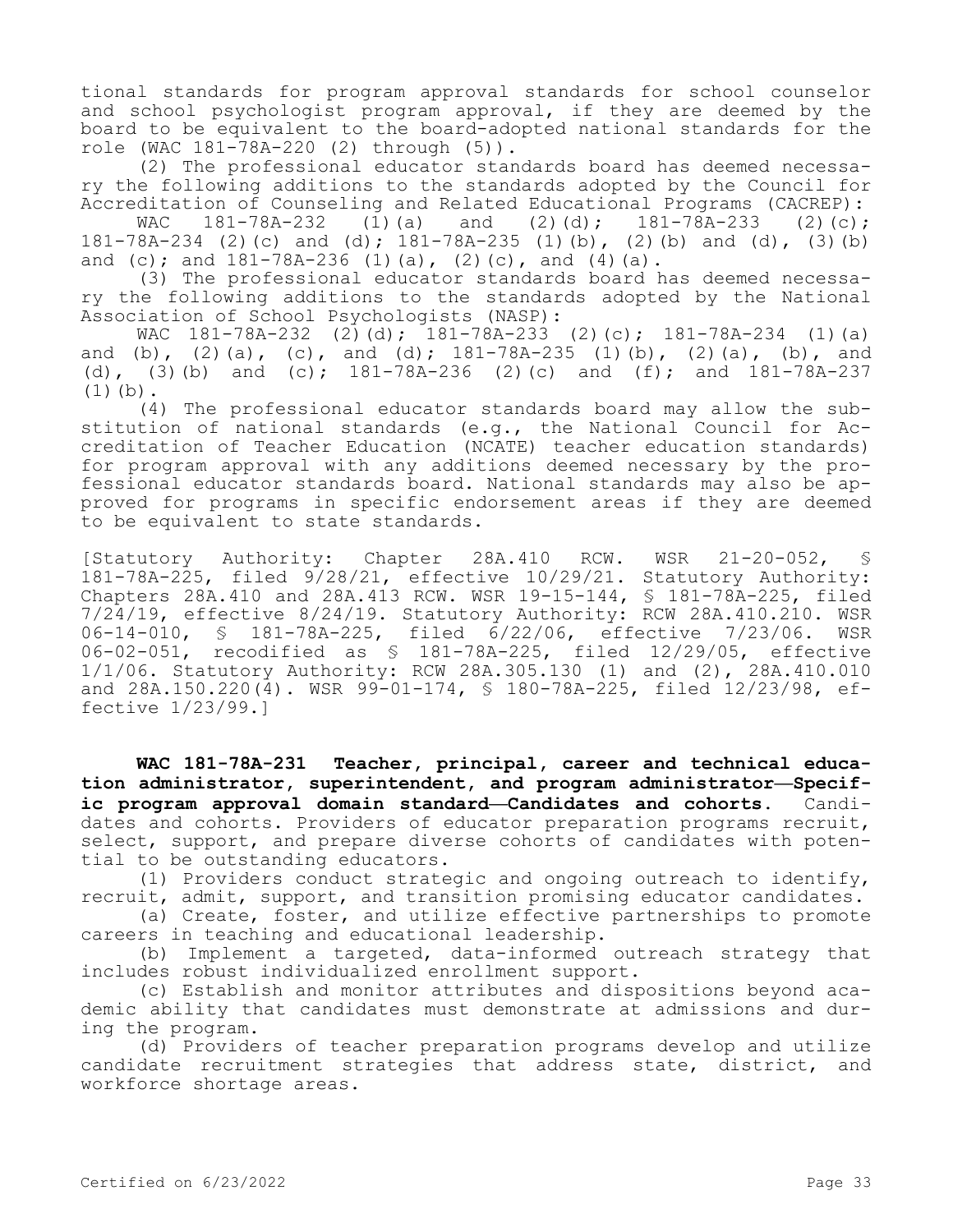(e) Providers of career and technical education business and industry route programs establish and expand meaningful and effective recruitment and admissions partnerships with local school districts.

(2) Providers of educator preparation programs use strategies to recruit, admit, and prepare a greater number of candidates from underrepresented groups including, but not limited to, candidates of color in effort to prepare an educator workforce that mirrors the characteristics of the student population in Washington state public schools.

(a) Demonstrate strategic outreach that is highly accessible and responsive to local communities of color.

(b) Gather and use data to assess strategic outreach to improve responsiveness and effectiveness.

(c) Identify needs and provide supports for enrollment and success in educator preparation programs for local communities of color and candidates representing linguistic and ability diversity.

(3) Providers set, publish, and uphold program admission standards to ensure that all educator candidates and cohorts are academically capable and technically prepared to succeed in educator preparation programs.

(a) Articulate clear criteria and requirements for program entry requirements to applicants.

(b) Publish, and provide to applicants prior to admission, a list of program completion requirements under RCW 28A.410.270(5).

(c) Inform, advise, and support applicants on assessment requirements, timelines, occupational experience requirements, and other certification requirements.

 $[Statutory$  Authority: Chapter 28A.410 RCW. WSR 21-15-084, 181-78A-231, filed 7/16/21, effective 8/16/21; WSR 21-08-023, § 181-78A-231, filed 3/29/21, effective 4/29/21. Statutory Authority: Chapters 28A.410 and 28A.413 RCW. WSR 19-15-144, § 181-78A-231, filed 7/24/19, effective 8/24/19.]

**WAC 181-78A-232 Teacher, principal, career and technical education administrator, superintendent, and program administrator—Specific program approval domain standard—Candidate knowledge, skills, and cultural responsiveness.** Knowledge, skills, and cultural responsiveness. Providers prepare candidates who demonstrate the knowledge, skills and cultural responsiveness required for the particular certificate and areas of endorsement, which reflect the state's approved standards.

(1) Providers demonstrate effective, culturally responsive pedagogy using multiple instructional methods, formats, and assessments.

(a) Qualified faculty use multiple instructional strategies, pedagogies, and assessments to address candidates' academic language ability levels and cultural and linguistic backgrounds.

(b) Providers create opportunities for faculty members and program personnel to pursue, apply, and practice ongoing professional learning to improve their knowledge, skill, effectiveness, and cultural responsiveness.

(c) Faculty within the program and the unit collaborate among one another, with content specialists, P-12 schools, members of the broader professional community, and diverse members of local communities for continuous program improvement.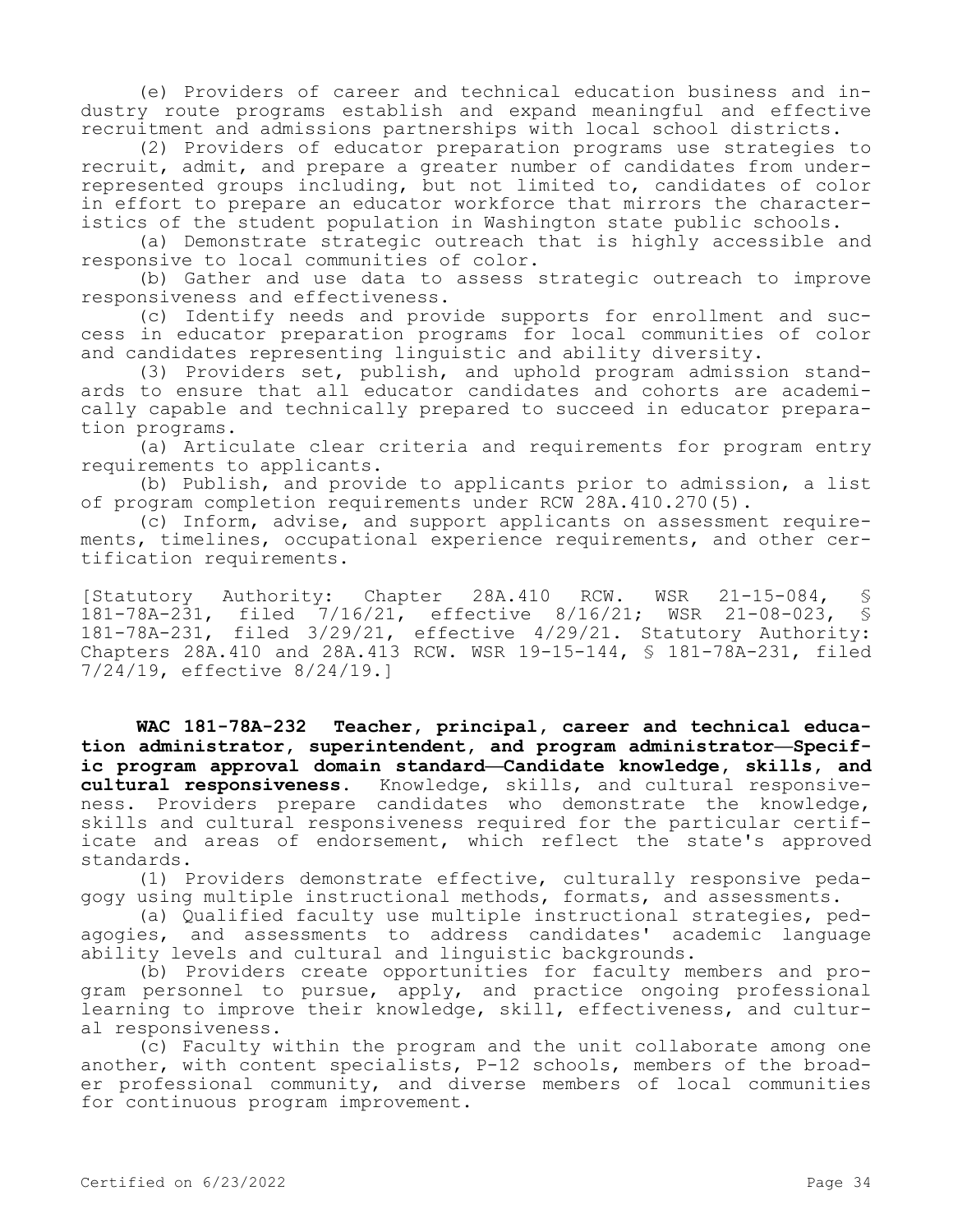(d) Faculty members and program leaders systematically and comprehensively evaluate faculty's effectiveness in teaching and learning, and competence on the cultural competency, diversity, equity, and inclusion standards under WAC 181-85-204.

(2) Providers ensure that completers demonstrate the necessary subject matter knowledge for success as educators in schools.

(a) Candidates demonstrate knowledge and competence relative to the standards related to the role adopted by the board. Providers ensure that candidates in teacher preparation programs demonstrate the most recently published InTASC Standards, candidates in principal programs demonstrate the most recently published NELP - Building Level Standards, candidates in superintendent programs demonstrate the most recently published NELP - District Level Standards, candidates in program administrator programs demonstrate the most recently published NELP Building or District Level Standards, candidates in school counselor programs demonstrate the most recently published CACREP standards, candidates in school psychologist programs demonstrate the most recently published NASP standards for graduate preparation of school psychologists, and candidates in career and technical education educator preparation programs demonstrate and document the career and technical education standards approved by the professional educator standards board.

(b) Teacher candidates must take a board approved basic skills assessment prior to program admission. A provider of a teacher preparation program must assure that all candidates entering the program have successfully met the basic skills requirement under chapter 181-01 WAC at the time of admission. The provider must collect and hold evidence of candidates meeting this requirement.

(c) Teacher candidates must take a content knowledge assessment prior to beginning student teaching. The provider must collect and hold evidence of candidates meeting this requirement. Teacher candidates apply content knowledge as reflected in board approved endorsement competencies. Endorsement assessments are not required for teacher candidates in career and technical education business and industry route programs.

(d) Providers ensure that educator candidates complete coursework on issues of abuse and emotional or behavioral distress in students under RCW 28A.410.035 and WAC 181-79A-200.

(e) Under RCW 28A.410.040, a teacher candidate whose only baccalaureate degree is in early childhood education, elementary education, or special education must have completed 30 quarter credits, or the equivalent in semester credits or continuing education credit hours, in one academic field in an endorsement area under WAC 181-82A-202.

(f) Candidates for an initial certificate in a career and technical education residency teacher preparation program must complete a minimum of 45 quarter credits, or the equivalent in semester credits or continuing education credit hours, in the specific career and technical education area for which certification is sought.

(3) Providers ensure that candidates demonstrate pedagogical knowledge and skill relative to the professional standards adopted by the board for the role for which candidates are being prepared.

(a) Candidates demonstrate knowledge and competence relative to the standards related to the role, which were adopted by the board. Providers ensure that candidates in teacher preparation programs demonstrate most recently published InTASC Standards, candidates in principal programs demonstrate most recently published NELP - Building Level Standards, candidates in superintendent programs demonstrate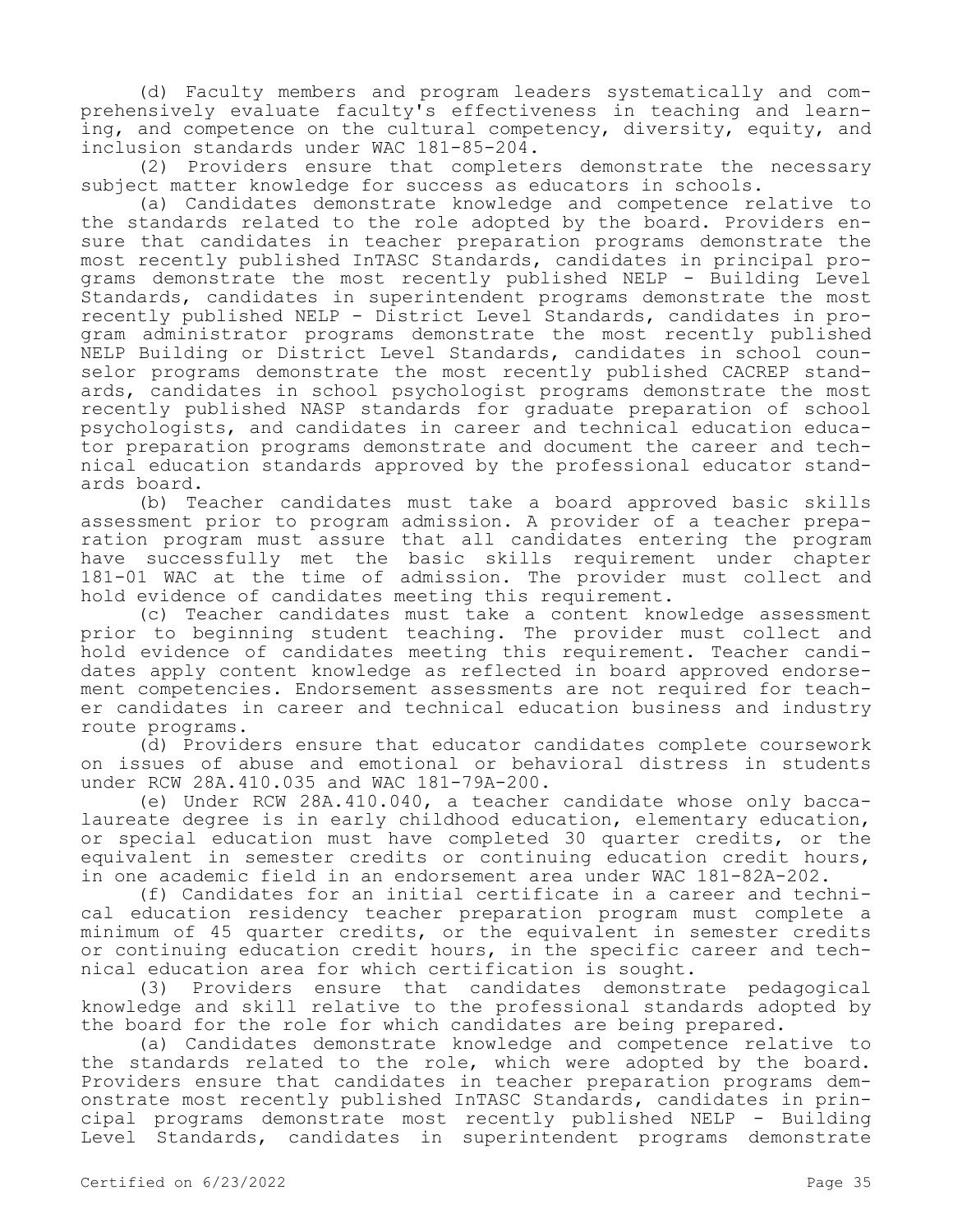most recently published NELP - District Level Standards, candidates in program administrator programs demonstrate the most recently published NELP Building or District Level Standards, candidates in school counselor programs demonstrate the most recently published CACREP standards, candidates in school psychologist programs demonstrate the most recently published NASP standards for graduate preparation of school psychologists, and candidates in career and technical education educator preparation programs demonstrate and document the career and technical education standards approved by the professional educator standards board.

(b) Faculty and mentors provide regular and ongoing feedback to candidates regarding field based performance that is actionable and leads to improvement in candidates' practice.

(c) Providers demonstrate through structured observation, discussion, surveys, and/or artifacts that program completers effectively apply the professional knowledge, skills, and dispositions that the preparation program was designed to achieve.

(d) Providers may use the edTPA teacher performance assessment as a formative tool as long as notification to candidates is included in all program descriptions under chapter 28A.410 RCW.

(e) Providers of career and technical educator preparation programs provide candidates all necessary guidance to document, demonstrate, and submit for approval the required hours of occupational experience.

(f) In order to ensure that teacher and principal candidates can recognize signs of emotional or behavioral distress in students and appropriately refer students for assistance and support, teacher and principal preparation program providers must incorporate the social emotional standards and benchmarks, and must provide guidance to candidates on related competencies described in RCW 28A.410.270.

(4) Providers ensure that candidates are well prepared to exhibit the knowledge and skills of culturally responsive educators as described in the cultural competency, diversity, equity, and inclusion standards under WAC 181-85-204.

(a) Providers ensure that candidates demonstrate knowledge and competence relative to cultural competency, diversity, equity, and inclusion standards under WAC 181-85-204.

(b) Providers offer all candidates meaningful, reflective opportunities to interact with racially and culturally diverse colleagues, faculty, P-12 practitioners, and P-12 students and families.

(c) Providers prepare candidates to adapt their practices based on students' prior experiences, cultural knowledge, and frames of reference to make learning encounters more relevant and effective.

(d) Providers ensure course work explicitly focuses on cultural responsiveness and integrates components of culturally responsive education within and throughout all courses.

(e) Faculty explicitly model equity pedagogy in course work and field experiences in ways that enable candidates to integrate their own cultural and linguistic backgrounds into classroom activities.

(5) Teacher candidates engage with the since time immemorial curriculum focused on history, culture, and government of American Indian peoples as prescribed in RCW 28B.10.710.

(a) There shall be a one quarter or semester course, or the equivalent in continuing education credit hours, in either Washington state history and government, or Pacific Northwest history and government in the curriculum of all teacher preparation programs.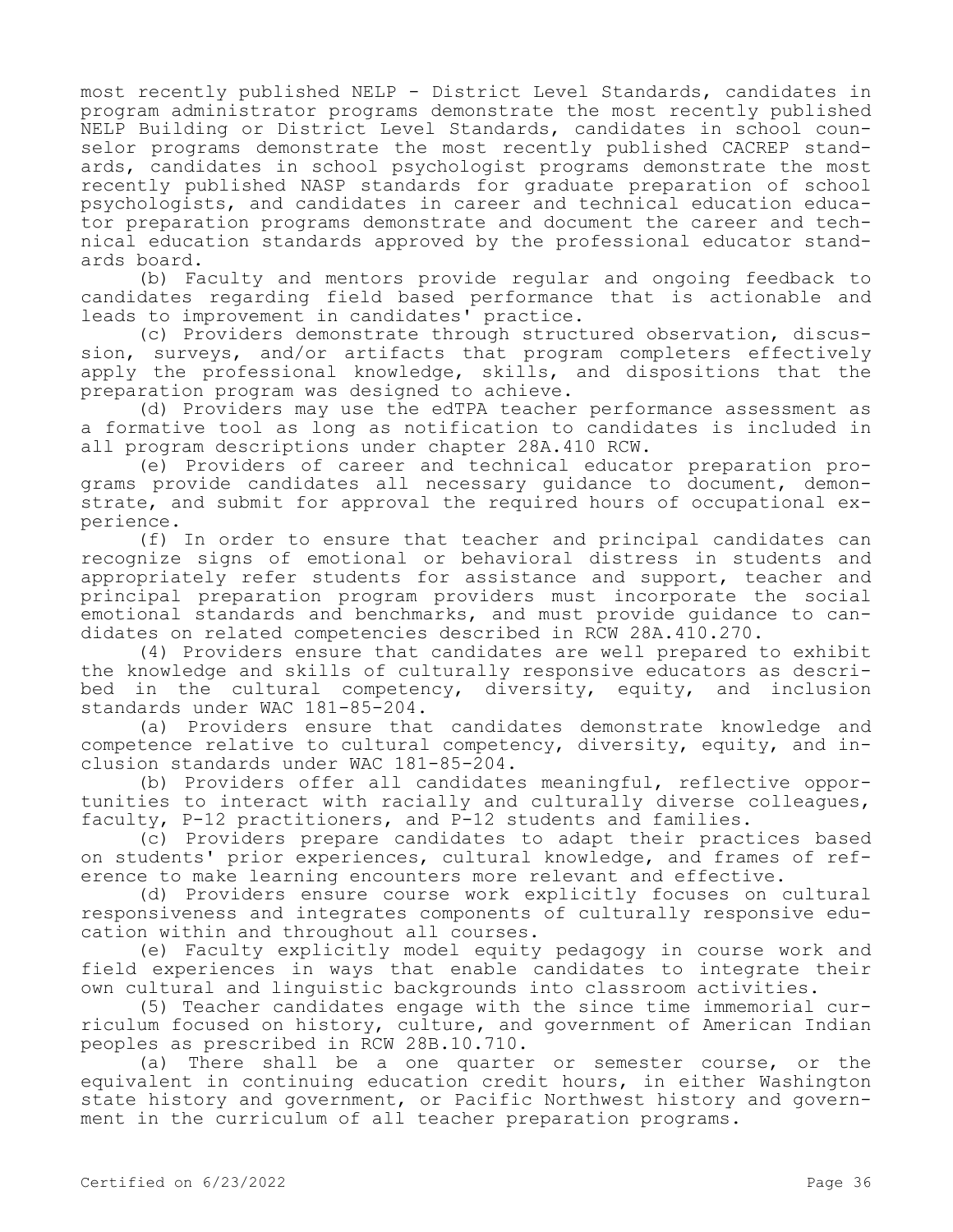(b) No person shall be completed from any of said programs without completing said course of study, unless otherwise determined by the Washington professional educator standards board.

(c) Any course in Washington state or Pacific Northwest history and government used to fulfill the requirement of this section shall include information on the culture, history, and government of the American Indian peoples who were the first human inhabitants of the state and the region.

(d) Teacher preparation program providers shall ensure that programs meet the requirements of this section by integrating the curriculum developed and made available free of charge by the office of the superintendent of public instruction into existing programs or courses and may modify that curriculum in order to incorporate elements that have a regionally specific focus.

[Statutory Authority: Chapter 28A.410 RCW. WSR 22-08-101, § 181-78A-232, filed 4/5/22, effective 5/6/22; WSR 22-03-075, §<br>181-78A-232, filed 1/18/22, effective 2/18/22; WSR 21-20-052, § 181-78A-232, filed 1/18/22, effective 2/18/22; WSR 21-20-052, §<br>181-78A-232, filed 9/28/21, effective 10/29/21: WSR 21-15-084, § 181-78A-232, filed 9/28/21, effective 10/29/21; WSR 21-15-084, § 181-78A-232, filed 7/16/21, effective 8/16/21; WSR 21-08-023, § 181-78A-232, filed 3/29/21, effective 4/29/21; WSR 19-24-103, § 181-78A-232, filed 12/4/19, effective 1/4/20. Statutory Authority: Chapters 28A.410 and 28A.413 RCW. WSR 19-15-144, § 181-78A-232, filed 7/24/19, effective 8/24/19.]

**WAC 181-78A-233 Teacher, principal, career and technical education program administrator, superintendent, and program administrator —Specific program approval domain standard—Novice practitioners.**  Novice practitioners. Providers prepare candidates who are role ready.

(1) Providers prepare candidates who are ready to engage effectively in their role and context upon completion of educator preparation programs.

(a) The provider demonstrates that program completers perceive their preparation as relevant to the responsibilities they confront on the job, and that the preparation was effective.

(b) Providers demonstrate that completers effectively apply the professional knowledge, skills, dispositions, and technical proficiency that the preparation experiences were designed to achieve.

(c) Faculty and supervisors contextualize educators' practice within contemporary socio-political context and within the administrative regulations in schools and districts.

(d) Inform and orient candidates to Washington state processes of certification, licensure, endorsements and ongoing professional learning opportunities and requirements as they apply to the role for which the candidate is being certified.

(2) Providers prepare candidates to develop reflective, collaborative, and professional growth-centered practices through regular evaluation of the effects of their practice through feedback and reflection.

(a) Prepare educator candidates to understand and demonstrate achievement and improvement in their practice.

(b) Providers prepare candidates to seek new learning to remain current in subject area(s), educational theories, practices, research, and ethical practice.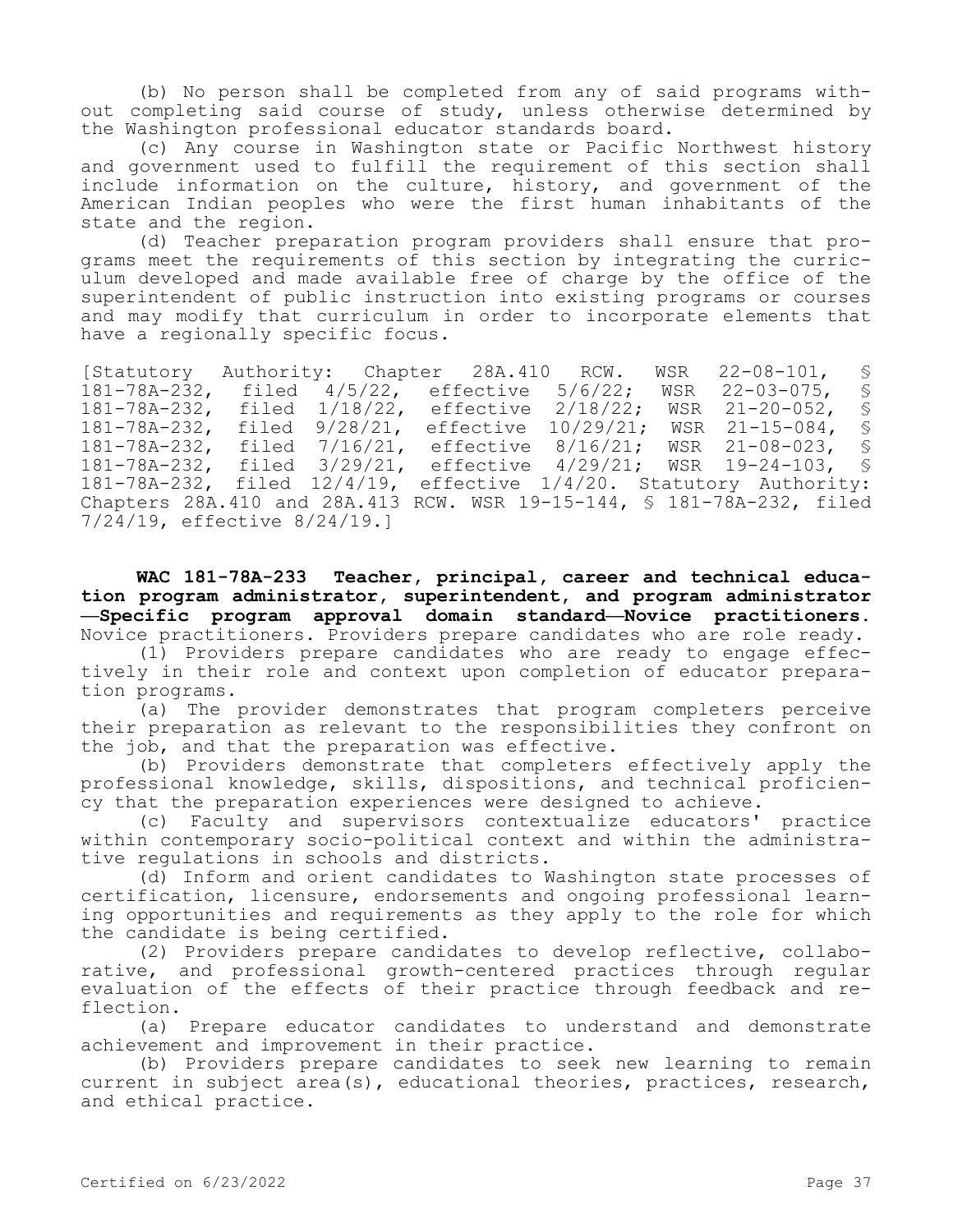(c) Ensure that all candidates who complete the program exit the program with a professional growth plan (PGP) for program completion according to the guidance published by the professional educator standards board.

Candidates will align their PGPs to the most recently published standards as follows:

Teachers: The Interstate Teacher Assessment and Support Consortium (InTASC) standards.

CTE teachers: Standards under WAC 181-77A-165 and as published by the professional educator standards board.

Principals: The National Policy Board for Educational Administration (NPBEA) National Educational Leadership Preparation (NELP) Standards - Building level.

Superintendents: The National Policy Board for Educational Administration (NPBEA) National Educational Leadership Preparation (NELP) Standards - District level.

Program administrators: The National Policy Board for Educational Administration (NPBEA) National Educational Leadership Preparation (NELP) Standards - District or building level.

CTE directors: Standards as published by the professional educator standards board.

School counselors: American School Counseling Association (ASCA) Professional Standards and Competencies.

School psychologists: National Association of School Psychologists (NASP) Professional Practices.

(3) Providers prepare candidates for their role in directing, supervising, and evaluating paraeducators.

(a) Prepare teacher candidates to direct paraeducators working with students in the classroom.

(b) Prepare administrator candidates to supervise and evaluate paraeducators in schools.

(c) Providers ensure that all educator candidates demonstrate knowledge of the paraeducator standards of practice, as published by the paraeducator board.

(4) Providers require candidates to demonstrate knowledge of teacher evaluation research and Washington's evaluation requirements.

(a) Providers ensure educator candidates examine Washington's evaluation requirements specific to their role, including criteria, four-tiered performance rating system, student growth goals, and the preferred instructional frameworks used to describe the evaluation criteria.

(b) Providers ensure educator candidates demonstrate knowledge and skill in self-assessment, goal setting, and reflective practice.

(c) Providers of administrator programs ensure candidates examine and practice classroom observation skills that recognize and limit bias and promote rater agreement on the four-tiered system.

(d) Providers of administrator programs ensure candidates demonstrate knowledge and skill using student growth data and multiple measures of performance for use in evaluations.

(e) Providers of administrator programs ensure candidates demonstrate knowledge and skill conducting evaluation conferences and developing teacher and principal support plans resulting from evaluations.

(f) Providers of administrator programs ensure candidates demonstrate knowledge and skill in the use of an online tool to manage the collection of observation notes, teacher and principal submitted materials, and other information related to the conduct of the evaluation.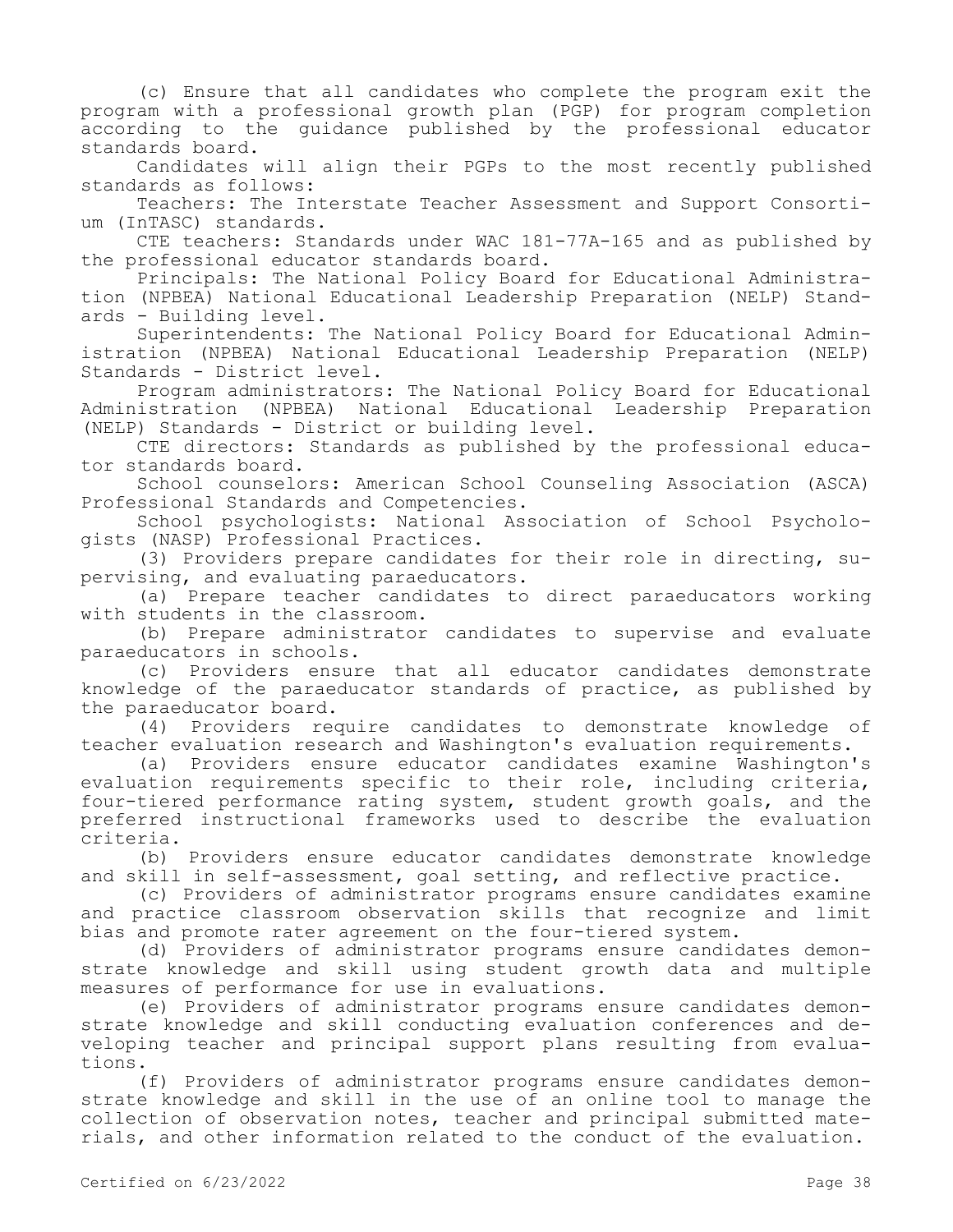[Statutory Authority: Chapter 28A.410 RCW. WSR 21-15-085, § 181-78A-233, filed 7/16/21, effective 8/16/21; WSR 21-08-023, § 181-78A-233, filed 3/29/21, effective 4/29/21. Statutory Authority: Chapters 28A.410 and 28A.413 RCW. WSR 19-15-144, § 181-78A-233, filed 7/24/19, effective 8/24/19.]

**WAC 181-78A-234 Teacher, principal, career and technical education program administrator, superintendent, and program administrator —Specific program approval domain standard—State and local workforce needs.** State and local workforce needs. Providers contribute positively to state and local educator workforce needs.

(1) Providers partner with local schools, districts, and communities to assess and respond to educator workforce, student learning, and educator professional learning needs.

(a) Establish and develop partnerships (e.g., schools, districts, community colleges, workforce boards, etc.) to understand educator workforce surplus and shortages.

(b) Maintain and use partnerships to gather anecdotes, contacts, and data that identify and describe local workforce needs.

(2) Providers use preparation program and workforce data in cooperation with professional educator advisory boards to assess and respond to local and state workforce needs.

(a) Providers use local and state workforce data to identify and monitor state and local educator and workforce shortages across local districts, industries, and content areas relevant for the roles for which the program recommends certification.

(b) Analyze enrollment, preparation process, and program outcomes data to understand programs' process and performance relative to the local and state educator and industry workforce needs relevant for the roles for which the program recommends certification.

(c) Present to professional educator advisory boards workforce data and program analyses to develop program goals and strategies that can be enacted to meaningfully address state and local workforce needs.

(d) Share among faculty, staff, and professional educator advisory boards program's current practice and effectiveness addressing state and local workforce needs.

(3) Providers of teacher educator preparation programs prepare and recommend increasing numbers of candidates in endorsement and areas identified by the board as workforce priorities.

(a) Recruit and prepare candidates for content areas in response to local and state workforce needs.

(b) Meet the content area needs identified by workforce data of the state and the region.

[Statutory Authority: Chapter 28A.410 RCW. WSR 21-08-023, § 181-78A-234, filed 3/29/21, effective 4/29/21. Statutory Authority: Chapters 28A.410 and 28A.413 RCW. WSR 19-15-144, § 181-78A-234, filed 7/24/19, effective 8/24/19.]

**WAC 181-78A-235 Teacher, principal, career and technical education administrator, superintendent, and program administrator—Specific program approval domain standard—Data systems.** Data systems. Pro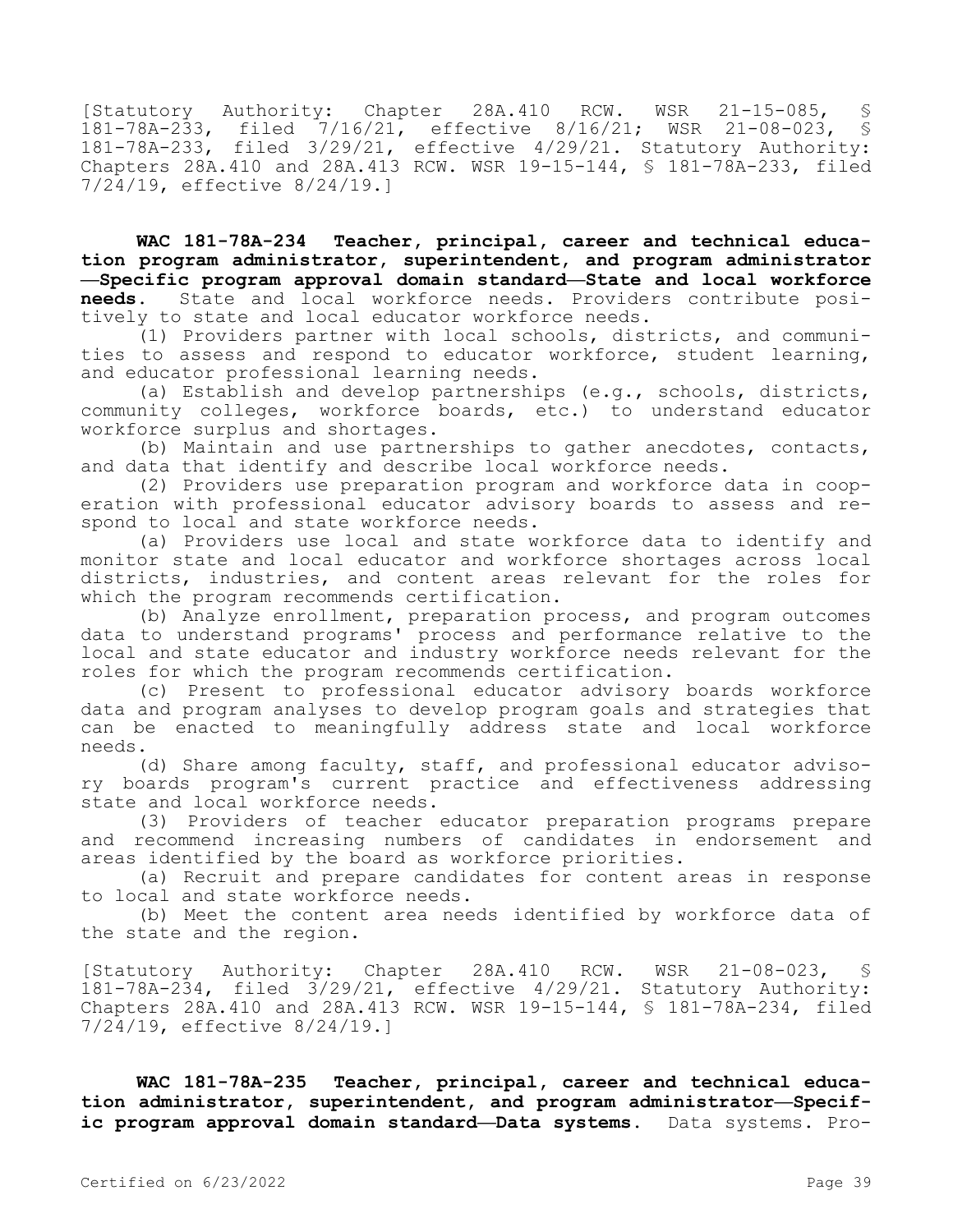viders maintain data systems that are sufficient to evaluate program performance, direct program decision making, inform state-level priorities, and report to the board.

(1) Providers develop and maintain effective data systems that are sufficient for program growth, evaluation, and mandated reporting.

(a) Maintain a data infrastructure that enables storage, tracking, and reporting functions to meet annual data submission requirements and assess program design and outcomes in alignment with state standards.

(b) Collect, store, and report data according to the data manual and report guidance published by the professional educator standards board.

(c) Systematically and comprehensively gather data and evidence on recruitment, retention, candidate learning, and program operations.

(d) Include in data and assessment systems processes and safeguards that ensure fair and unbiased assessment of candidates.

(2) Providers utilize secure data practices for storing, monitoring, reporting, and using data for program improvement.

(a) Develop, publish, and maintain program-specific standards for data security, access, and governance.

(b) The professional educator advisory board annually reviews and analyzes data for the purposes of determining whether candidates have a positive impact on student learning and report to the program provider recommendations for programmatic change.

(c) Program leaders aggregate program and candidate data over time and incorporate perspectives of faculty, data administrators, professional educator advisory boards, candidates, and district and school P-12 partners to inform program decision making.

(d) Program providers consider and respond in writing to recommendations for program change from the members of the professional education advisory board.

(3) Providers produce and utilize data reports in accordance with data manual and reporting guidance published by the board.

(a) Faculty, administrators, and professional educator advisory board members collaborate for program review and improvement.

(b) Data administrators submit annual data according to data manual, schedule, and reporting guidance published by the board.

(c) Gather and submit additional program and candidate data as requested by the board as needed to complete all aspects of the program review process.

[Statutory Authority: Chapter 28A.410 RCW. WSR 21-08-023, 181-78A-235, filed 3/29/21, effective 4/29/21. Statutory Authority: Chapters 28A.410 and 28A.413 RCW. WSR 19-15-144, § 181-78A-235, filed 7/24/19, effective 8/24/19.]

**WAC 181-78A-236 Teacher, principal, career and technical education administrator, superintendent, and program administrator—Specific program approval domain standard—Field experience and clinical practice.** Field experience and clinical practice. Providers offer field-based learning experiences and formalized clinical practice experiences for candidates to develop and demonstrate the knowledge and skills needed for their role.

(1) Providers establish and maintain field placement practices, relationships, and agreements with all school districts in which can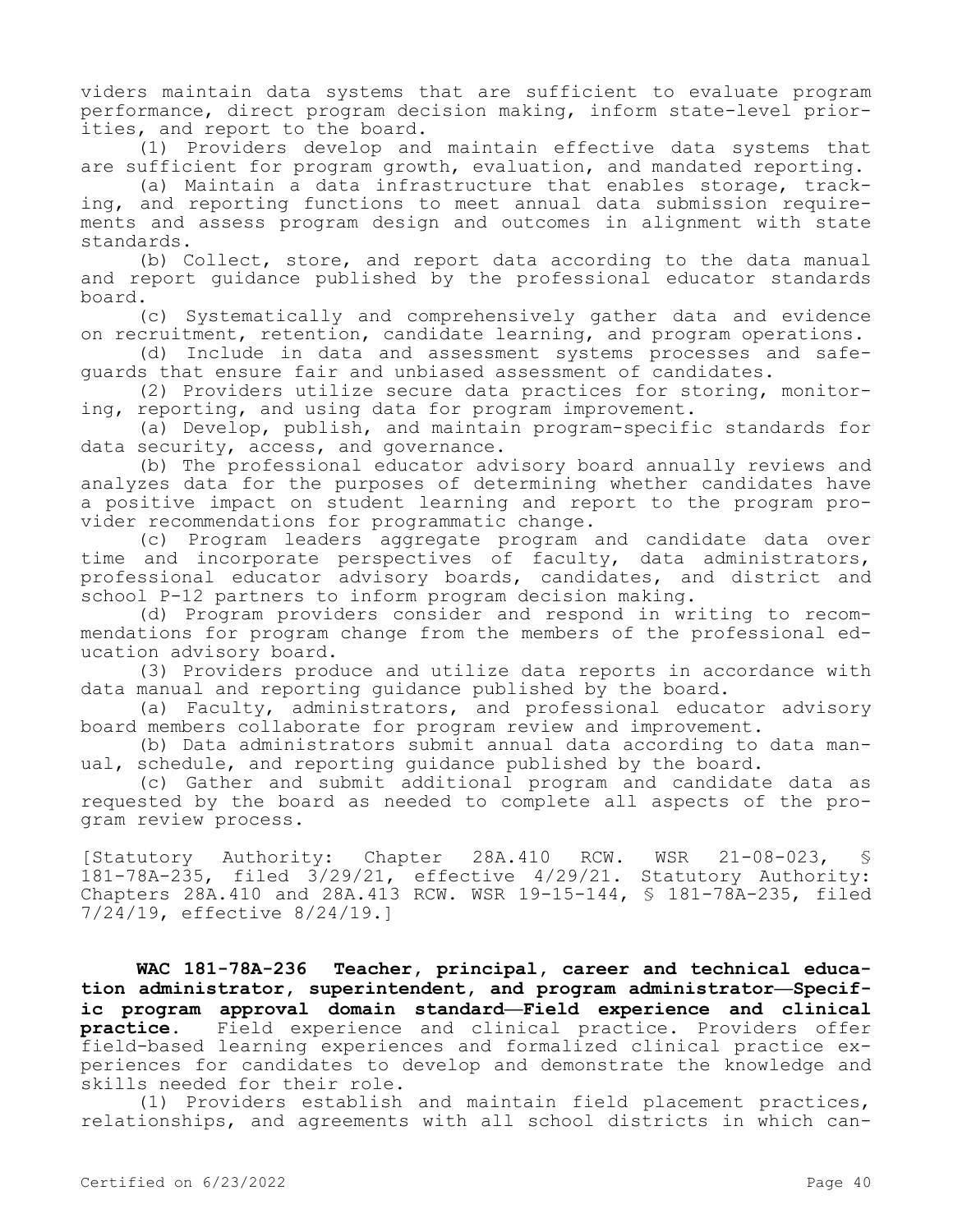didates are placed for field experiences leading to certification or endorsement under WAC 181-78A-125.

(a) The program provider and school partners cooperatively design, implement, and evaluate field experiences and clinical practices conforming to board standards and requirements for the role.

(b) Clinical practice for teacher candidates in programs approved to offer traditional routes to teacher certification must consist of no less than 450 hours in a classroom setting, with a qualifying mentor teacher. Clinical practice for teacher candidates in programs approved to offer alternative routes to certification must consist of no less than 540 hours in a classroom setting with a qualifying mentor.

(c) Principal candidates complete an internship for a full school year, consisting of at least 540 hours, half of which must be during school hours when students and/or staff are present. Interning candidates must demonstrate that they have the appropriate, specific skills<br>pursuant to the standards identified in WAC 181-78A-220 and pursuant to the standards identified in WAC 181-78A-232.

(d) Superintendent candidates must complete an internship of at least 360 hours. Interning candidates must demonstrate that they have the appropriate, specific skills pursuant to the standards identified in WAC 181-78A-220 and 181-78A-232.

(e) Candidates in career and technical education teacher preparation programs as described in WAC 181-77-031 must complete a student teaching experience of at least 450 hours. Candidates must demonstrate that they have the appropriate, specific skills pursuant to the standards identified in the career and technical education standards approved by the professional educator standards board.

(f) Candidates in career and technical education administrator and business and industry route programs must complete a practicum of at least 60 hours. Candidates must demonstrate that they have the appropriate, specific skills pursuant to the standards identified in the career and technical education standards approved by the professional educator standards board.

(g) Providers articulate in writing clear entry and exit criteria as well as a process for mitigating concerns during clinical practice for candidates, school leader(s), and the mentor.

(2) Providers ensure that candidates integrate knowledge and skills developed through field and industry experiences with the content of programs' course work.

(a) Providers offer field experiences in which teacher and principal candidates plan, practice, discuss, and reflect upon methods of instruction and differentiation, and all educator candidates demonstrate that they have the appropriate, specific relevant skills pursuant to WAC 181-78A-220 and 181-78A-232 to be effective in the role.

(b) Integrate assignments, assessments, and actionable feedback throughout candidates' field experiences.

(c) Provide faculty supervision, including supervisory visits, on an ongoing basis.

(d) Identify and recruit mentors for candidates who are educational leaders collaboratively with the partner school(s) or district(s).

(e) Ensure that candidates' mentors are fully certificated school personnel and have a minimum of three years of professional experience in the role they are supervising.

(f) Mentors and school leaders are provided with a set of internship expectations and receive, or provide evidence of having received,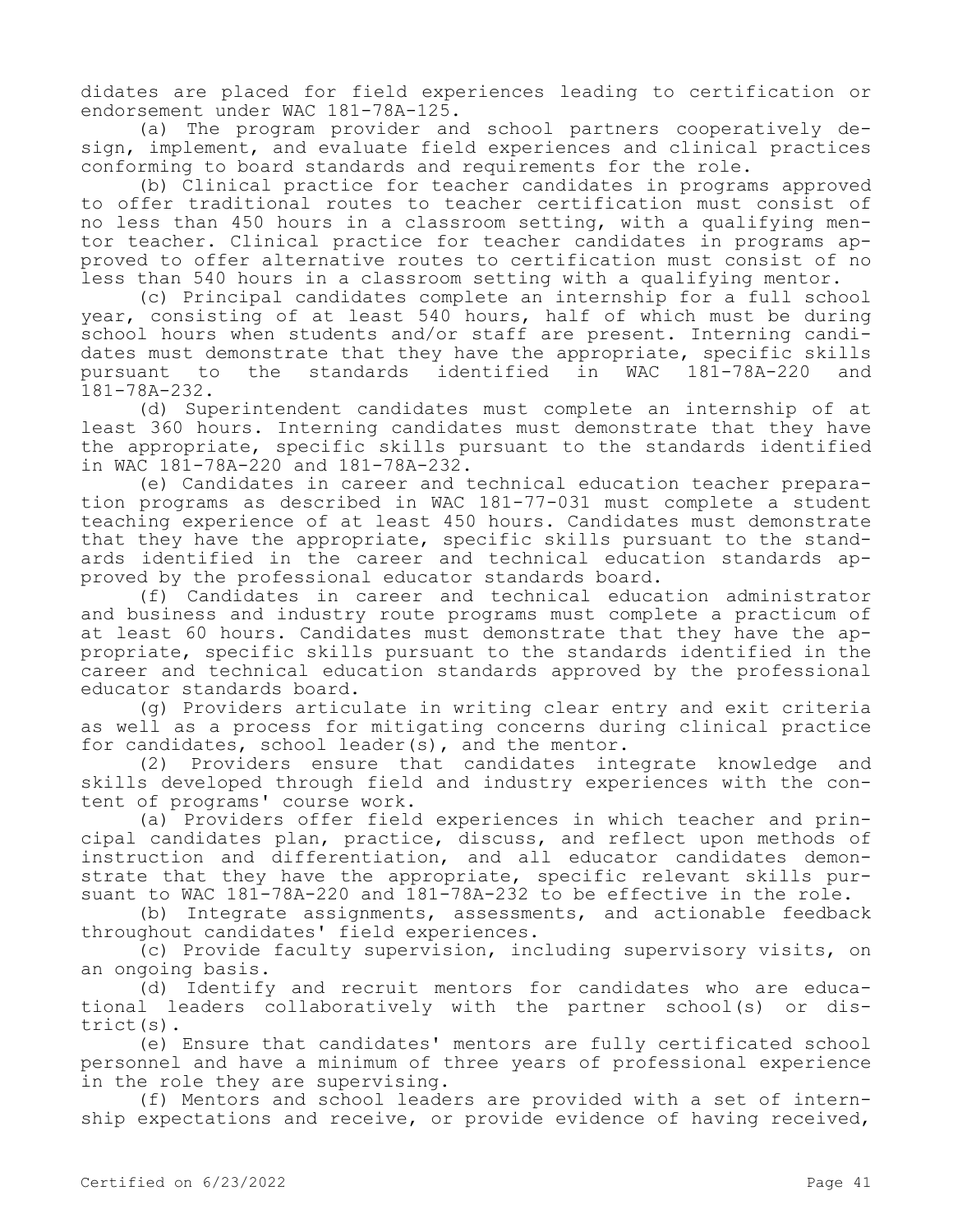training and experience mentoring adult learners and culturally responsive teaching and learning.

(g) Effectiveness of mentor preparation and communication are reviewed annually by program faculty.

(3) Providers offer field experiences in accordance with chapter 181-78A WAC and the board approved candidate assessment requirements.

(a) Ensure that educator candidates are placed in settings where they can be evaluated and given actionable feedback, including on the cultural competency, diversity, equity, and inclusion standards under WAC 181-85-204.

(b) Ensure that educator candidates are fingerprinted and have completed required character clearance prior to placement in field experience settings.

(4) Providers ensure that candidates participate in field experiences in school settings with students and teachers who differ from themselves in race, ethnicity, home language, socio-economic status or local population density.

(a) Field experiences provide opportunities to work in communities or with student populations with backgrounds dissimilar to the background of the candidate.

(b) Course assignments and discussions offer candidates opportunities to reflect upon interactions with diverse populations and communities in order to integrate professional growth in cultural responsiveness as a habit of practice.

(c) Candidates have opportunities to design, implement and receive feedback on cultural responsiveness in lessons, assignments, and activities.

[Statutory Authority: Chapter 28A.410 RCW. WSR 22-08-101, § 181-78A-236, filed 4/5/22, effective 5/6/22; WSR 21-20-052, §<br>181-78A-236, filed 9/28/21, effective 10/29/21: WSR 21-08-023, § 181-78A-236, filed 9/28/21, effective 10/29/21; WSR 21-08-023, § 181-78A-236, filed 3/29/21, effective 4/29/21; WSR 20-20-091, § 181-78A-236, filed 10/5/20, effective 11/5/20. Statutory Authority: Chapters 28A.410 and 28A.413 RCW. WSR 19-15-144, § 181-78A-236, filed 7/24/19, effective 8/24/19.]

**WAC 181-78A-237 Teacher, principal, career and technical education administrator, superintendent, and program administrator—Specific program approval domain standard—Program resources and governance.**  Program resources and governance. Providers ensure that programs have adequate resources, facilities, and governance structures to enable effective administration and fiscal sustainability.

(1) Providers ensure that programs utilize a separate administrative unit responsible for the composition and organization of the preparation program.

(a) An officially designated administrator is responsible for the composition and organization of the preparation program.

(b) Budgetary allocations are sufficient for the program to assure that candidates meet standards and requirements of the board.

(2) Providers ensure the program has adequate personnel to promote teaching and learning.

(a) Workload policies allow program personnel to effectively perform their assigned responsibilities within the program.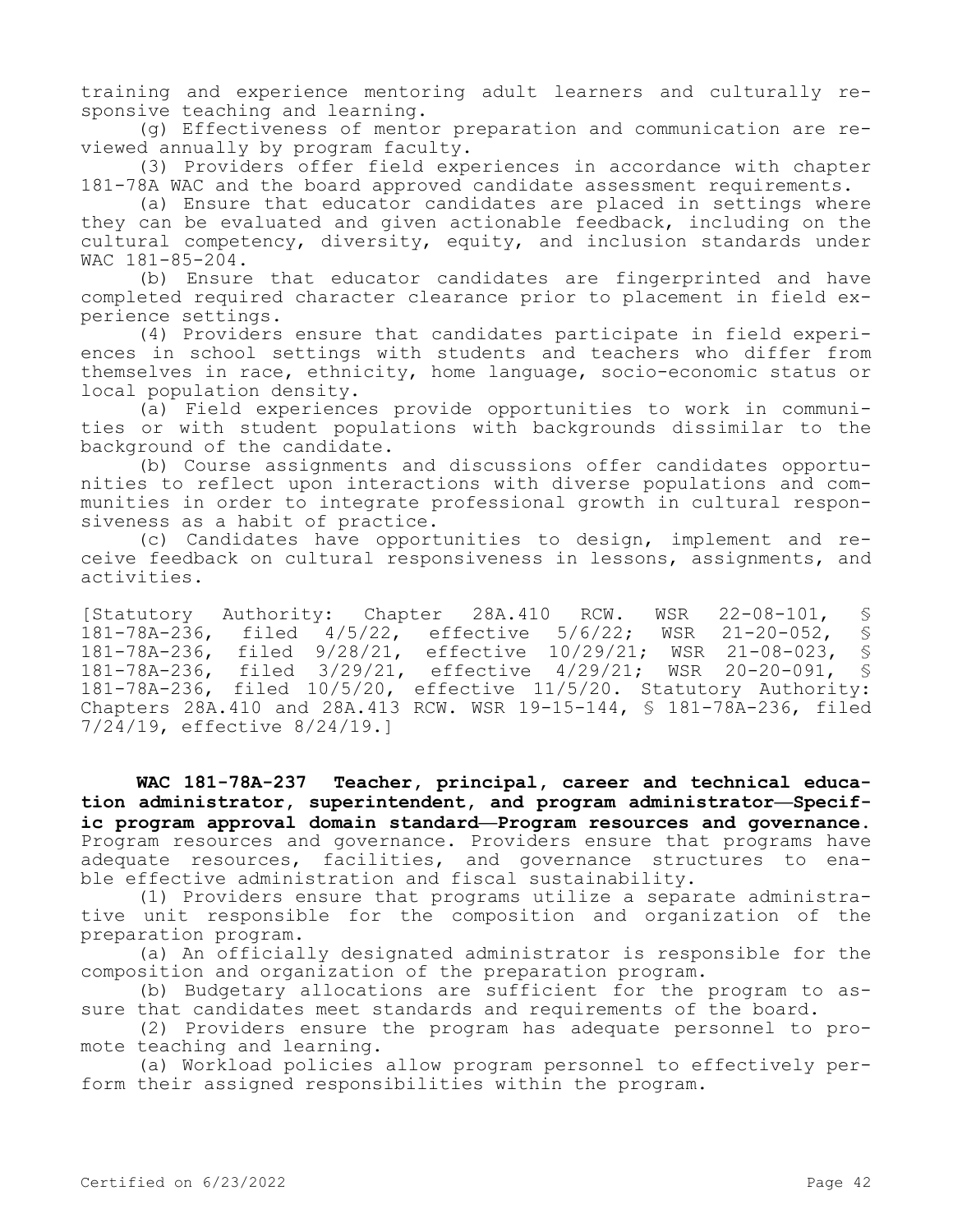(b) Specific program personnel are assigned the responsibility of advising applicants for certification and endorsements and for maintaining certification records.

(c) The program has adequate field supervisors and other support personnel.

(3) Providers ensure the program has adequate facilities and resources to promote teaching and learning.

(a) The program has the necessary classrooms, lab space, office space, and/or other facilities.

(b) The program has technology, library, curricular, and electronic information resources.

(c) The facilities support faculty and candidate use of technology.

[Statutory Authority: Chapter 28A.410 RCW. WSR 21-08-023, § 181-78A-237, filed 3/29/21, effective 4/29/21. Statutory Authority: Chapters 28A.410 and 28A.413 RCW. WSR 19-15-144, § 181-78A-237, filed 7/24/19, effective 8/24/19.]

### **OTHER PROGRAM APPROVAL REQUIREMENTS**

**WAC 181-78A-307 Course work/internship waiver.** Educator preparation program providers may waive required course work or waive or reduce in length the required internship for any candidate, if the provider determines based on individual review that previous course work, work experiences, or alternative learning experiences have or will provide the candidate knowledge and skills to be otherwise gained from the required course work or internship.

[Statutory Authority: Chapter 28A.410 RCW. WSR 18-17-089, § 181-78A-307, filed 8/14/18, effective 9/14/18. Statutory Authority: RCW 28A.410.210. WSR 11-01-047, § 181-78A-307, filed 12/7/10, effective 1/7/11. WSR 06-02-051, recodified as § 181-78A-307, filed 12/29/05, effective 1/1/06. Statutory Authority: RCW 28A.305.130 (1) and (2), 28A.410.010 and 28A.150.220(4). WSR 99-01-174, § 180-78A-307, filed 12/23/98, effective 1/23/99.]

**WAC 181-78A-330 Demographic information.** Building on the mission to prepare educators who demonstrate a positive impact on student learning, approved preparation programs annually shall provide the professional educator standards board the following information:

(1) Demographic characteristics, including gender and ethnicity, of students completing approved programs during the period from July 1 of the previous year to June 30 of the reporting year;

(2) The number of full-time and part-time faculty and graduate teaching assistants teaching in approved programs during each term from summer through spring of the reporting year; and

(3) Demographic characteristics of faculty teaching in approved programs including ethnicity and gender.

[Statutory Authority: RCW 28A.410.210. WSR 06-14-010, § 181-78A-330, filed  $6/\overline{22}/06$ , effective  $7/23/06$ . WSR 06-02-051, recodified as § 181-78A-330, filed 12/29/05, effective 1/1/06. Statutory Authority: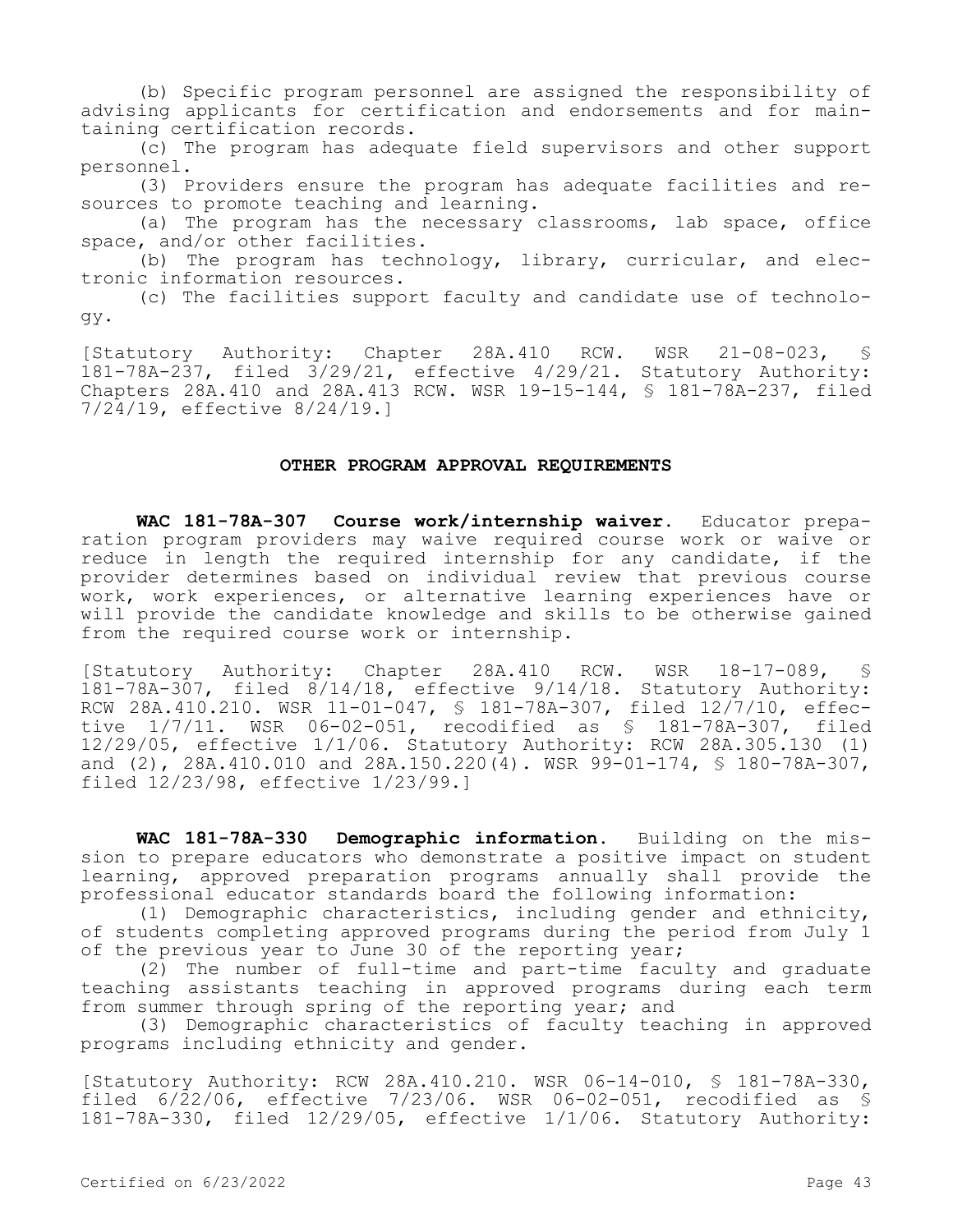RCW 28A.305.130 (1) and (2), 28A.410.010 and 28A.150.220(4). WSR 99-01-174, § 180-78A-330, filed 12/23/98, effective 1/23/99.]

## **ADMINISTRATOR INTERNSHIPS**

**WAC 181-78A-400 Internship standards—State-funded administrator interns.** (1) Principal, superintendent, and program administrator interns participating in the state-funded administrator internship program shall meet the following standards:

(a) Enrollment in a principal, superintendent or program administrator preparation program approved by the professional educator standards board, pursuant to WAC 181-78A-105.

(b) Completion of all administrator field experience, knowledge and skill certification requirements, pursuant to chapters 181-78A and 181-79A WAC.

(c) Completion of up to forty-five internship days for school employees selected for a principal, superintendent or program administrator certification internship when K-12 students and/or staff are present; provided the internship shall meet the following criteria:

(i) The intern, mentor administrator and college/university intern supervisor shall cooperatively plan the internship, provided that the school district is encouraged to include teachers and other individuals in the internship planning process.

(ii) Superintendent interns shall demonstrate competency in the standards identified as needing development by the mentor administrator, college/university supervisor, and the intern, pursuant to WAC 181-78A-270(3). Principal and program administrator interns admitted to programs before September 1, 2004, shall demonstrate competency in the performance domains identified as needing development by the mentor administrator, college/university, and the intern, pursuant to either WAC 181-78A-270 (2)(a) or (b) pursuant to WAC 181-78A-100. Principal and program administrator interns admitted to programs on or after September 1, 2004, shall demonstrate competency in the standards identified as needing development by the mentor administrator, college/university supervisor, and the intern, pursuant to WAC 181-78A-270 (2)(b).

(iii) The activities to be undertaken to implement the internship shall be outlined in writing.

(d) The intern, institution/organization supervisor and mentor administrator shall determine whether the intern days and the selected performance domains or competencies were demonstrated.

(2) Participating institution/organization and school districts may establish additional internship standards and shall report such standards to the professional educator standards board.

(3) Each institution/organization shall submit a summary report of the internships to the professional educator standards board.

[Statutory Authority: RCW 28A.410.210. WSR 11-01-047, § 181-78A-400, filed 12/7/10, effective 1/7/11; WSR 06-14-010, \$ 181-78A-400, filed<br>6/22/06, effective 7/23/06. WSR 06-02-051, recodified as \$ effective  $7/23/06$ . WSR 06-02-051, recodified as § 181-78A-400, filed 12/29/05, effective 1/1/06. Statutory Authority: RCW 28A.305.130 and 28A.410.010. WSR 02-18-037, § 180-78A-400, filed 8/26/02, effective 9/26/02. Statutory Authority: RCW 28A.305.130 (1)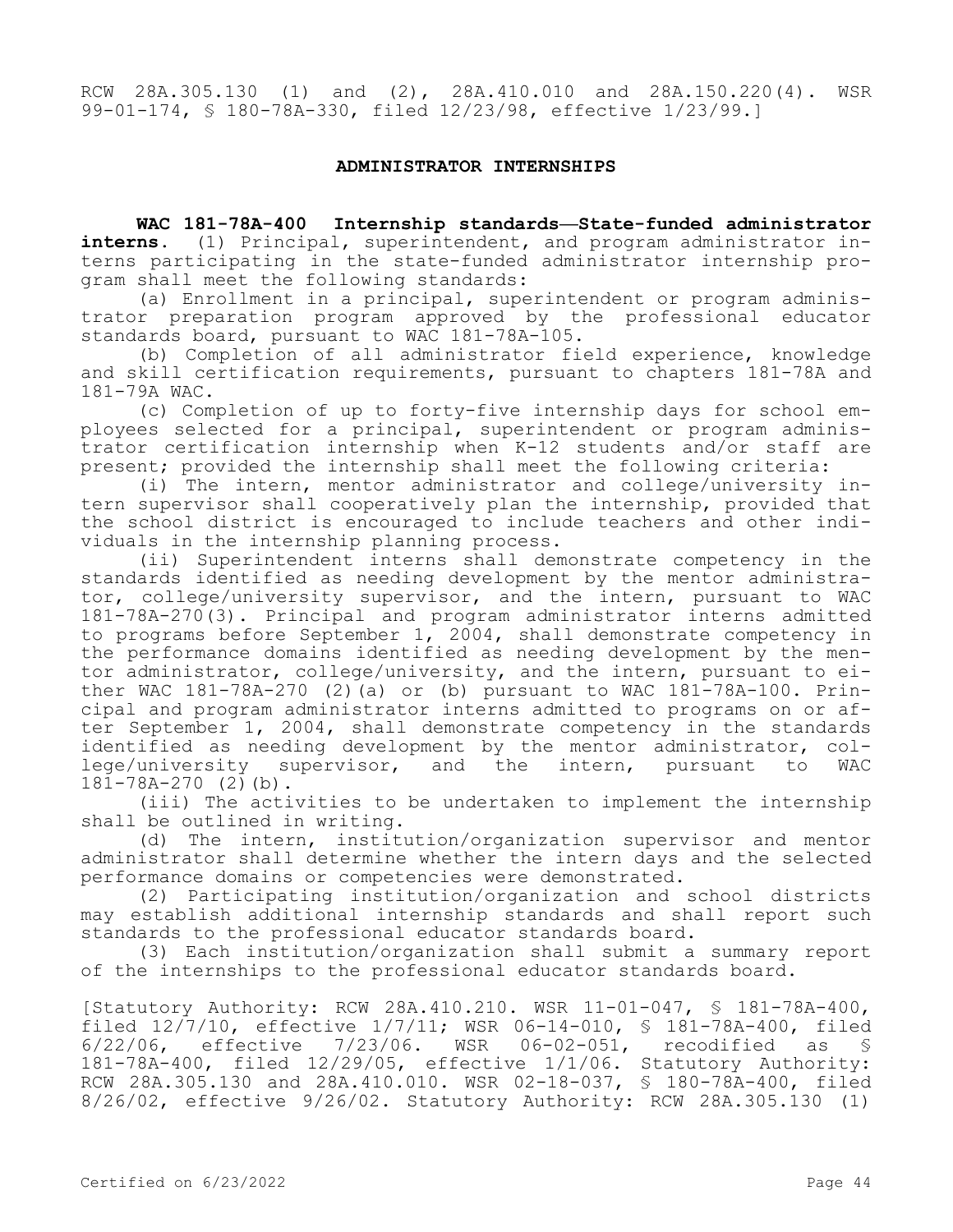and (2), 28A.410.010 and 28A.150.220(4). WSR 99-01-174, § 180-78A-400, filed 12/23/98, effective 1/23/99.]

## **PROFESSIONAL CERTIFICATE PROGRAMS—PROGRAM APPROVAL STANDARD—SPECIFIC —KNOWLEDGE AND SKILLS**

**WAC 181-78A-700 First peoples' language, culture, and oral tribal traditions certification program—Findings, purposes and intent— Definitions—Program established—Tribal eligibility to participate— Program requirements—Assignment of teachers—Reports.** (1) **FINDINGS.**  The professional educator standards board endorses the following:

(a) Teaching first peoples' languages can be a critical factor in successful educational experiences and promoting cultural sensitivity for all students. The effect is particularly strong for native American students;

(b) First peoples' languages are falling silent. Despite tribal efforts, first peoples' languages are not fully incorporated into the school systems. This is a loss to the cultural heritage of the affected tribes and to the cultural resources of Washington state;

(c) Recognition of native American languages under RCW 28A.230.090(3) and 28B.80.350(2), as satisfying state or local graduation requirements and minimum college admission requirements, while concentrating on promoting a positive impact on student learning through state policies, is insufficient to meet the educational needs of native American students;

(d) The potential to have a positive impact on student learning is in part dependent on the willingness of the local education agency to collaborate with the sovereign tribal government's language/culture program;

(e) It is within the statutory authority of the professional educator standards board to enhance the learning opportunities for all students by helping prevent the loss of first peoples' languages through assisting the state's sovereign neighbors to sustain, maintain or recover their linguistic heritage, history and culture;

(f) From the Multi-Ethnic Think Tank position statement, June 2001:

(i) "…A culturally inclusive pedagogy will ensure the success of all students, who will develop greater appreciation of other cultures and worldviews;"

(ii) "All students have prior experiences that frame their worldview; learn from childbirth and are lifelong learners; can academically achieve at high levels when they are appropriately taught; and are entitled to learn in a multicultural context;"

(g) Research has shown that students who study another language may benefit in the following ways: Greater academic success in other areas of study, including reading, social studies, and mathematics; a clearer understanding of the English language including function, vocabulary and syntax; and an increase on standardized test scores, especially in verbal areas;

(h) From the Native American Languages Act, Public Law 101-477, Section 102, 1990:

(i) "The traditional languages of Native Americans are an integral part of their cultures and identities and form the basic medium for the transmission, and thus survival, of Native American cultures,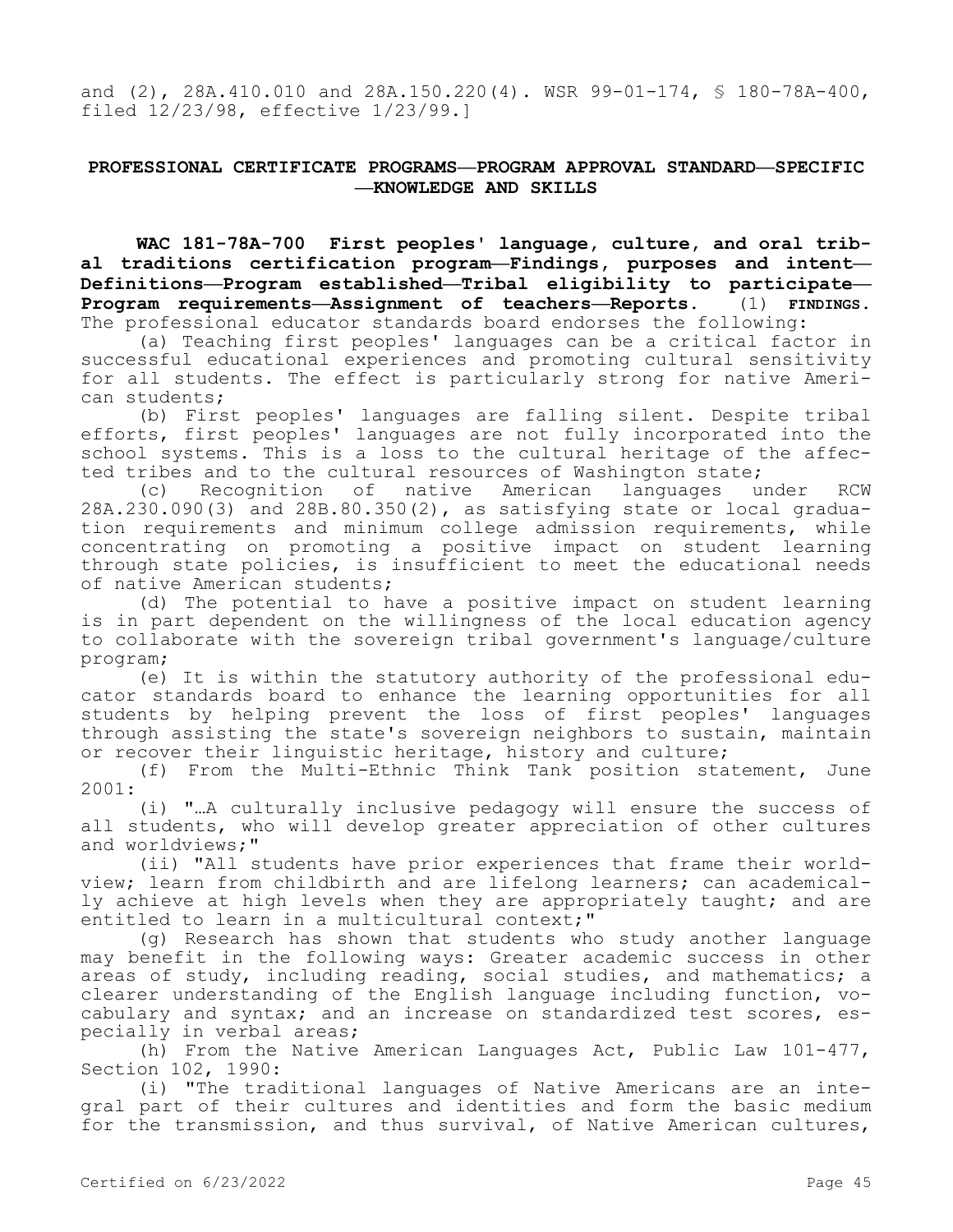literatures, histories, religions, political institutions, and values;"

(ii) "Languages are the means of communication for the full range of human experiences and are critical to the survival of cultural and political integrity of any people"; and

(i) There are many sovereign tribal nations in the state of Washington and they serve the needs of many groups of first peoples, each possessing unique languages, cultures and worldviews.

(2) **PURPOSES.** The purpose of this section of the established first peoples' language, culture, and oral tribal traditions program is to accomplish the following goals:

(a) To honor the sovereign status of tribal governments in their sole expertise in the transmission of their indigenous languages, heritage, cultural knowledge, customs, traditions and best practices for the training of first peoples' language, culture, and oral tribal traditions teachers;

(b) Contribute to a positive impact on student learning by promoting continuous improvement of student achievement of the sovereign tribal government's language/culture learning goals, as established by each sovereign tribal government's language/culture program, and by supporting the goals for multicultural education included in the 2001 position statement developed by the Washington state Multi-Ethnic Think Tank;

(c) Contribute to the preservation, recovery, revitalization, and promotion of first peoples' languages and cultures;

(d) Meaningfully acknowledge that language is inherently integral to native American culture and ways of life;

(e) Implement in a tangible way the spirit of the 1989 Centennial Accord and the 2000 Millennium Accord between Washington state and the sovereign tribal governments in the state of Washington;

(f) Provide a mechanism for the professional educator standards board to recognize tribally qualified language/culture teachers as eligible to receive a Washington state first peoples' language/culture teaching certificate; and

(g) Provide the opportunity for native American students to learn first peoples' languages and cultures while at school and provide another avenue for students to learn core curricula through first peoples' worldviews.

(3) **INTENT.** It is the intent of the professional educator standards board to work in collaboration with the sovereign tribal governments of Washington state to establish a Washington state first peoples' language, culture, and oral tribal traditions teacher certification program in order to:

(a) Act in a manner consistent with the policy as specified in the Native American Languages Act, P.L. 101-477 Sec. 104(1) "preserve, protect, and promote the rights and freedom of Native Americans to use, practice, and develop Native American languages";

(b) Act in a manner consistent with Washington state's government-to-government relationship with Washington state sovereign tribal governments and use the Washington state first peoples' language, culture, and oral tribal traditions certification programs to model effective government-to-government relationships;

(c) Act in a manner consistent with the goal of the state Basic Education Act under RCW 28A.150.210;

(d) Act in a manner consistent with the following purposes of Public Law 107-110, "No Child Left Behind Act":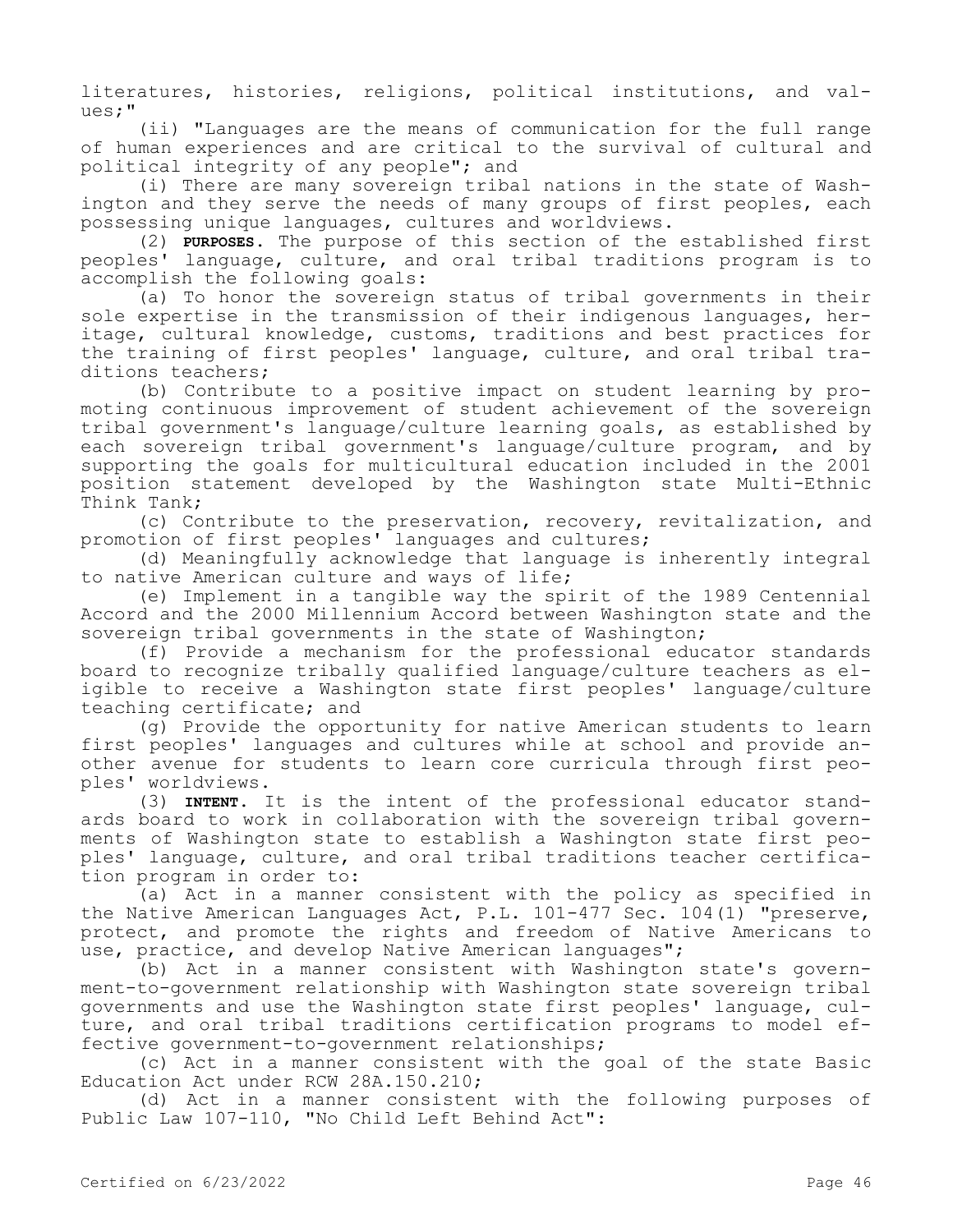(i) "Holding schools, local education agencies, and States accountable for improving the academic achievement of all students, and identifying and turning around low-performing schools that have failed to provide a high-quality education to their students, while providing alternatives to students in such schools to enable the students to receive a high-quality education," [Sec. 1002(4)];

(ii) "Providing children an enriched and accelerated educational program, including the use of schoolwide programs or additional services that increase the amount and quality of instructional time,"  $[Sec. 1002(8)]$ ;

(iii) "Promoting schoolwide reform and ensuring the access of children to effective, scientifically based instructional strategies and challenging academic content," [Sec. 1002(9)];

(iv) "…Supporting local education agencies, Indian tribes, organizations, postsecondary institutions and other entities to meet the unique education, culturally related academic needs of American Indian and Alaskan native Students" [Sec. 7102(a)];

(e) Act on its involvement with and adoption of the 1991 joint policy statement on Indian education:<br>"K-12 American Indian dropout

American Indian dropout prevention is a priority of schools. Effective education needs to be implemented throughout the K-12 school system if the American Indian student is to achieve academic and personal success";

(f) Acknowledge that there is a public responsibility to make available to all students in the state of Washington an accurate and balanced study of the American Indian experiences with and contributions to life on this continent;

(g) Act on the following professional educator standards board beliefs:

(i) In order to meet the needs of all students, highly qualified teachers are required;

(ii) All professional educator standards board policies and activities should meet the needs of the state's diverse student population;

(iii) In order for all students to achieve at high levels, multiple learning styles and needs must be supported; and

(h) Act on the following goals from the professional educator standards board's 2002-05 work plan:

(i) Professional education and certification requirements are aligned with education reform and support a positive impact on student learning;

(ii) All students shall be provided equitable educational opportunities.

(4) **DEFINITIONS.**

(a) "Positive impact on student learning" shall mean:

(i) The same as under WAC  $181-78A-010(8)$  and  $180-16-220$  (2)(b); and

(ii)(A) Supporting the goal of basic education under RCW 28A.150.210, "…to provide students with the opportunity to become responsible citizens, to contribute to their own economic well-being and to that of their families and communities, and to enjoy productive and satisfying lives...";

(B) Promoting continuous improvement of student achievement of the state learning goals and the sovereign tribal government's language/culture learning goals as established by each sovereign tribal government's language/culture program;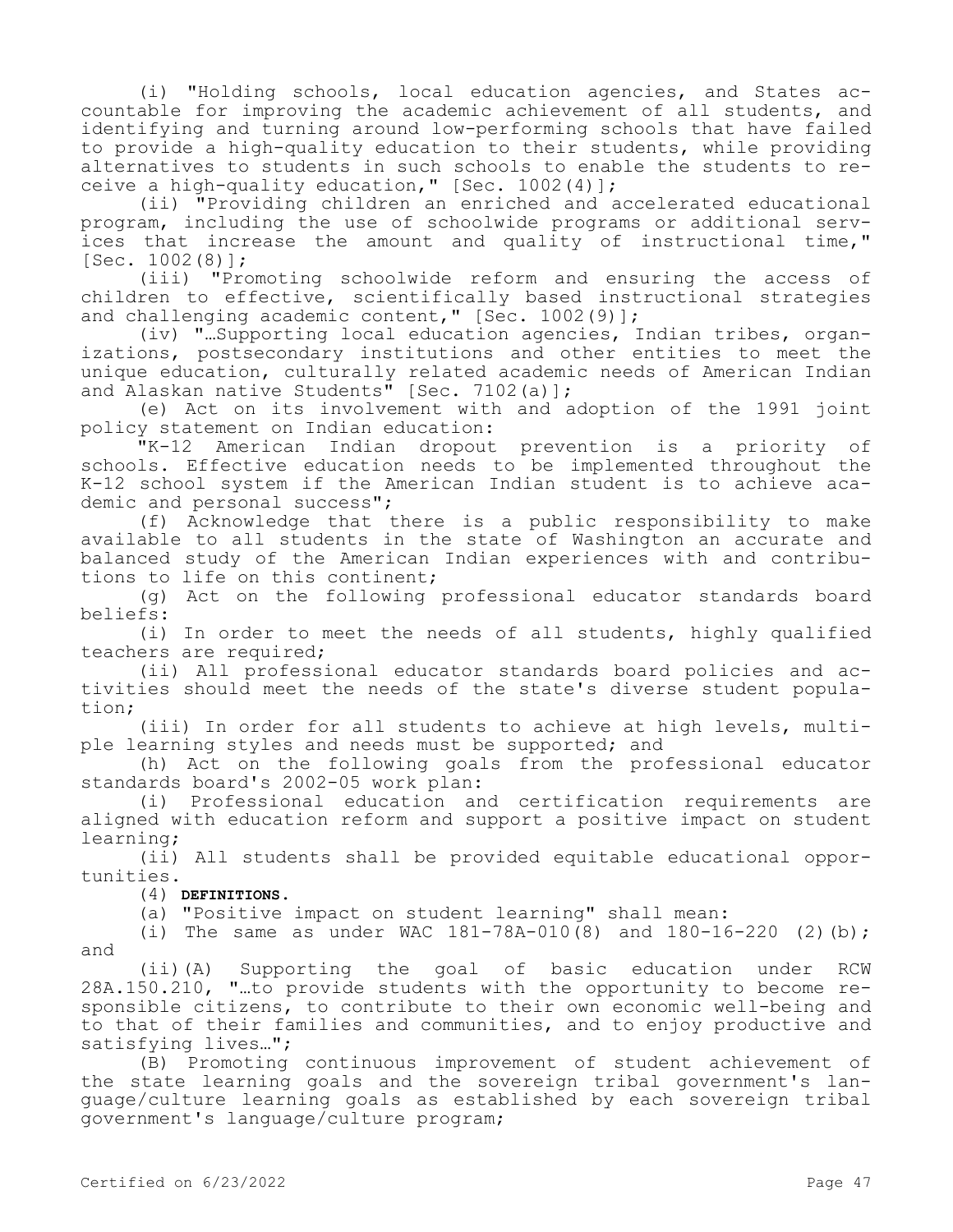(C) Recognizing nonacademic student learning and growth related, but not limited, to: Oral traditions, community involvement, leadership, interpersonal relationship skills, teamwork, self-confidence, resiliency, and strengthened unique cultural identities;

(iii) Developing greater appreciation of other cultures and worldviews;

(b) A "culturally sensitive environment" honors the unique history, culture, values, learning styles, and community of the student. For example, to demonstrate the value of the language and culture, the homeroom teacher participates in the language/culture classroom. A "culturally sensitive environment" also includes those provisions as outlined in the Washington state joint policy on equity in education, revised in May 2000.

(c) For the purpose of this section, "highly qualified teachers" shall mean those teachers who meet the standards of the sovereign tribal government's language/culture program.

(5) **PROGRAM ESTABLISHED.** A Washington state first peoples' language, culture, and oral tribal traditions teacher certification program is established in January 2007. First peoples' language, culture, and oral tribal traditions teacher certificates issued prior and subsequent to June 30, 2006, shall be kept valid per subsection (8)(d)(iv) of this section.

(6) **TRIBAL ELIGIBILITY TO PARTICIPATE.** Any sovereign tribal government in the state of Washington shall be eligible to participate individually on a government-to-government basis in the program.

(7) **CERTIFYING AUTHORITY.**

(a) Only a participating sovereign tribal government may certify individuals who meet the tribe's criteria for certification as a teacher in the Washington state first peoples' language, culture, and oral tribal traditions teacher certification program.

(b) The office of the superintendent of public instruction shall not authorize or accept a certification or endorsement in Washington state first peoples' language, culture, and oral tribal traditions without certification from a participating sovereign tribal government.

(8) **PROGRAM REQUIREMENTS.**

(a) Each sovereign tribal government will certify individuals who meet the tribe's criteria for certification as instructors in the Washington state first peoples' language, culture, and oral tribal traditions program.

(b) Each sovereign tribal government's language/culture program shall submit to the superintendent of public instruction the following information for each eligible language/culture teacher desiring to participate in the program:

(i) Written documentation that each designated teacher has completed the sovereign tribal government's language/culture teacher certification program;

(ii) Written documentation that each designated teacher has completed the background check required under RCW 28A.410.010 and WAC 181-79A-150 (1) and (2);

(iii) Written documentation that each designated teacher has completed a course on issues of abuse as required by RCW 28A.410.035 and WAC 181-79A-030(6);

(iv) Designation of which language(s), or dialects thereof, shall be listed on the Washington state first peoples' language, culture, and oral tribal traditions certificate;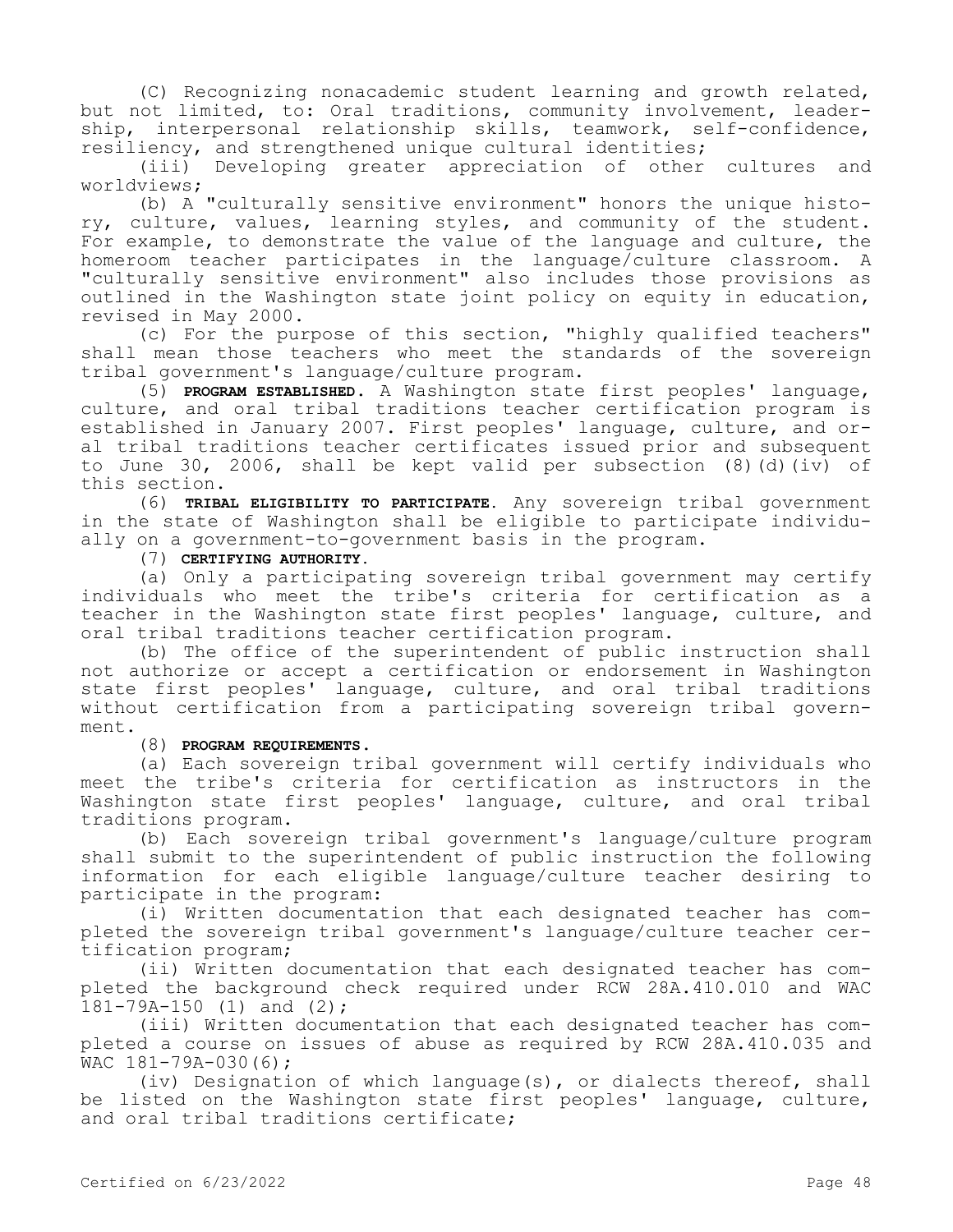(c) After meeting the requirements of (b) of this subsection, the office of the superintendent of public instruction shall issue each teacher a Washington state first peoples' language, culture, and oral tribal traditions teaching certificate;

(d) Tribes will individually determine the continuing education and first peoples' language, culture, and oral tribal traditions certificate renewal requirements for their tribal language endorsement. As such, each tribe will do the following. Notify the certification division of the office of superintendent of public instruction when:

(i) A teacher has met the requirements for renewal/continuing education; or

(ii) A teacher has not met the requirements for renewal/continuing to hold a first peoples' language, culture, and oral tribal traditions certificate; or

(iii) A tribe, at any time, withdraws a teacher certification for any reason.

(iv) Every five years, the tribes will provide documentation that the certificate holder continues to meet the requirements of (a) of this subsection;

(e) To support a positive impact on student learning, the local education agency in consultation with the sovereign tribal government's language/culture program is strongly encouraged to provide:

(i) A minimum of one contact hour per day, five days a week;

(ii) Access to the same students from year to year, to the extent possible, so that students who receive instruction during the first year of the program can continue to receive instruction throughout the first year of the program;

(iii) A culturally sensitive environment as defined in subsection (4)(b) of this section; or

(iv) Some combination of (e)(i), (ii), and (iii) of this subsection which will allow a positive impact on student learning;

(f) To document a positive impact on student learning, the sovereign tribal government's language/culture program is encouraged to provide written documentation of how teaching the first peoples' language/culture has supported the promotion of continuous improvement of student achievement of the program learning goals as established by each sovereign tribal government's language/culture program;

(g) To support a greater understanding of the government-to-government relationship, the professional educator standards board is strongly encouraged to make site visits and attend meetings with the local education agency and the sovereign tribal government's language/ culture program;

(h) Nothing in this section shall be interpreted as precluding any eligible tribe in consultation with the state or in consultation with any local education agency from entering into an inter-governmental agreement or compact related to the teaching of first peoples' languages and cultures in order to address unique issues related to individual sovereign tribal governments.

(9) **ASSIGNMENT OF TEACHERS.**

(a) The holder of a Washington state first peoples' language, culture, and oral tribal traditions teacher certificate shall be deemed qualified to be a teacher of first peoples' language, culture, and oral tribal traditions with the ability to meet individual tribal competency criteria for language/culture, history, and English.

(b) A Washington state first peoples' language, culture, and oral tribal traditions teacher certificate qualifies the holder to accept a teaching position in a public school district.